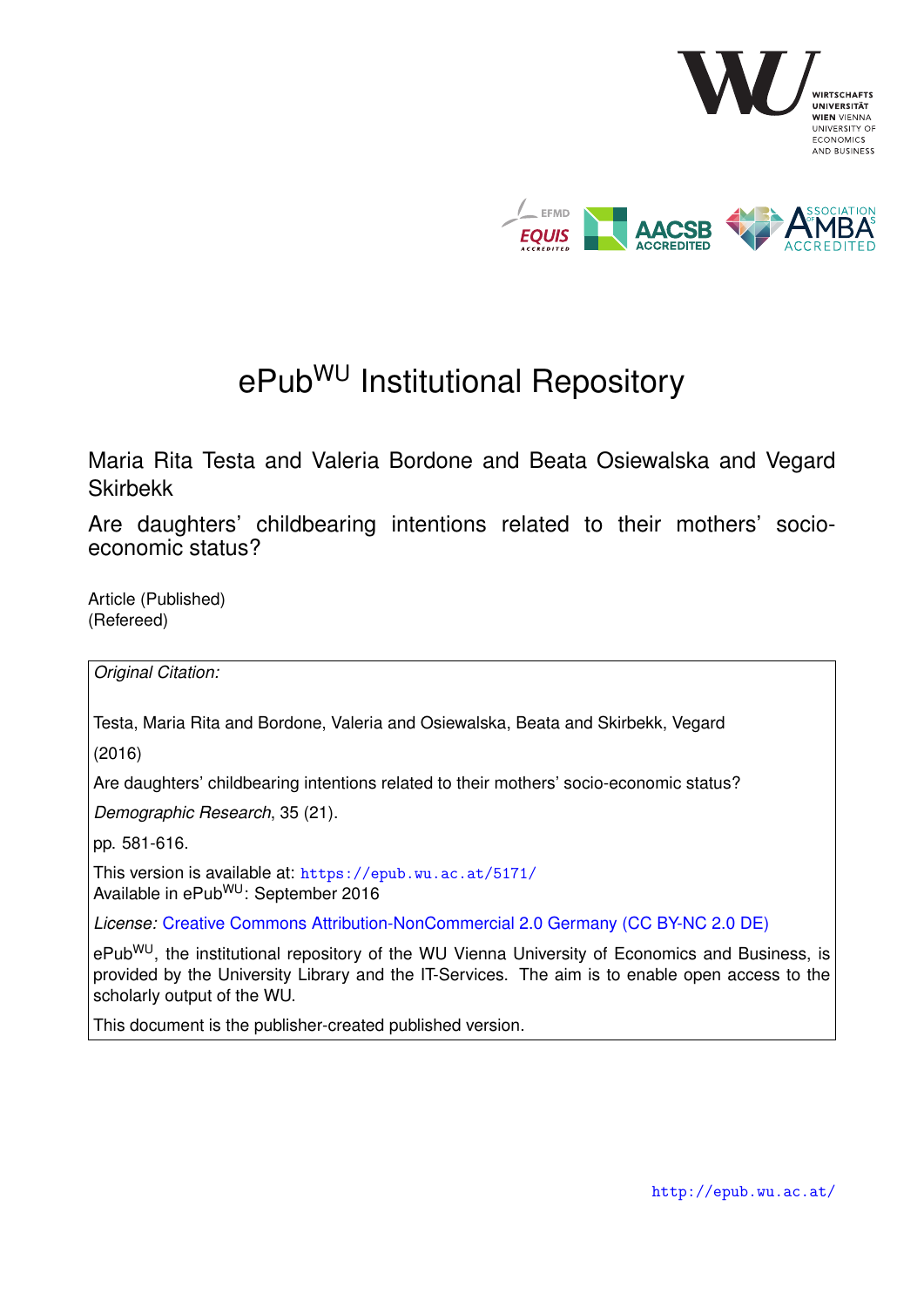

# *DEMOGRAPHIC RESEARCH*

# **VOLUME 35, ARTICLE 21, PAGES 581**−**616 PUBLISHED 1 SEPTEMBER 2016**

http://www.demographic-research.org/Volumes/Vol35/21/ DOI: 10.4054/DemRes.2016.35.21

*Research Article*

# **Are daughters' childbearing intentions related to their mothers' socio-economic status?**

**Maria Rita Testa** 

**Valeria Bordone** 

**Beata Osiewalska** 

**Vegard Skirbekk**

*©2016 Testa, Bordone, Osiewalska & Skirbekk.*

*This open-access work is published under the terms of the Creative Commons Attribution NonCommercial License 2.0 Germany, which permits use, reproduction & distribution in any medium for non-commercial purposes, provided the original author(s) and source are given credit. See http:// creativecommons.org/licenses/by-nc/2.0/de/*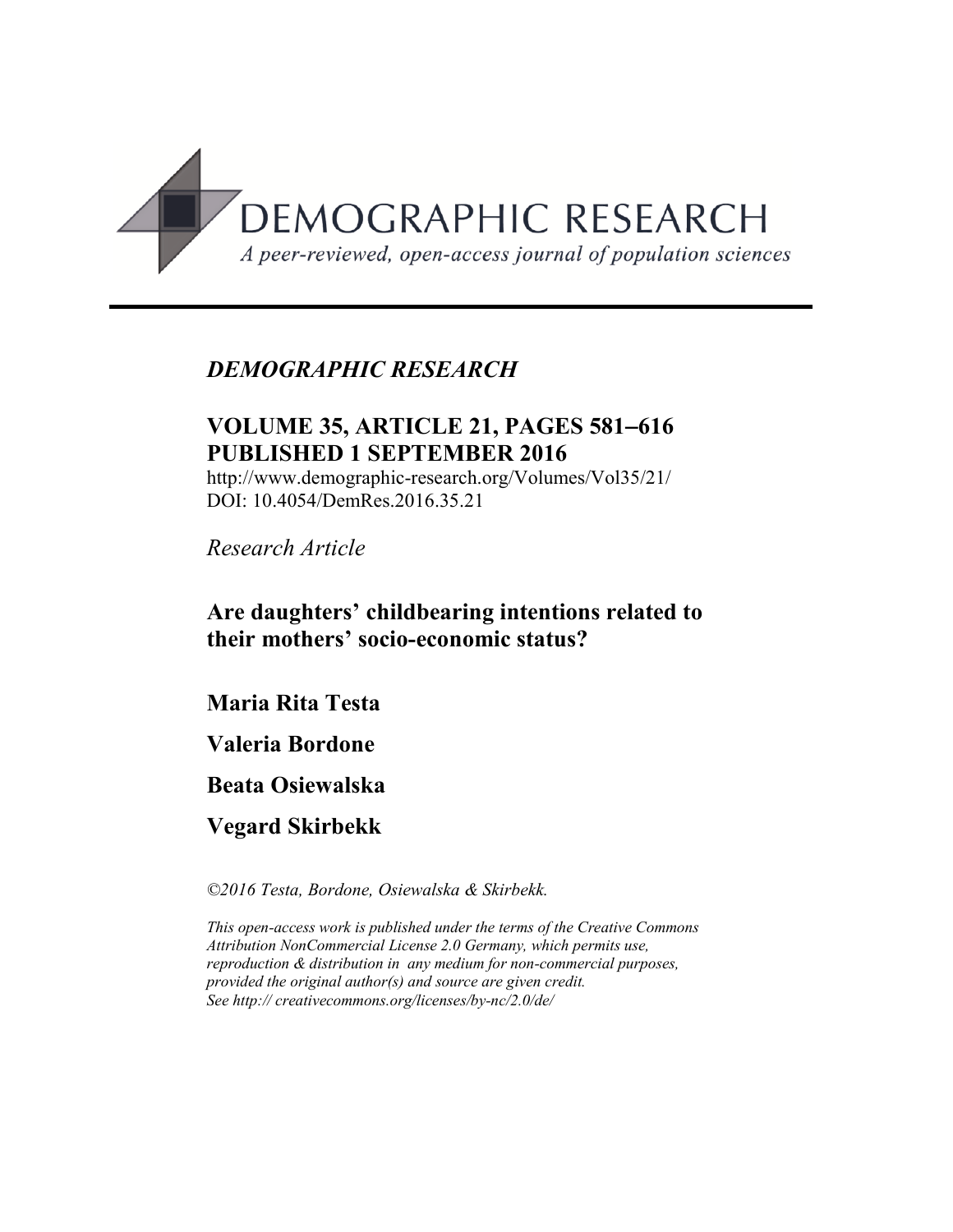# **Contents**

| $\mathbf{1}$ | Introduction                                              | 582 |
|--------------|-----------------------------------------------------------|-----|
| 2            | Background                                                | 583 |
| 2.1          | Human capital and fertility intentions                    | 585 |
| 2.2          | A cross-country comparison                                | 587 |
| 3            | Data and method                                           | 589 |
| 3.1          | Sample                                                    | 589 |
| 3.2          | Measures of fertility intention and explanatory variables | 590 |
| 3.3          | Zero-inflated Poisson model                               | 594 |
| 4            | Results                                                   | 596 |
| 4.1          | Descriptive analysis                                      | 596 |
| 4.2          | Regression analysis                                       | 598 |
| 5            | Discussion                                                | 606 |
| 6            | Acknowledgements                                          | 608 |
|              | References                                                | 609 |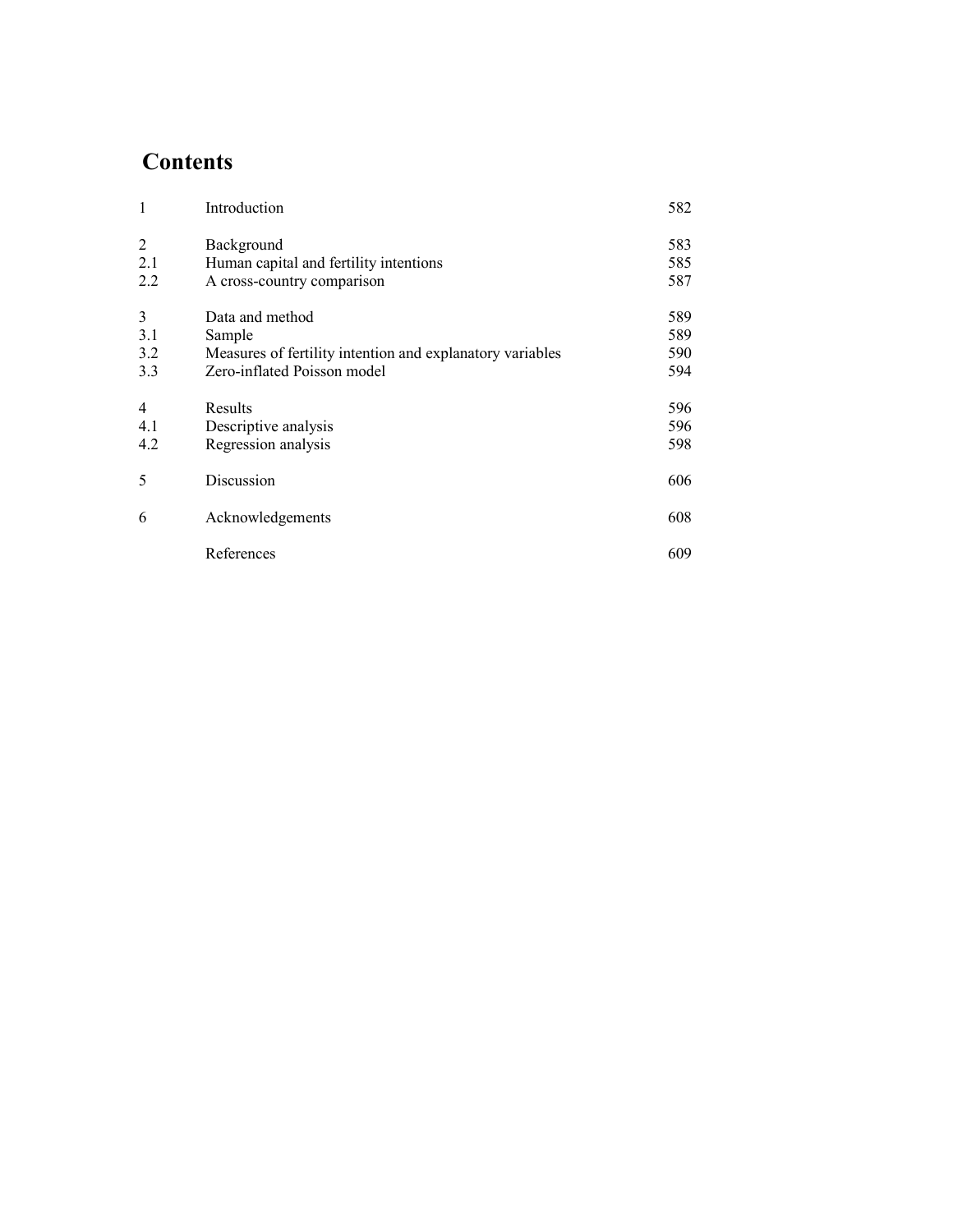# **Are daughters' childbearing intentions related to their mothers' socio-economic status?**

**Maria Rita Testa[1](#page-3-0) Valeria Bordone[2](#page-3-1) Beata Osiewalska[3](#page-3-2) Vegard Skirbekk[4](#page-3-3)**

# **Abstract**

#### **BACKGROUND**

Unlike actual fertility, fertility intentions are often found to be positively correlated with education. The literature explaining this paradox is scarce.

## **OBJECTIVE**

We aim to fill the gap in the existing scientific literature by searching for the main factors that influence highly educated women to plan a larger family size.

#### **METHODS**

Using the first wave of the Generations and Gender Survey for four countries (Austria, Bulgaria, Italy, and Norway), we analyse the relationship between mother's socioeconomic status and daughter's fertility intentions, controlling for daughter's socioeconomic status and sibship size. Zero-inflated Poisson regression models are employed to estimate the predictors of women's additionally intended number of children.

## **RESULTS**

We find that the effect of family of origin is exerted mainly through sibship size among childless daughters: Daughters with more siblings intend to have more children. After the transition to parenthood, the effect of family of origin is exerted mainly through the

<span id="page-3-0"></span><sup>&</sup>lt;sup>1</sup> Wittgenstein Centre (IIASA, VID/ÖAW, WU), Vienna Institute of Demography/Austrian Academy of Sciences and Vienna University of Economics and Business, Austria. E-Mail: [Maria.Rita.Testa@wu.ac.at.](mailto:Maria.Rita.Testa@wu.ac.at)

<span id="page-3-1"></span><sup>&</sup>lt;sup>2</sup> Centre for Research on Ageing and ESRC Centre for Population Change, University of Southampton, United Kingdom. E-Mail[: v.bordone@soton.ac.uk.](mailto:v.bordone@soton.ac.uk)

<span id="page-3-2"></span><sup>&</sup>lt;sup>3</sup> Cracow University of Economics, Department of Demography, Poland. E-Mail: beata.osiewalska@uek.krakow.pl.

<span id="page-3-3"></span><sup>&</sup>lt;sup>4</sup> Norwegian Institute of Public Health, Oslo and Columbia Aging Center at Columbia University, New York. E-Mail[: Vegard.Skirbekk@fhi.no.](mailto:Vegard.Skirbekk@fhi.no)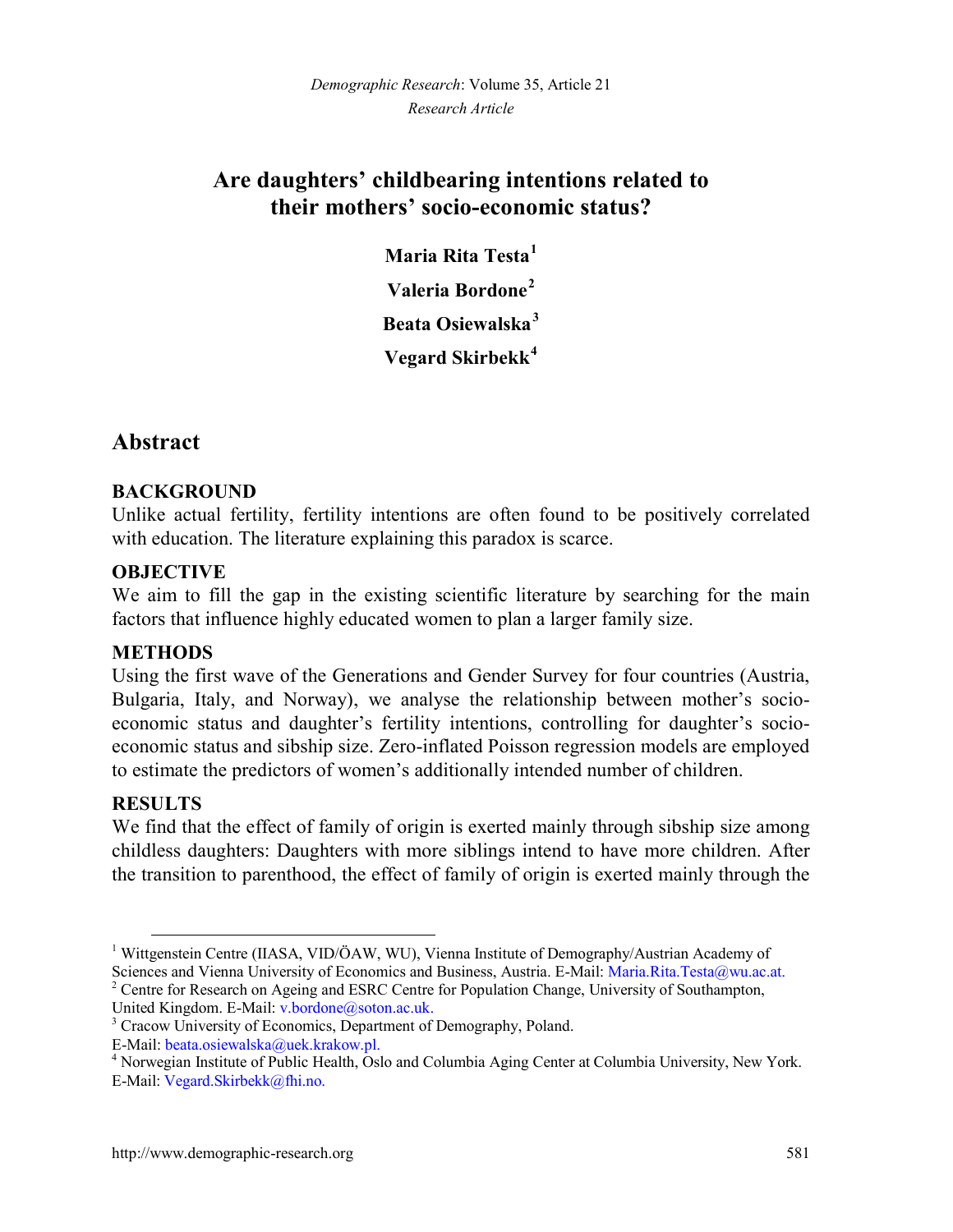mother's level of education: Daughters with highly educated mothers intend to have more children.

#### **CONCLUSIONS**

The empirical results suggest that the positive link between births intentions and level of education might not merely be an artefact generated by the design of cross-sectional surveys but the outcome of a better socio-economic status that allows forming positive reproductive plans.

#### **CONTRIBUTION**

The positive role of mother's socio-economic status on daughter's fertility decisionmaking offers a valuable interpretation of the positive link between education and fertility intentions which goes beyond the alternative explanations referring to selfselection, partner effect, or time squeeze, and needs to be confirmed by further research.

# **1. Introduction**

Fertility intentions are the most proximate determinants of actual fertility (e.g., Barber 2001; Bongaarts 1992) and inform us about directional trends (Hin et al. 2011; Testa 2014). They are transmitted across generations from parents to children (Fernandez and Fogli 2006). However, the literature on intergenerational transmission of fertility has viewed the effect of the family of origin mainly in terms of sib-ship size; that is, women with more siblings are likely to have more children (e.g., Murphy and Knudsen 2002).

In this paper we argue that young female adults may refer to their mothers' experience as a model – either to aim for or to be avoided – when forming their own fertility intentions. More specifically, we test whether there are positive intergenerational effects of education on intended childbearing: The more children highly educated women have, the more children highly educated women in the daughter's (subsequent) generation will plan to have because they have witnessed how combining family and occupational career is a realistic life target for many women/mothers with high education. While such a link has already been investigated at the macro level (Testa 2014), there are no studies examining the micro-level relationship between mother's socio-economic status and daughter's fertility intentions. Our main research hypothesis is that daughters of highly educated mothers who worked during their daughters' teenage years are more able to reconcile a family life with children and an occupational career. Using crosssectional data from the Generation and Gender Surveys (GGS) in a cross-country comparative approach, we examine the determinants of fertility intentions in Austria, Bulgaria, Italy, and Norway, four countries exhibiting quite different fertility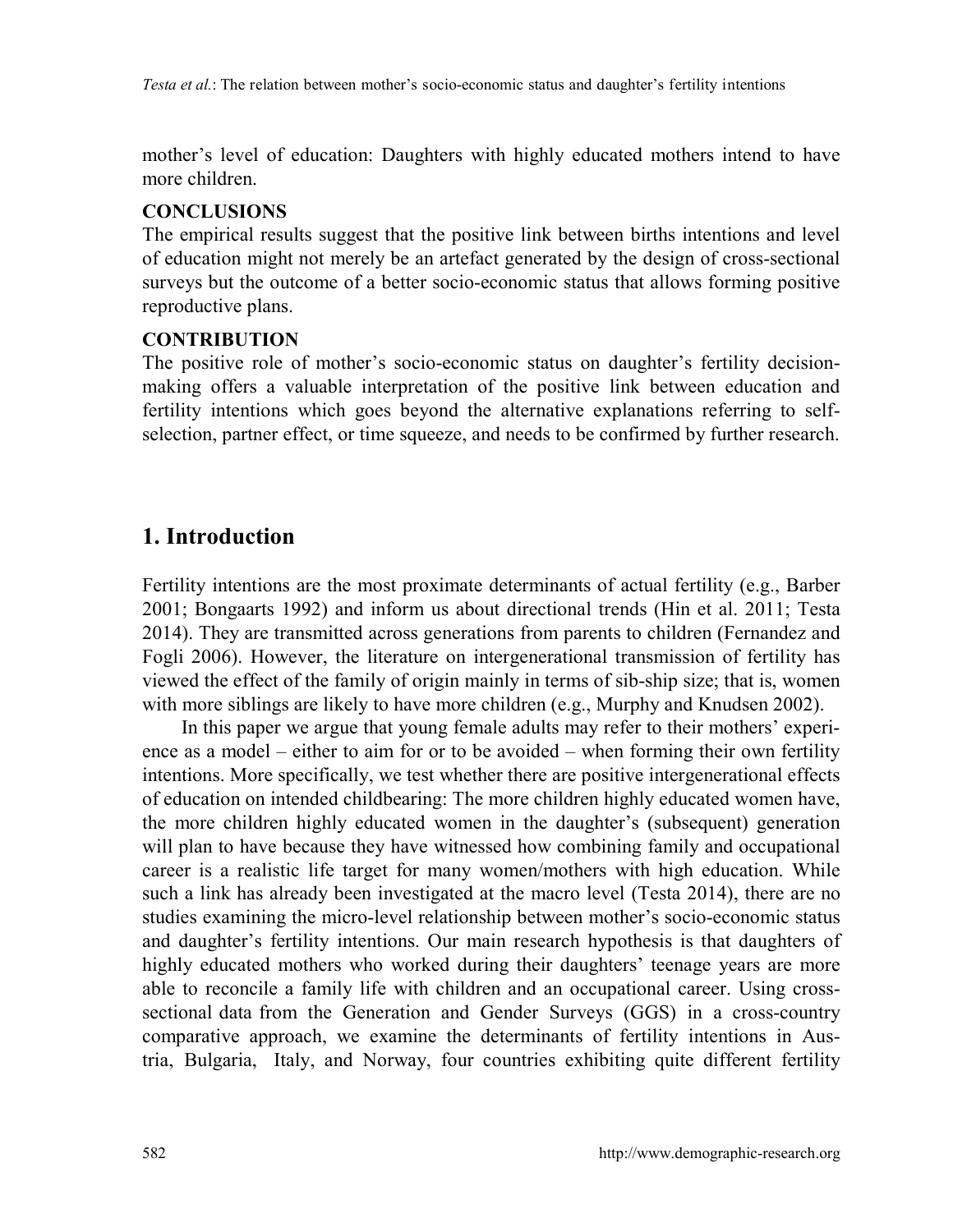levels, female labour market participation rates, welfare state models, and gender role systems. The importance of taking a comparative approach in studying intergenerational transmission of fertility has been widely acknowledged in the literature (Billari, Philipov, and Testa 2009; Liefbroer and Billari 2010; Keim, Klärner, and Bernardi 2009), yet existing research does not always account for cross-cultural and cross-national variation. The novelty of this analysis lies in a new dimension of intergenerational transmission, i.e., the work–fertility joint behaviour of mothers with adolescent daughters, which is considered in combination with the mother/daughter transmission of education, and in a cross-country comparative approach accounting for different cultural and institutional settings. Continuity between parents and children in fertility-related outcomes has consequences in terms of both population size and structure. Hence, more knowledge about the intergenerational transmission of fertility is particularly valuable.

The paper is structured as follows: after a review of the relevant literature on fertility intentions and intergenerational transmission of fertility-related behaviour, the similarities and differences of four European countries are examined in terms of both institutional context and labour market. Next, data and methodology are presented and, finally, results are described and critically discussed in the concluding section.

## **2. Background**

This study lies at the intersection of those asserting a strong link between intentions and behaviours, as in the theory of 'planned behaviour' (Ajzen 1991), and those arguing that parental behaviour and the parent-child relationship during childhood and adolescence significantly influence both the intentions and the behaviours of children in adulthood, as in the 'linked lives' theoretical framework (Elder 1977; 1994).

The concept of 'intention' refers to a commitment to act, which incorporates possible obstacles and contingent circumstances. As such, intentions reflect plans under given constraints and circumstances (Miller and Pasta 1995; Thomson 1997) and are the immediate antecedent of the corresponding behaviour (Ajzen 1991; 2005; Ajzen and Fishbein 1980; Fishbein and Ajzen 2010). The intentions to perform a behaviour (in this study, fertility) are determined by personal factors (i.e., attitudes related to the perceived benefits and costs of reproduction), social influences (i.e., subjective norms based on social approval from relevant others), and an individual's perception of her/his ability to perform such a behaviour (i.e., perceived behavioural control) (see, for example, Iacovou and Tavares 2011). Empirical studies in the fertility domain have shown that all three factors  $-$  attitudes, norms, and perceived behaviour control  $$ influence reproductive intentions and behaviour, although attitudes and norms are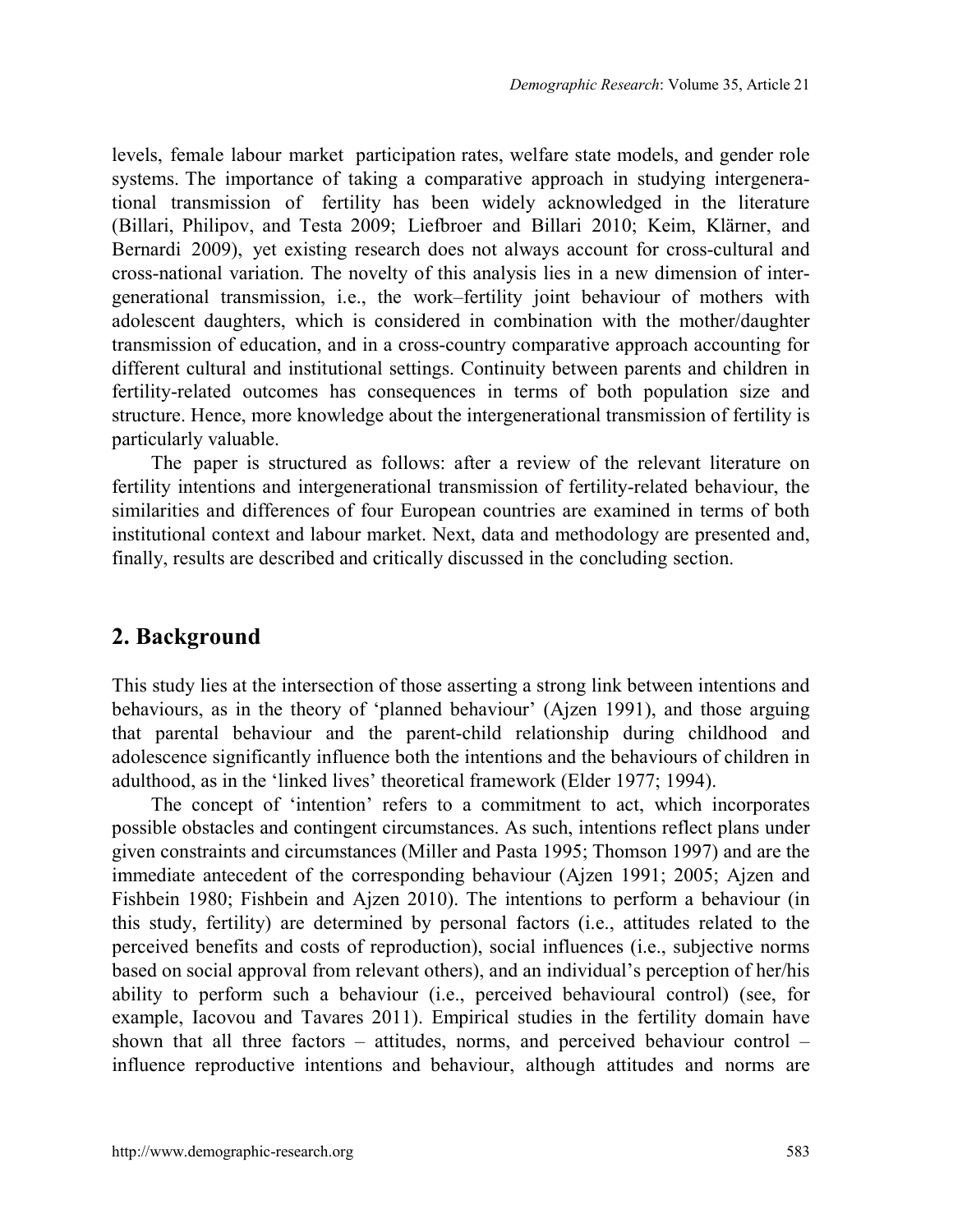more relevant at the beginning of the reproductive career while perceived control plays a stronger role after the birth of the first child (e.g., Billari, Philipov, and Testa 2009; Mills et al. 2008; Testa and Grilli 2006).

A crucial issue is whether and to what extent women are able to predict constraints when formulating their intentions. Elder's concept of "linked lives" (Elder 1977; 1994) points to the fact that family members' lives are interdependent. Individual actors affect each other through their behaviour and children are often presumed to take after their parents. Hence, intentions may arise from the family-of-origin domain, and in particular we argue that observing and learning from the mother's experience may contribute to forming the fertility intentions of adult daughters.

A wide array of studies has shown that mothers serve as significant others from whom daughters learn. Mothers are one of the main providers of immediate care, advice, and social support on reproductive issues for young women (Chan and Elder 2000; Dubas 2001; Pollet, Nelissen, and Nettle 2009). Yet, to our knowledge, so far no study has focused on mothers' socio-economic characteristics as predictors of daughters' fertility intentions - a topic we are going to address below.

The literature on intergenerational transmission of fertility has mainly derived from socialisation studies, asserting that family (-size) values formed in late childhood and early adolescence are retained throughout life (e.g., Westoff and Potvin 1967). More generally, socialisation theories (Acock and Bengtson 1980; Glass, Bengtson, and Dunham 1986; Starrels and Holm 2000; Thomson 1992) argue that parents transmit their cultural orientation to their children both directly and indirectly, early in life as well as across the life course. Direct transmission is through parents purposefully teaching children, while imitation of the parents is an indirect mechanism through which children learn from the older generation. The positive correlation found in intergenerational transmission of fertility intentions (e.g., Kotte and Ludwig 2011) and behaviours (e.g., Liefbroer and Elzinga 2012; Murphy and Wang 2001) across successive generations has been explained by these mechanisms. Such a model of intergenerational transmission has been questioned by the rational choice approach (Kahn and Anderson 1992), and alternative theories of socialisation have also been proposed. Easterlin (1980), for example, suggested a negative relationship between the fertility of successive generations, based on children born into small birth cohorts having better economic conditions. Genetic studies have stressed the importance of inherited and environmental factors in explaining mother–daughter similarities in fertility intentions and behaviour (e.g., Kohler, Rodgers, and Christensen 1999; Rodgers and Doughty 2000). Despite different assumptions, social science approaches tend to converge in highlighting the role of the early family socialisation environment in intergenerational transmission of fertility intentions. Deriving from previous literature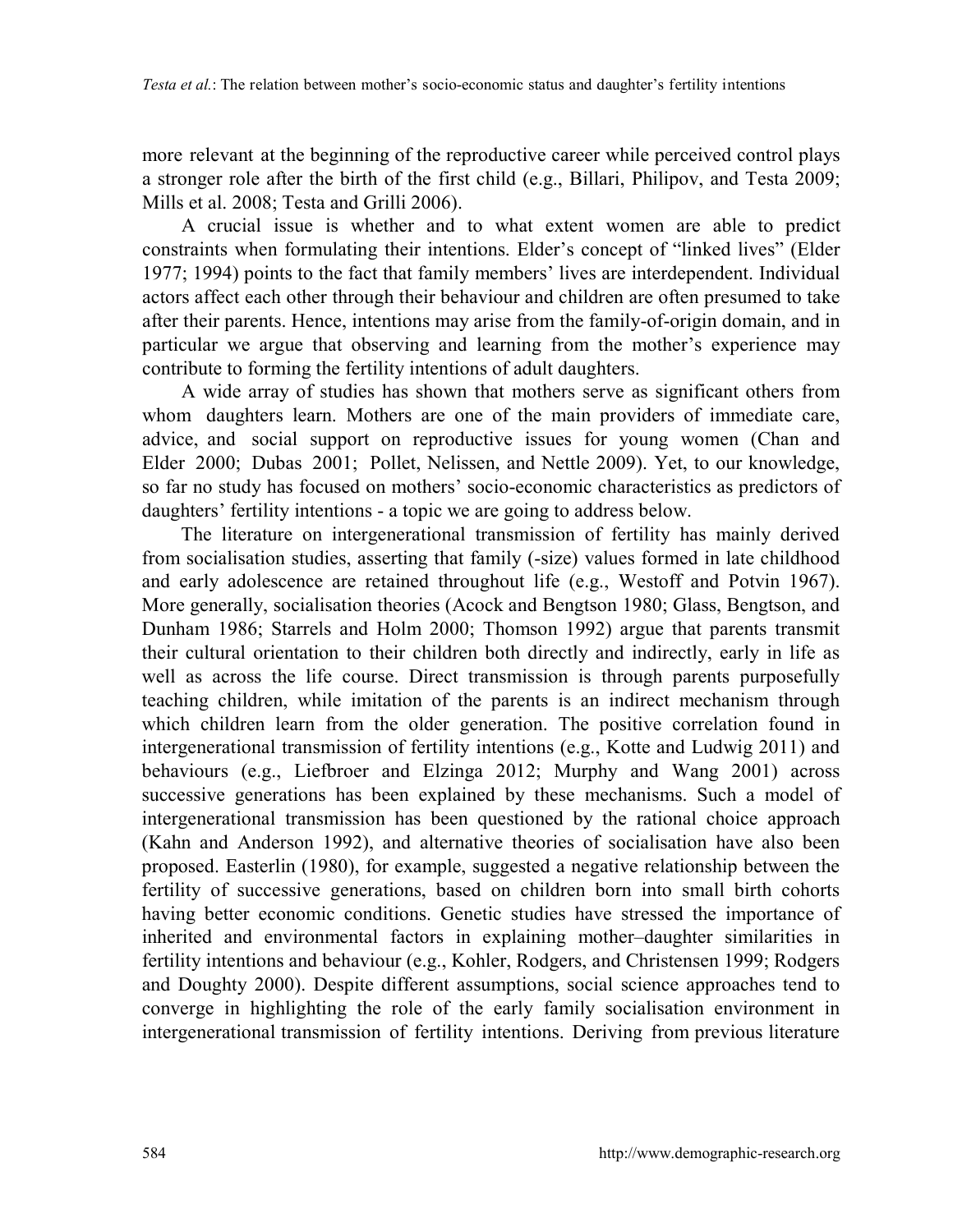on intergenerational transmission of fertility, it is expected that *a mother's number of children is positively associated with her daughter's intended family size* (H1).

It is also worth noting that several studies have documented a positive relation between mother's and daughter's education in different countries and periods (Kye 2011; Mare and Maralani 2006; Matras 1961).

#### **2.1 Human capital and fertility intentions**

Becker's new home economics (e.g., Becker 1981) derived a negative effect of female education on fertility from the positive association between education and labour force participation, because it considered opportunity costs to be more important among the highly educated. However, the effect of a woman's education on her own fertility intentions is complex and does not necessarily reflect the association between actual fertility and education, insofar as highly educated women are not able to anticipate the negative effect of postponement on their reproductive careers. Moreover, over three decades ago Folbre (1983) argued that fertility theory should take into account power relations within the household. Since then several studies have indicated women's human capital (commonly measured by their educational attainment) as a proxy for the bargaining power of the woman within the household (e.g., Mills et al. 2008). Higher levels of education allow women to question traditional roles (McDonald 2006) and are often associated with a more equal gender division of household chores (e.g., Mencarini and Tanturri 2004).

Fertility intentions are recognised as an important channel through which education affects fertility. Yet several studies have found that, unlike in developing countries, European women who invest more in education do not necessarily intend to have a smaller family size than their less-educated counterparts (e.g., Testa 2014; see also Esping-Andersen 2009; Kravdal and Rindfuss 2008). Indeed, because of their ability to break traditional roles, to achieve more gender equality in the division of household labour, and to attain higher economic assets, highly educated women may have better opportunities to balance work and family (Gauthier 2007), and therefore they may even tend to plan more children than women with low education. Following this line of research, we anticipate that *daughter's level of education is positively associated with daughter's number of intended children* (H2).

In addition, the educational level of significant others, especially the mother, contributes to the formation of a daughter's fertility intentions. It may operate through social learning – the transmission of knowledge and attitudes from others by communication and observation ‒ or social influence, eliciting a more passive imitation of others' behaviour driven by a desire to obtain their approval or to avoid sanctions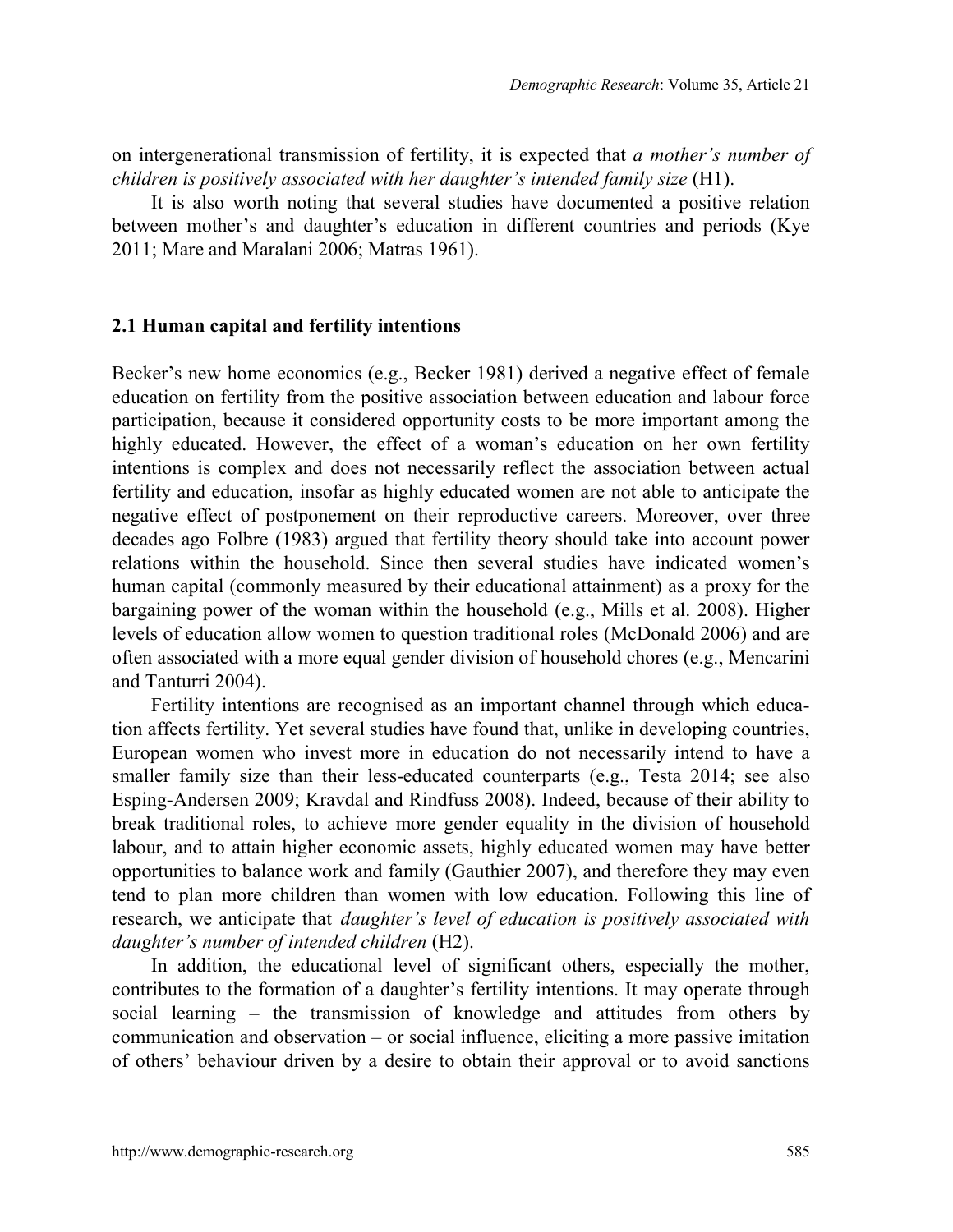(e.g., Bongaarts and Watkins 1996; Montgomery and Casterline 1996; Kohler, Behrman, and Watkins 2001). Indirect evidence for this can be found in previous results showing an effect of significant others' education on contraceptive use among women in developing countries (e.g., Moursund and Kravdal 2003). An early study by Hirsch, Seltzer, and Zelnik (1981) showed a positive relationship between the educational attainment of the parents or childraisers and the desired family size of teenage women in the USA. A mother's high socio-economic status normally implies that she enjoys healthier and wealthier conditions, which in turn translate into stronger potential support for her daughter(s) in terms of monetary transfers, emotional support, and provision of help: circumstances that may favour daughters' reproductive plans (Tanskanen and Rotkirch 2014). Thus, we expect that *mother's level of education is positively associated with daughter's number of intended children* (H3)*.*

Previous research (Testa 2014) has suggested that there might be feedback spillover effects between education and fertility of older women on the one hand and education and intended fertility of younger women on the other hand. Following this argument, it is likely that the fertility intentions of daughters are affected by whether their mothers were working when they were teenagers. Women whose mothers were working during their teenage years learned from their mother's experience and formed reproductive intentions in a different way than peers whose mothers remained at home. As posed by Iacovou and Tavares (2011: 93), "people learn from their observations of the world, from the experiences of their contemporaries, from their own changing circumstances, and from insights into their personalities". This could, however, lead in both directions of association, depending on whether or not the mother successfully balanced family and career and was able to transmit this positive model to her daughter. Without information on the mother's performance in work–life balance, and in light of the notion that increasing female labour force participation is associated with declining fertility if gender role attitudes within the family are not egalitarian (McDonald 2000), maternal employment could be seen as a factor promoting egalitarian gender role attitudes at the individual level. Based on the social learning theory, a wide range of literature has shown that working mothers are more likely to transmit egalitarian attitudes and positive attitudes towards working to their daughters (e.g., Bolzendahl and Myers 2004; Fan and Marini 2000). Hence, it can be expected that *women whose mothers worked during their daughters' teenage years have a higher intended number of children than their counterparts whose mothers remained at home (H4).* A crucial mechanism behind this association is the inheritance of the double-burden model, encompassing both family and childcare duties. Other possible indirect mechanisms may relate to the predisposition to select a partner more prone to help in household and childcare tasks.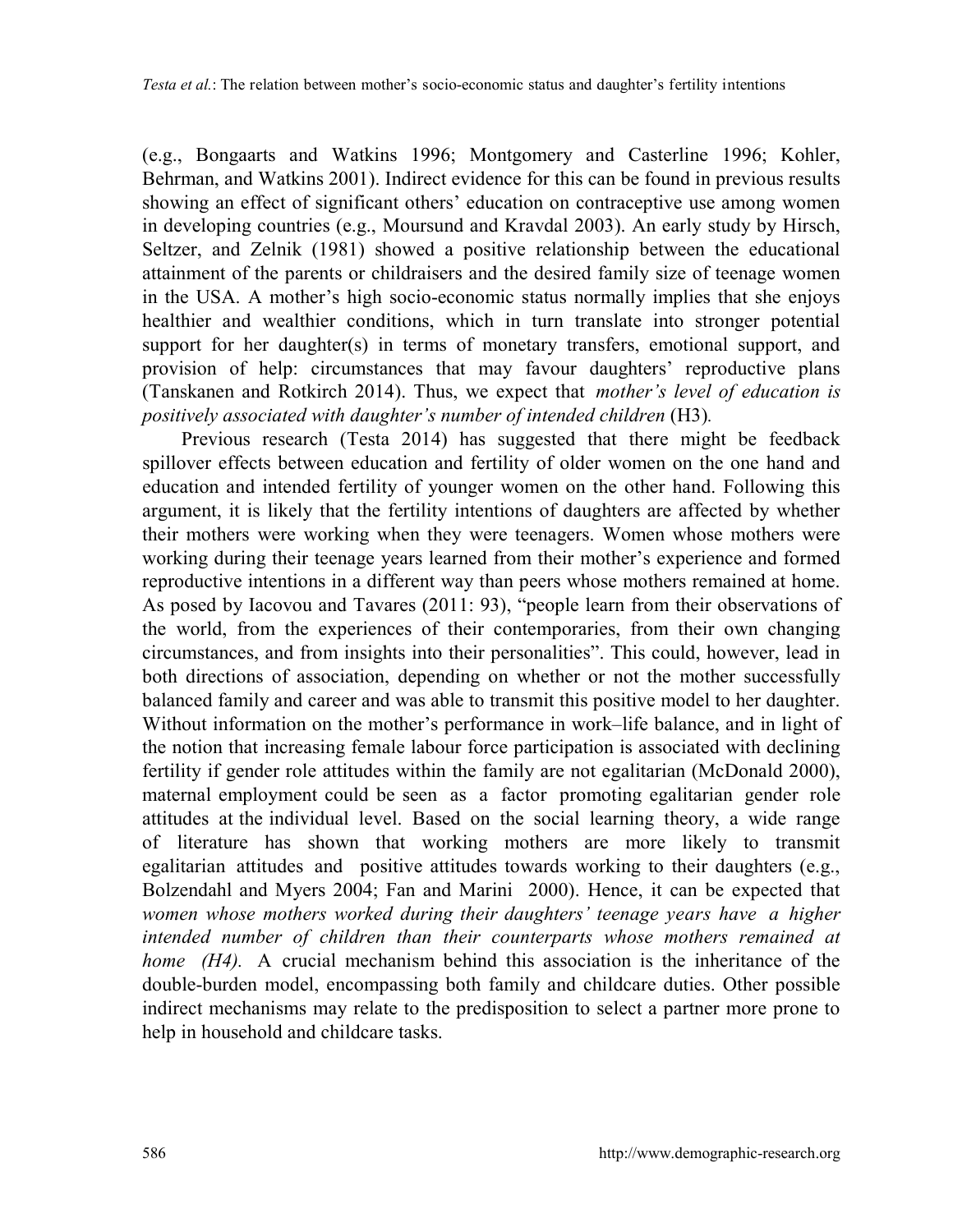#### **2.2 A cross-country comparison**

Four European countries are considered: Norway from Scandinavia, Austria from Central Europe, Italy from the Mediterranean, and Bulgaria from Eastern Europe. These countries differ in terms of economic opportunity, employment level, welfare system, and family policy, which could all have implications for cross-national differences in fertility levels, and thus are good subjects for comparative study. We were unable to enlarge this comparative setting to other countries whose data are available in the Generation and Gender Program, either because the question on mother's occupational status was not collected in a reliable way in the survey questionnaire or because the other key variables of our analysis contained an unacceptable amount of missing values.

Table 1 reports female employment rates for all four countries between 1960 and 2010. Two aspects are worth noticing: first, the large increase in the proportion of employed women in each country over the whole period, and second, the persistent cross-country difference in the level of female employment, which is still remarkable in the year 2010. Since 1980 the Italian female employment rate has been almost half that in Norway. The 2010 data show that about 73% of Norwegian women between 15 and 64 are working, while in Italy this percentage is only 46%, one of the lowest in Europe (Del Boca and Vuri 2007). Austria and Bulgaria occupy an in-between position, with about 66% and 56% of women aged 15–64 employed, respectively.

|                 | $1960^\circ$  | 1980°             | $2000^{\circ}$    | $2010^e$ |  |
|-----------------|---------------|-------------------|-------------------|----------|--|
| Austria         | $55.2^{a, t}$ | 52.4              | 59.3              | 65.7     |  |
| <b>Bulgaria</b> | $33.5^{b, g}$ | 66.5 <sup>c</sup> | 46.3 <sup>b</sup> | 56.4     |  |
| Italy           | 28.1          | 33.2              | 39.7              | 46.1     |  |
| Norway          | 26.1          | 58.4              | 73.4              | 73.3     |  |

**Table 1: Female employment rates (age 15–64), 1960‒2010**

*Note*: a) labour force of all ages divided by the population 15-64 years old; b) all ages; c) data from 1990. *Source*: d) Pisarrides et al. 2005; e) data downloaded from Eurostat [\(http://appsso.eurostat.ec.europa.eu/nui/submitView](http://appsso.eurostat.ec.europa.eu/nui/submitViewTableAction.do) [TableAction.do\)](http://appsso.eurostat.ec.europa.eu/nui/submitViewTableAction.do) on 25 July 2016; f) Lupri 1983; g) Kaser 2008.

A similar pattern of difference can be observed in recent fertility levels, which are highest in Norway (where the total fertility rate (TFR) is equal to 1.85) and lowest in Italy (TFR= 1.43), with an intermediate position for Bulgaria (TFR = 1.5). The Austrian fertility level is close to that of Italy (1.44) (Scherbov et al. 2014).

The size of the service sector partly explains the between-country differences in female labour force participation (Saraceno 1997) as it is a disproportionately large sector in the female labour market. Indeed, Italy  $-$  the country with the lowest female employment rate in our comparative framework – is characterised by a small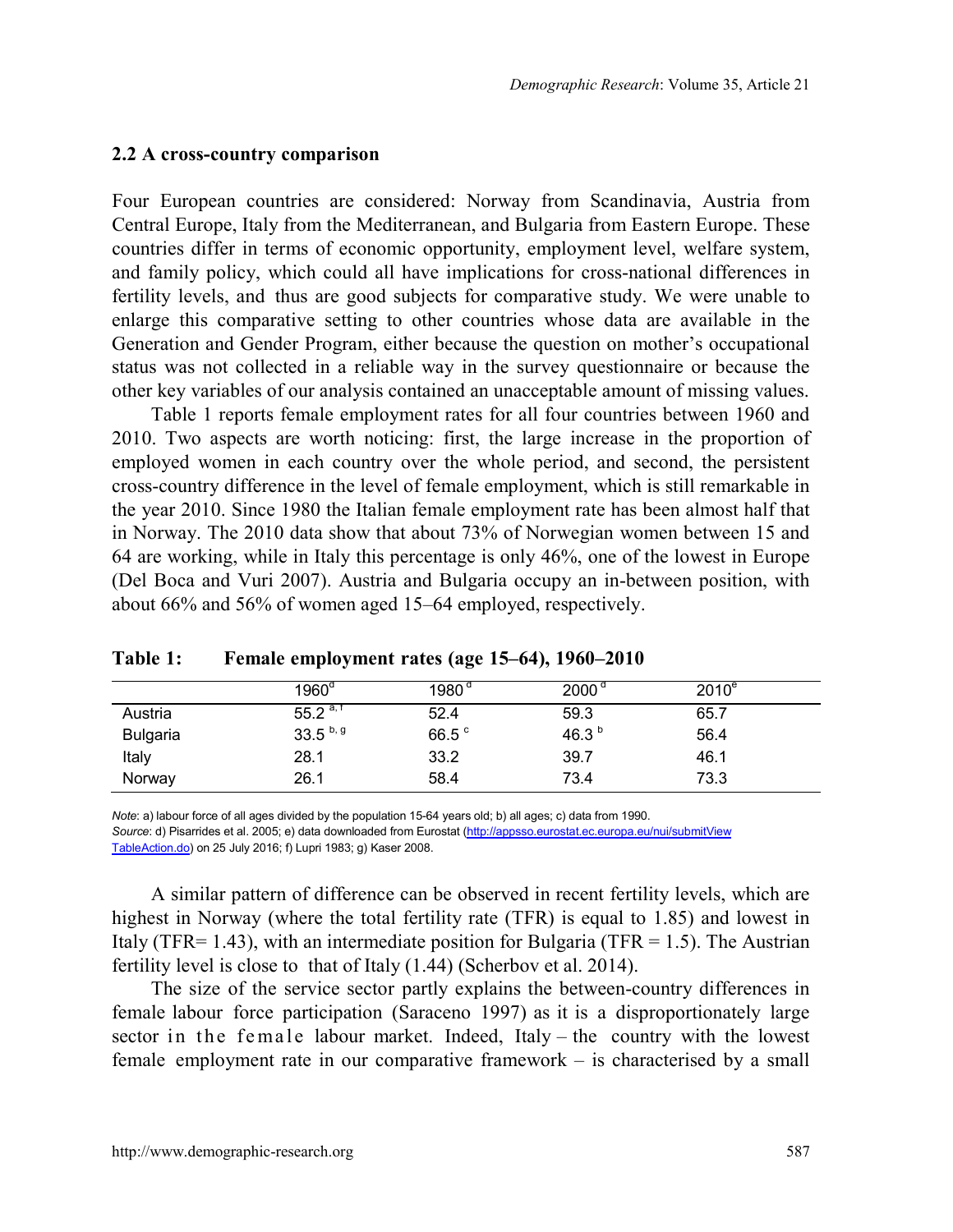service sector, low percentages of women working part-time, and high unemployment rates (D'Addio and Mira d'Ercole 2005). Moreover, gender equity in the family and in public provision for the family remains limited, as in other Mediterranean countries (Del Boca and Rosina 2009; McDonald 2000; Mencarini and Tanturri 2004; Mills et al. 2008). The Italian context, based on a 'familistic' welfare system and relying on the central role of woman as principal caregivers (Esping-Andersen 1999), is characterised by a rigidity in the labour market that simultaneously increases the costs of having children and discourages the labour market participation of married women (Del Boca 2002). By contrast, Norway is characterised by a generous family policy and a large service sector. The supportive Scandinavian welfare system, based on individual independence and collective social solidarity, pioneered the transformation of parenthood into a political issue, incentivising women's continuous employment and enabling parents (men as well as women) to combine parenthood with paid work (Lappegård 2010). As in the other Scandinavian countries, Norway's generous and egalitarian parental leave policies, large supply of part-time jobs with extensive social benefits, subsidised day care facilities, flexible working hours, and economic support for families with children contribute to both female employment and childbearing. Norway, however, has a more ' dualistic' family policy than other countries and ranks high on policies that give both dual-earner support and more general family support (Ellingsæter and Leira 2006).

In Austria, tax and benefit policies have long discouraged married women's participation in the labour market (Morgan 2006). Until at least the 1980s, The Social Democratic Party of Austria leaned toward the male-breadwinner model and did not produce policies encouraging mothers' employment. More recent flexible working-time arrangements have allowed women to combine work and family life, with part-time work being the main option. In the 2001 European Labour Force Survey more than 40% of Austrian women working part-time reported the ability to look after children or elderly family members as a reason for preferring this work arrangement.

In Bulgaria, as in Italy, women have a central role in the family, but as opposed to Italy and similar to Norway, the dual-breadwinner model is far more present (Naldini 2003). The female employment rate in Bulgaria has been very high compared to other European countries, with a peak in the mid-1980s, but has declined in subsequent decades because of increasing unemployment, especially for the youngest and most-educated (Genov and Krasteva 2001).

Based on these cross-country differences, it can be expected that *the socioeconomic status of the mother plays a more important role in daughters' fertility intentions in those countries with limited institutional support for families with children and low persistent female employment rate in the mother's generation* (H5).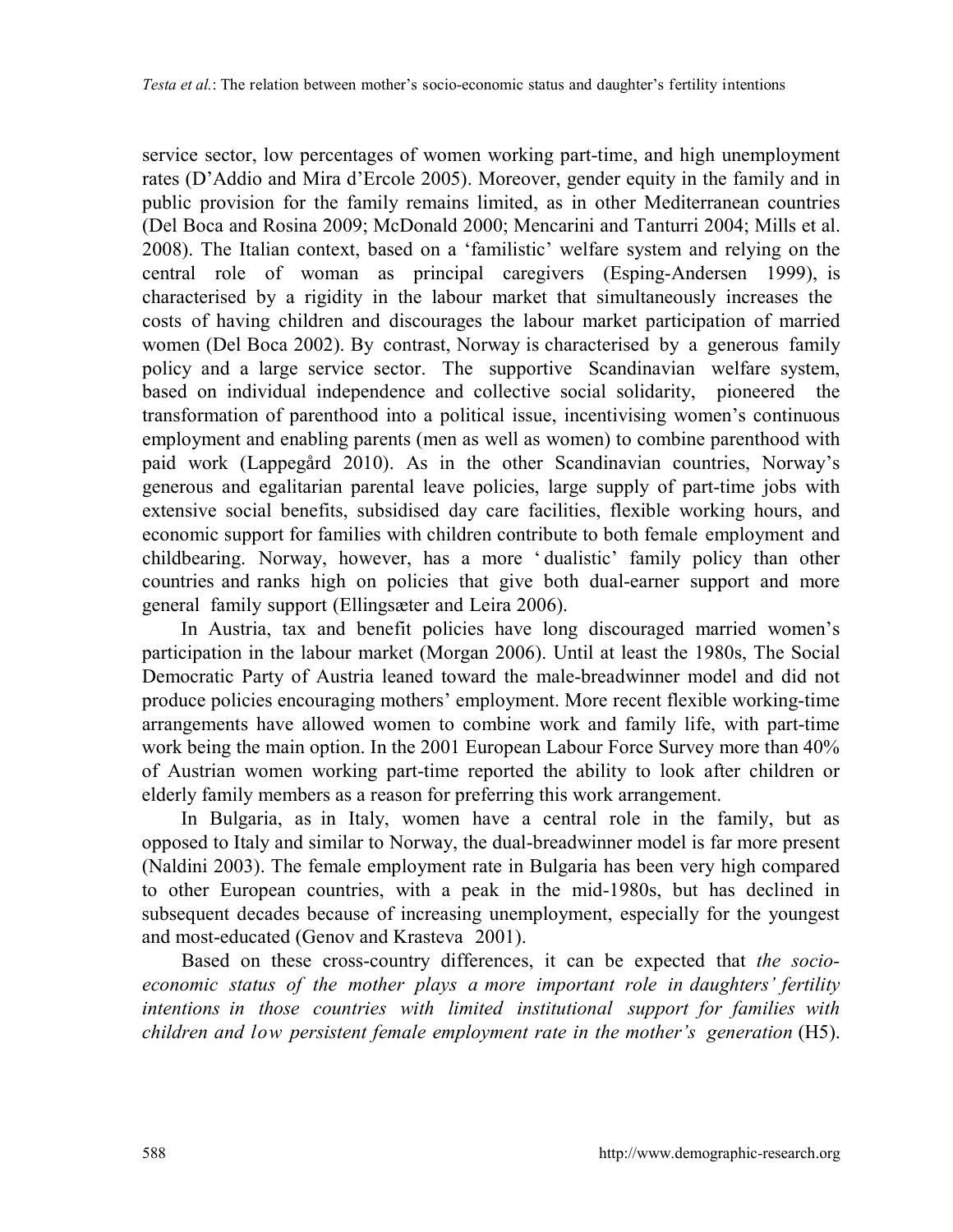The idea is that in such contexts daughters do not learn the skills required for combining work and family life through the example of (their or others') mothers.

## **3. Data and method**

#### **3.1 Sample**

We used data from the GGS, carried out from 2002 as part of the Generation and Gender Programme (GGP, www.ggp-i.org) in 19 countries. The GGS is a set of comparative surveys on childbearing, partners, parents, work, and everyday life. It includes several questions concerning relations between generations, as well as a section dedicated to the characteristics of the respondent's family of origin. Data for Italy were collected in 2003, for Bulgaria in 2004, for Austria in 2008/2009, and for Norway in 2007/2008. Although fecundity may be quite low at older reproductive ages (45‒49), we decided not to omit this group from the empirical analysis. Indeed, several circumstances could increase the likelihood that women aim to realize their childbearing intentions towards the end of their reproductive life, such as, for example, better health at these ages and the increased availability of assisted reproductive technologies. These circumstances might affect especially highly educated women who might plan to have a(nother) child relatively late in life. After this selection the working sample consisted of 12,606 women aged 18 to 49 for whom information about their mothers was available. We selected only the daughter–mother sample because our focus is on transmission models across female generations. The non-response rate for the question on mother's occupational status was low (3%). The large majority of interviewed daughters (93%) answered questions regarding fertility intentions. Interestingly, previous literature has shown that most relevant link in the intergenerational transmission of fertility is that between mother and daughter (Tanskanen and Rotkirch 2014), and that (grand)mothers play a crucial role in (grand)childrearing activities (Coall and Hertwig 2010; Mace and Sear 2005).

The intention to become a parent (parity zero) marks a crucial transition in life, whereas the intention of a higher parity transition (to second or higher birth order child) is qualitatively different and strongly affected by the experience of parenthood (Dommermuth, Klobas, and Lappegård 2011). Therefore the analysis was stratified by parity, with 4,215 daughters without any children, and 8,391 daughters with at least one child. We were unable to add an additional stratification that distinguished between daughters with just one child and daughters with two or more children because in the parity 2+ group most daughters had already completed their family size and reported a negative answer to the question regarding fertility intentions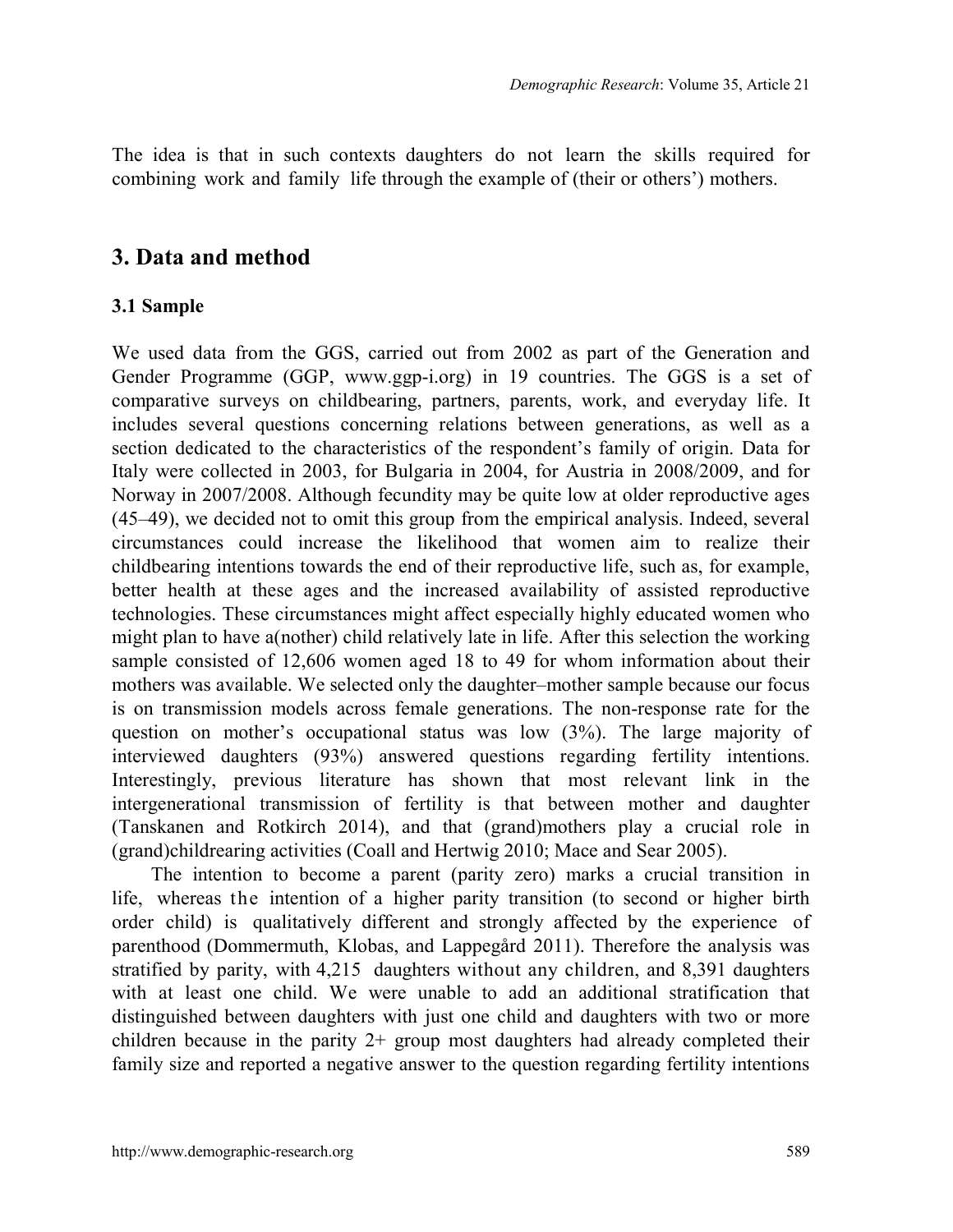$(92.8\%)$ . Indeed, in the parity 1+ sub-sample the variance in the fertility intentions variable was already low – positive fertility intentions were just 18%.

#### **3.2 Measures of fertility intention and explanatory variables**

The dependent variable 'intended number of children' was measured through the following survey questions "Do you intend to have a(nother) child in the next three years?" and "Suppose you do not have a(nother) child during the next three years, do you intend to have any (more) children at all?". The response options were, in both cases, "definitely yes", "probably yes", "probably not", "definitely not", and "does not know". Of these two questions, we computed a binary variable measuring the intentions to have a(nother) child at all, which is equal to 1 if the respondent intends to have a(nother) child (either definitely or probably and regardless of whether within three years or after that), and 0 otherwise. This variable is the outcome of the zero component of the Zero-Inflated Poisson (ZIP) model used in the analysis (see next section on modelling).

In addition, if the intention was positive (the answer to one of the two questions on childbearing intentions was either "probably" or "definitively"), the following question was asked: "How many (more) children in total do you intend to have?" Respondents were required to indicate a numerical answer ranging from 0 to 8. The variable 'additionally intended number of children' is the outcome of the count component of the ZIP model (see next section on modelling).

The key explanatory variables are the following:

- *a. Daughter's number of siblings,* coded as a categorical variable equal to 0 if the woman is a single child, 1 if she has one brother or sister, 2 if she has two siblings, and 3 if she has three or more siblings.
- *b. Daughter's educational attainment.* The original 6 ISCED categories were grouped into low (ISCED  $0-2$  = pre-primary, primary, lower secondary); medium (ISCED  $3-4$  = upper secondary, post-secondary, non-tertiary); and high (ISCED  $5-6$  = tertiary) educational attainment.
- *c. Mother's educational attainment*, coded in three categories as for the daughter.
- *d. Mother's occupational status* when daughter was 15 years old. The survey question was, "What was your mother's occupation when you were 15?" The possible answers were based on the ISCO-88 classification designed by the International Labour Organization (ILO, www.ilo.org).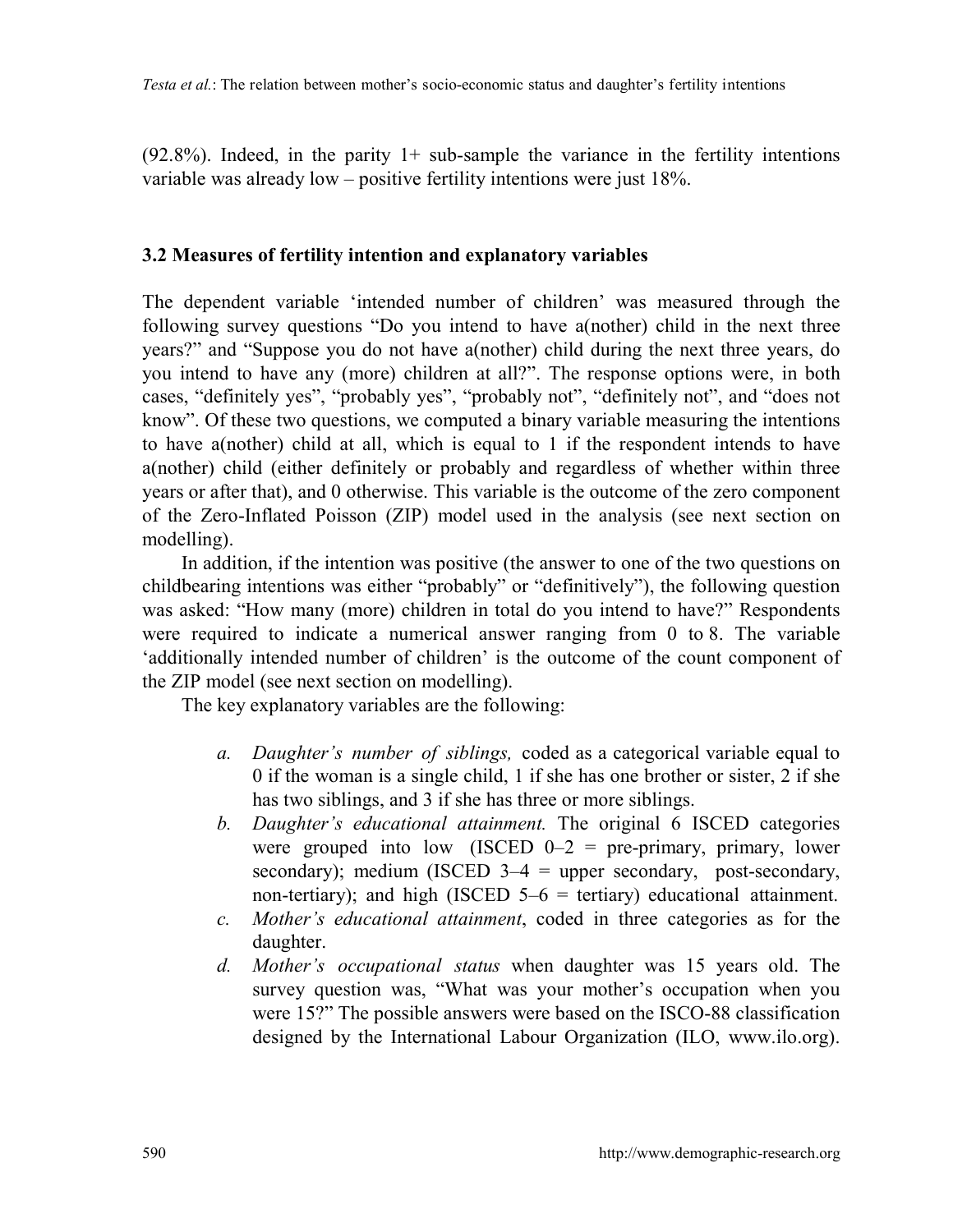We created a binary variable coded 1 if the mother was working and 0 otherwise.

- *e. Country dummies* have been included in all models to control for the different socio-economic and cultural contexts. Additionally, all interactions between mother's characteristics and country have been tested and retained in the final models when significant.
- *f.* Control variables include: age, marital status, employment status, and living arrangement. They all refer to daughter's characteristics at the time of interview. Age was grouped in six categories: 18–24, 25–29, 30–34 (reference), 35–39, 40–44, and 45–49. Marital status was coded in four categories: married (reference category), single, partnered but not married, and divorced or widowed. Employment status was included as a four-category variable: employed (reference), unemployed, not active, and enrolled in education. Since the characteristics of the mother and the influence the mother has on her daughter's intentions may depend on living arrangements, we additionally considered whether the respondent lived with the parents and, if not, the time since the respondent had left the parental home. Three dummies were computed and included in the models: "daughter lives with parents"; "daughter has lived separately from her parents for less than six years"; "daughter has lived outside her parental home for six years or more."

The full distribution of the variables used in the regression analysis by parity and country are reported in Table 2. In the country pooled dataset, the twochild family is the most frequently reported intended family size among childless daughters (53%), while 18% of daughters with one or more children intend to have at least one additional child (12% one, 5% two, and 1% three or more children).

The highest share of daughters has one sibling: 48% in the childless sub-sample and 39% in the higher parity group. In the first sub-sample the range goes from about 40% in Austria and Norway to more than two-thirds in Bulgaria; in the latter the range goes from 27%–28% in Austria and Norway to 58% in Bulgaria. Only a minority of daughters are single children (12% among those childless and 9% among those with children). Remarkably, 27% of daughters in parity one and above have three or more siblings, whereas only 16% of childless daughters have such large families of origin.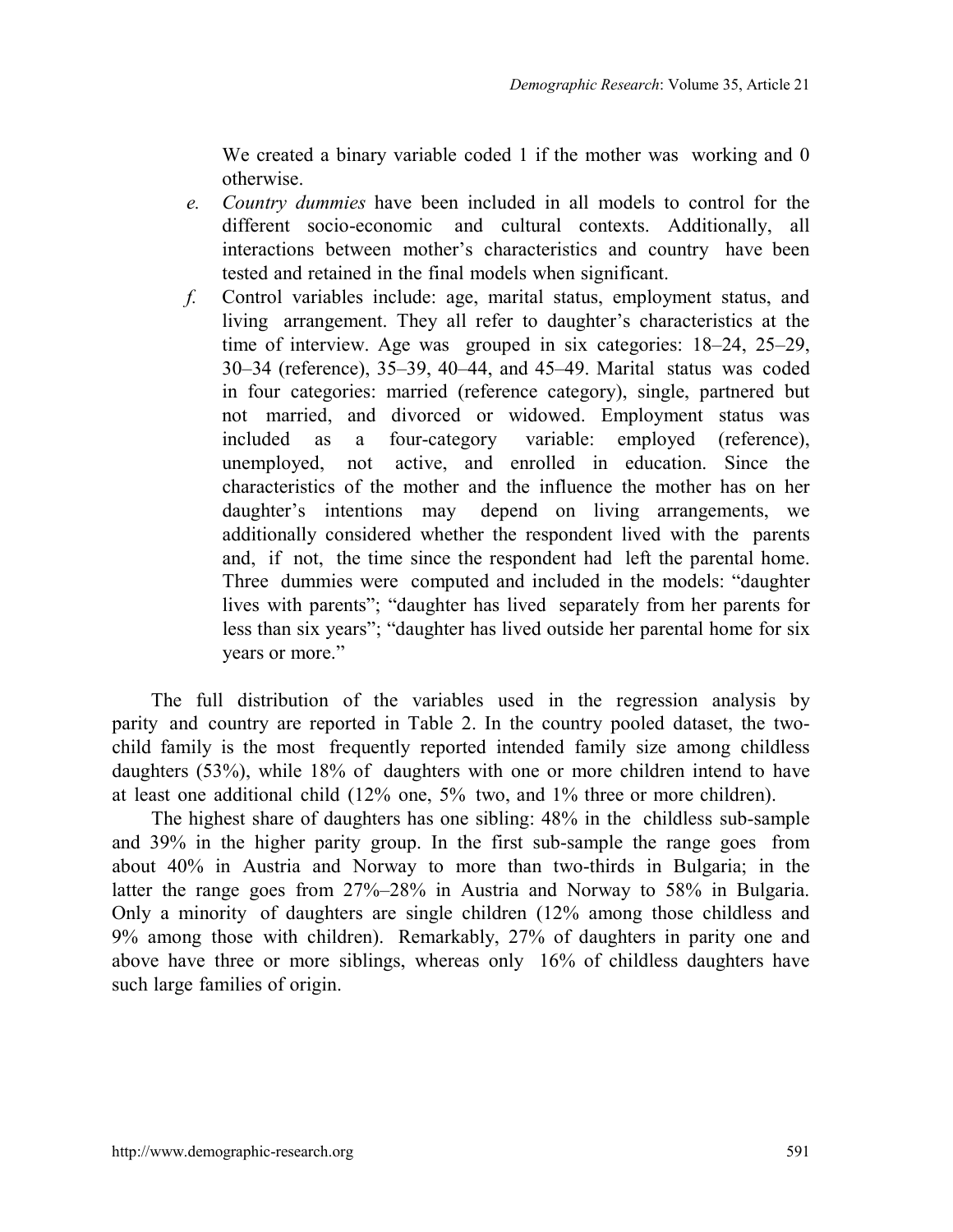## **Table 2: Descriptive statistics of variables used in the regression. Values in %. N=4,215 childless daughters and 8,391 daughters with children**

|                                     |                |                | PARITY ZERO             |                |     |                | PARITY ONE AND ABOVE |                         |                |              |  |
|-------------------------------------|----------------|----------------|-------------------------|----------------|-----|----------------|----------------------|-------------------------|----------------|--------------|--|
|                                     | AT             | BG             | $\overline{\mathsf{I}}$ | <b>NO</b>      | All | AT             | BG                   | $\overline{\mathsf{T}}$ | N <sub>O</sub> | All          |  |
| Fertility intention                 |                |                |                         |                |     |                |                      |                         |                |              |  |
| No-child                            | 19             | 10             | 22                      | 23             | 19  | 75             | 84                   | 82                      | 83             | 82           |  |
| One child                           | 12             | 22             | 14                      | 3              | 13  | 16             | 10                   | 14                      | 12             | 12           |  |
| Two children                        | 54             | 62             | 50                      | 47             | 53  | 6              | 6                    | 3                       | 4              | 5            |  |
| Three or more children              | 15             | 6              | 15                      | 27             | 15  | 2              | 1                    | $\mathbf{1}$            | 1              | 1            |  |
| Mother's characteristics            |                |                |                         |                |     |                |                      |                         |                |              |  |
| Education                           |                |                |                         |                |     |                |                      |                         |                |              |  |
| Low                                 | 31             | 19             | 72                      | 21             | 38  | 56             | 51                   | 90                      | 35             | 56           |  |
| Medium                              | 58             | 57             | 22                      | 46             | 45  | 41             | 39                   | 9                       | 50             | 36           |  |
| High                                | 11             | 24             | 6                       | 33             | 18  | 4              | 10                   | $\mathbf{1}$            | 15             | 8            |  |
| Occupational status                 | 65             | 93             | 45                      | 80             | 70  | 55             | 92                   | 36                      | 74             | 68           |  |
| Working                             |                |                |                         |                |     |                |                      |                         |                |              |  |
| Not working                         | 35             | $\overline{7}$ | 55                      | 20             | 30  | 45             | 8                    | 64                      | 26             | 32           |  |
| Daughter's characteristics          |                |                |                         |                |     |                |                      |                         |                |              |  |
| Number of siblings                  | 9              | 17             | 15                      | 5              | 12  | $\overline{7}$ | 12                   | 10                      |                | 9            |  |
| No sibling                          | 39             | 69             | 45                      | 39             | 48  | 27             | 58                   | 33                      | 3<br>28        | 39           |  |
| One sibling                         |                |                |                         |                |     |                |                      |                         |                |              |  |
| Two siblings                        | 30             | 9              | 25                      | 35             | 24  | 26             | 17                   | 25                      | 35             | 25           |  |
| Three or more siblings<br>Education | 22             | 5              | 15                      | 21             | 16  | 40             | 13                   | 33                      | 34             | 27           |  |
| Low                                 | 10             | 16             | 22                      | 17             | 17  | 16             | 20                   | 42                      | 15             | 23           |  |
| Medium                              | 67             | 57             | 60                      | 37             | 55  | 69             | 53                   | 47                      | 39             | 51           |  |
| High                                | 23             | 27             | 18                      | 46             | 28  | 15             | 27                   | 11                      | 46             | 26           |  |
| Employment status                   |                |                |                         |                |     |                |                      |                         |                |              |  |
| Employed                            | 70             | 49             | 57                      | 64             | 60  | 67             | 66                   | 61                      | 82             | 69           |  |
| Unemployed                          | 5              | 17             | 11                      | 1              | 9   | 4              | 21                   | 3                       | $\mathbf{1}$   | 9            |  |
| Not active                          | $\overline{2}$ | $\overline{2}$ | 8                       | 3              | 4   | 28             | 13                   | 36                      | 13             | 21           |  |
| Student                             | 23             | 32             | 24                      | 32             | 27  | 1              | 0                    | 0                       | 3              | $\mathbf{1}$ |  |
| Age<br>18-24                        | 40             | 55             | 31                      | 40             | 41  | 3              | 5                    | 1                       | $\overline{2}$ | 3            |  |
| 25-29                               | 28             | 21             | 21                      | 27             | 24  | 11             | 14                   | 6                       | $\overline{7}$ | 10           |  |
|                                     |                |                |                         |                |     |                |                      |                         |                |              |  |
| 30-34                               | 13             | 11             | 16                      | 15             | 14  | 19             | 22                   | 16                      | 17             | 19           |  |
| 35-39                               | 8              | $\overline{7}$ | 14                      | $\overline{7}$ | 9   | 27             | 22                   | 26                      | 30             | 26           |  |
| 40-44                               | 9              | 4              | 11                      | $\overline{7}$ | 8   | 34             | 25                   | 27                      | 30             | 28           |  |
| 45-49                               | $\overline{2}$ | $\overline{2}$ | $\overline{7}$          | 4              | 4   | 6              | 12                   | 24                      | 14             | 14           |  |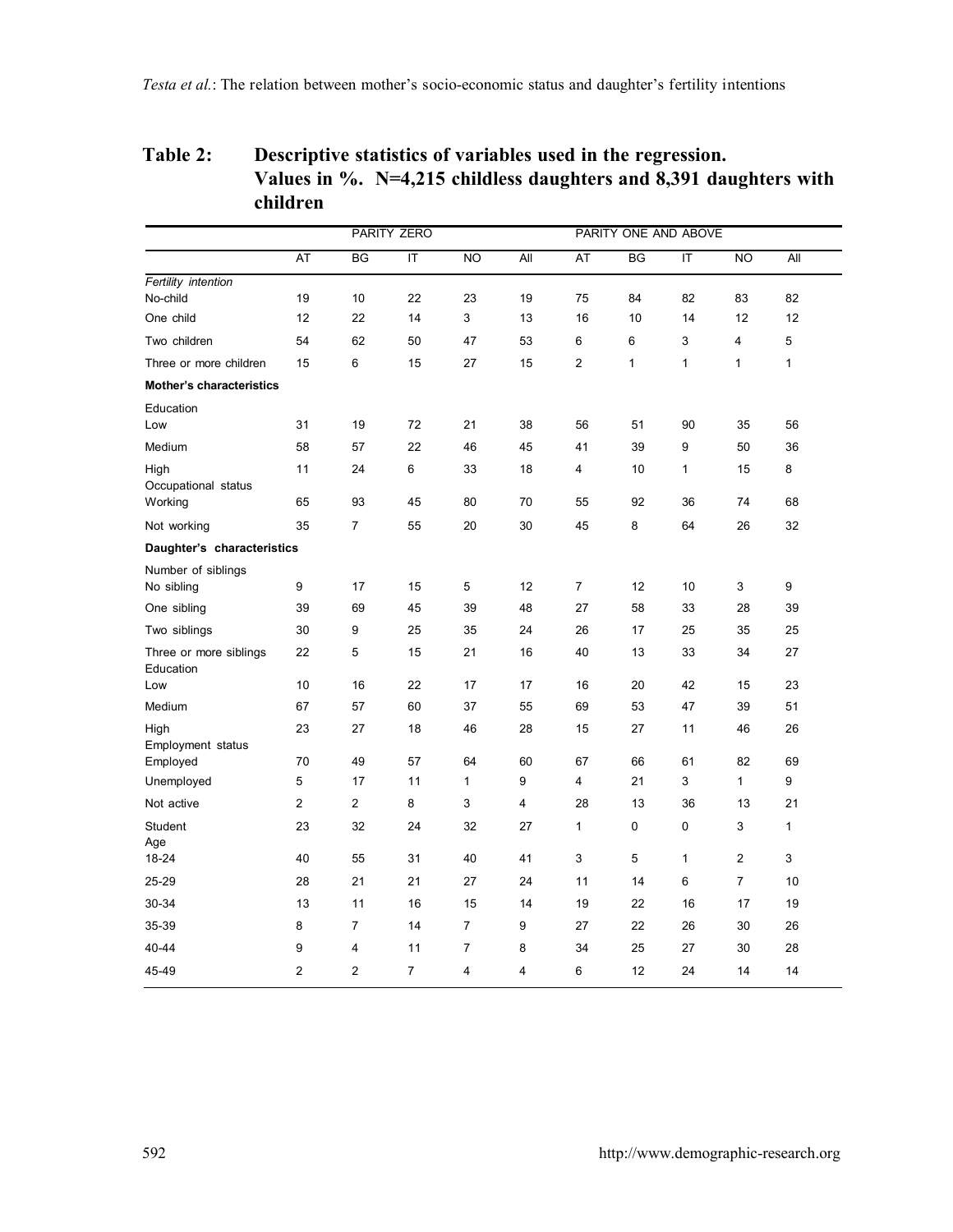|                                            |       | PARITY ZERO |                |           |       |                | PARITY ONE AND ABOVE |                |           |       |
|--------------------------------------------|-------|-------------|----------------|-----------|-------|----------------|----------------------|----------------|-----------|-------|
|                                            | AT    | <b>BG</b>   | IT             | <b>NO</b> | All   | AT             | <b>BG</b>            | IT             | <b>NO</b> | All   |
| Marital status                             |       |             |                |           |       |                |                      |                |           |       |
| Married                                    | 10    | 8           | 19             | 9         | 12    | 68             | 80                   | 92             | 64        | 76    |
| Single                                     | 36    | 63          | 50             | 58        | 52    | $\overline{4}$ | 3                    | $\overline{2}$ | 6         | 4     |
| Cohabiting                                 | 52    | 29          | 29             | 32        | 36    | 23             | 10                   | 3              | 25        | 15    |
| Widowed or divorced<br>Living arrangements | 1     | $\mathbf 0$ | $\overline{2}$ | 1         | 1     | 5              | 7                    | 3              | 5         | 5     |
| Living with parents                        | 41    | 79          | 70             | 19        | 54    | 3              | 13                   | 4              | 1         | 6     |
| Left parental home <6<br>years             | 20    | 9           | 10             | 23        | 15    | 5              | 7                    | 9              | 1         | 6     |
| Left parental home 6+<br>years             | 40    | 12          | 20             | 58        | 31    | 92             | 80                   | 88             | 98        | 88    |
| N                                          | 1,032 | 1,066       | 1,199          | 918       | 4,215 | 1,666          | 2,920                | 1,759          | 2,046     | 8,391 |

#### **Table 2: (Continued)**

*Source*: Authors' elaboration based on GGS: 2003 Italy, 2004 Bulgaria, 2008/2009 Austria, and 2007/2008 Norway.

Most of the daughters have a medium level of education in both zero parity and higher parity samples (50% of those childless and 51% of those with children) and in the country samples. The only exception is Norway, where the majority of daughters  $-$ 46%, regardless of whether childless or with children ‒ are highly educated. Around two-thirds of daughters are employed and a substantial proportion of those childless are still enrolled in education (27%): These percentages range from one-quarter to onethird, depending on the country considered.

Sixty-five per cent of childless daughters are in the youngest age groups between 18 and 29 years, while 42% of daughters with children are aged 40 and above. More than half of childless daughters are single and about one third are partnered but not married, while 12% are married. By contrast, among daughters with children the great majority (76%) are married, yet a substantial proportion of partnered-but-not-married daughters can be observed in Austria (23%) and Norway (25%). Most daughters (88%) in the parity-one-and-above sub-sample have left the parental home for six or more years, but in the childless sub-sample more than 70% of daughters in Bulgaria (79%) and Italy (70%) still live with their parents.

Most of the mothers (45%) in the parity-zero sample have a medium level of education, while in the higher parity sample the majority are low-educated (56%); with the exception of Norway, where 50% of the mothers of parity-one-or-above daughters are middle-educated. About 70% of the mothers in both parity sub-samples worked when the daughter was a teenager. Italy takes an exceptional position, with 72% of mothers being low-educated in the sample with parity zero and with most of the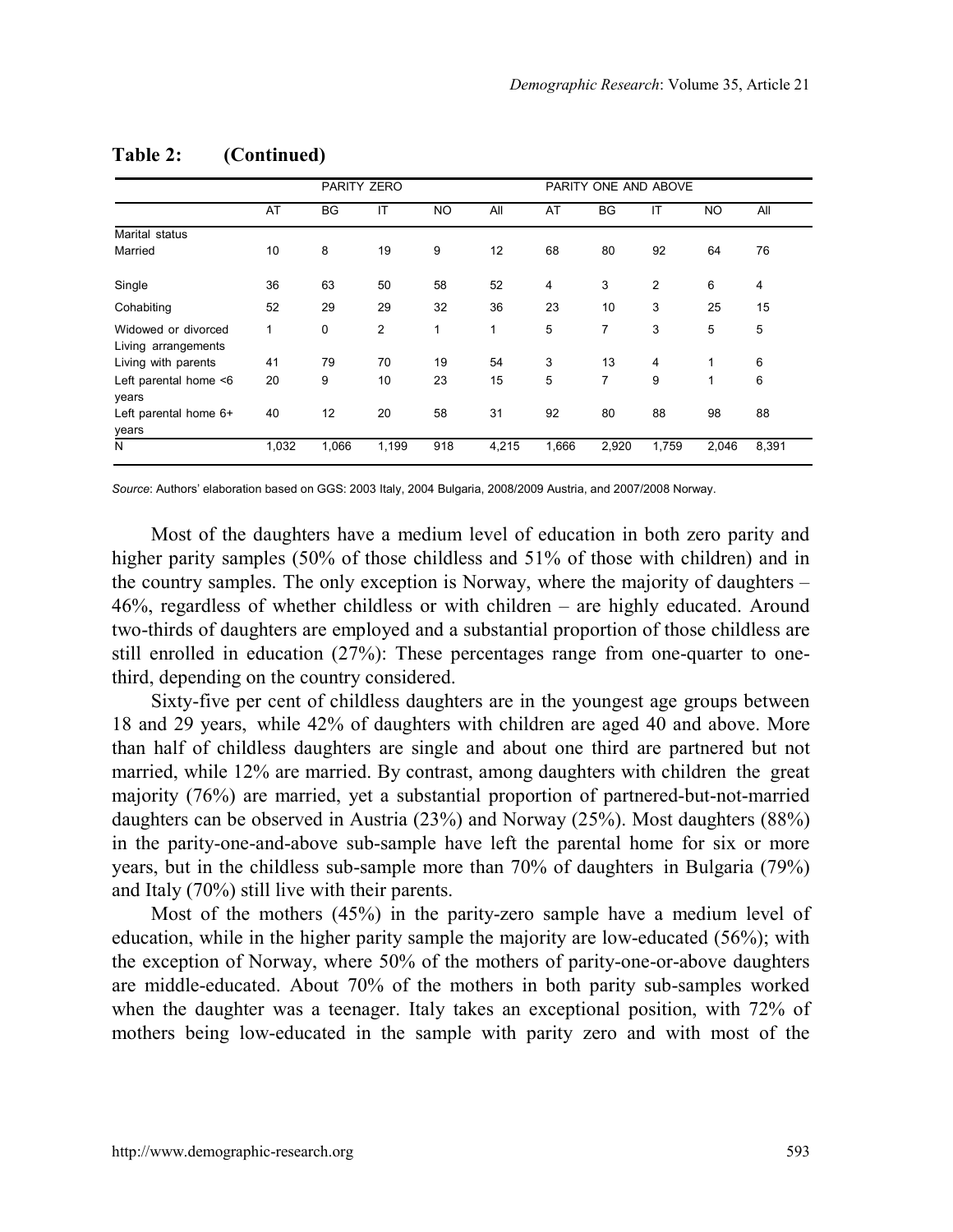mothers not working when the daughters were teenagers, 55% for parity zero and 64% for parity one and above.

#### **3.3 Zero-inflated Poisson model**

We used a ZIP model to estimate the predictors of women's fertility intentions. This model is suitable for outcome variables that have a count nature, as in the case of the intended number of children, but that at the same time are likely to have many zeros  $$ not all individuals intend to have children (Osiewalska 2013). The ZIP model encompasses two components that correspond to different zero-generating processes. The first process is governed by a binary distribution (with the probability of occurrence equal to p) that generates structural zeros. The second process is governed by a Poisson distribution that generates counts, some of which may also be zero. As such, those zeros, in accordance with the standard Poisson distribution, are 'expected' and are also called Poisson or imperfect zeros, while the others are 'unexpected' and are also called perfect zeros (e.g., Lambert 1992). In our case, perfect zeros derive from the clear intention not to have a(nother) child (e.g., because of infertility); while imperfect zeros are related to women who hesitate on the intention to have a child/additional children (that is, women who would like to keep open the possibility of starting or enlarging their family, but still answer 'zero'; for example, because they are negatively oriented toward additional childbearing).

Hence, ZIP is a statistical model (one distribution) that simultaneously fits two separate regressions. This means that the model has two states: the 'zero state' is the regression for probability  $p$  of being in perfect state, most commonly a logistic regression; while the 'count state' is the standard Poisson regression with expected value equal to λ. These two regressions are connected by the probability (1-*p*). The formula for the ZIP model, assuming *n* independent variables  $Y_i$  ( $i = 1, 2, ..., n$ ) can be represented as follows:

$$
P(Y_i = y_i) = \begin{cases} p_i + (1 - p_i) \exp(-\lambda_i), y_i = 0\\ (1 - p_i) \exp(-\lambda_i) \frac{\lambda_i^{yi}}{y_i!}, y_i = 1, 2, ...\end{cases} p_i \in [0, 1]
$$

The regressions, both for zero and count states, are included in the following form:

$$
p_i = \frac{\exp(x_i \gamma)}{1 + \exp(x_i \gamma)}, \lambda_i = \exp(\omega_i \delta), i = 1, \dots n,
$$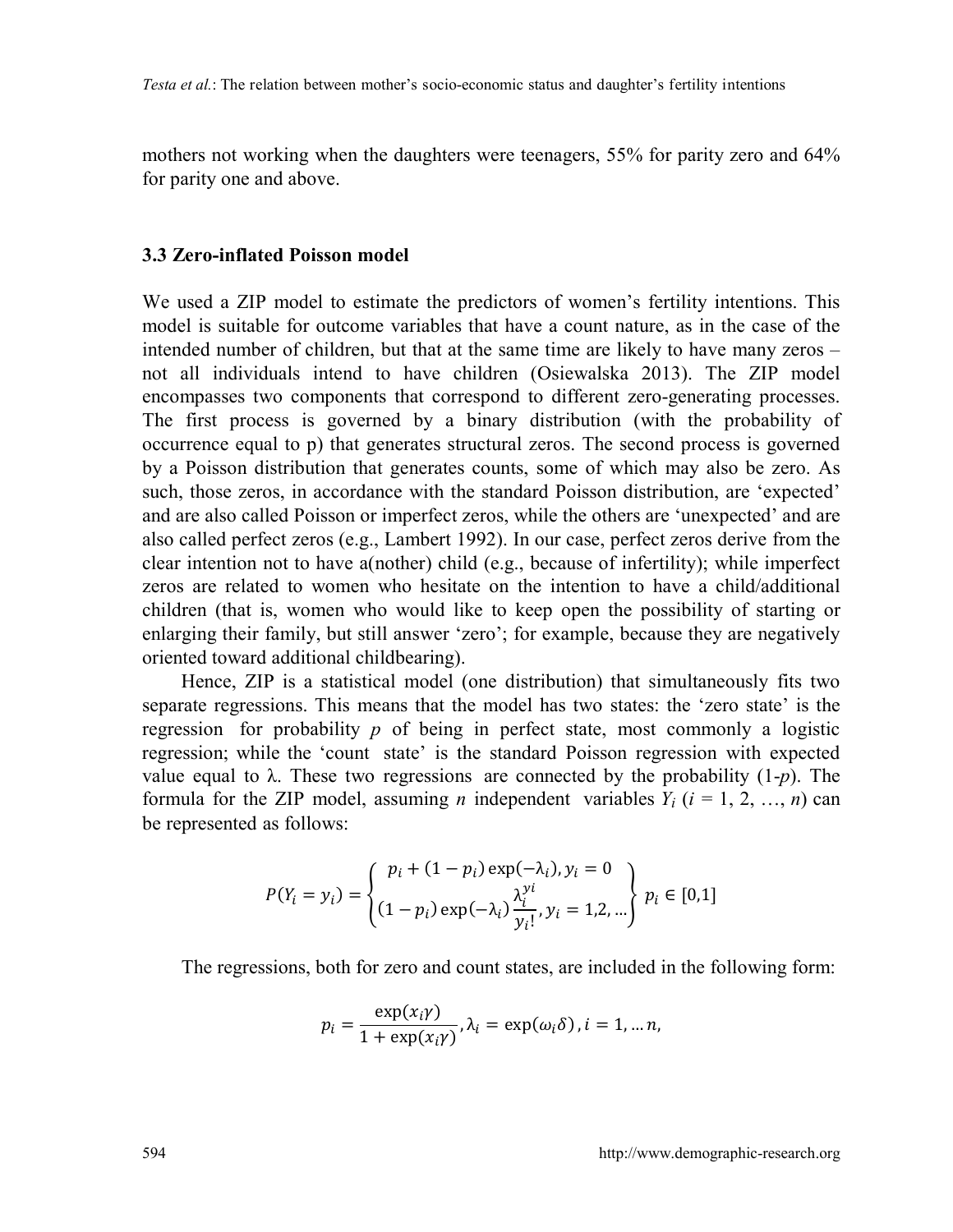where  $x_i$  and  $\omega_i$  are vectors of covariates and  $\gamma$  and  $\delta$  are vectors of parameters. The coefficients estimated in the zero state should be interpreted as in a standard logistic regression (log of odds ratio), while the coefficients estimated in the count state have the same interpretation as in a standard Poisson regression (logarithmic transformation of lambda).

We selected the ZIP model for two main reasons. First, the no-child intention may have different meanings. It can be a deliberate decision to remain childless or stop childbearing because the intended family size is completed, or the result of an inability to have children, for example, due to infertility. This aspect is taken into account in the model that treats the identical outcome (i.e., zero) as a result of these two different processes. Second, the ZIP model takes into account that positive fertility intentions (i.e., the intention to have a(nother) child) differ from negative fertility intentions (i.e., the intention not to have a(nother) child)<sup>[5](#page-17-0)</sup> because they require different actions and have different levels of predictive accuracy of actual fertility (Miller 2011). Nevertheless, they are correlated: If a person has a probability of not intending a child which is equal to *p*, the intended number of children depends also on the probability 1-*p* of intending a child. This implies that the two sets of regression coefficients are interdependent and are not merely equal to the coefficient parameters coming from two separate models, i.e., the logistic regression model and the Poisson regression model run on the same sample. This circumstance is a convincing argument for using this complex and less parsimonious model instead of the conventional logistic and Poisson regression models.

We run four models, differing from each other in that Model I includes the number of siblings and education of the daughter, Model II adds to Model I a control for mother's education, Model III adds to Model I a control for mother's occupation at daughter's teen age, and Model IV considers both mother's education and mother's occupation and adds interaction effects between mother's education and country and between daughter's education and country. Interactions were included to see whether mother's education had a different effect in different countries. Interaction effects were retained only where significant in at least one of the two parts – zero or count – of the models, for the sake of model parsimony.

<span id="page-17-0"></span><sup>&</sup>lt;sup>5</sup> The properties of the ZIP model allow us to estimate the effects of covariates controlling for whether this effect is related to the perfect or the count state (binomial or Poisson distribution).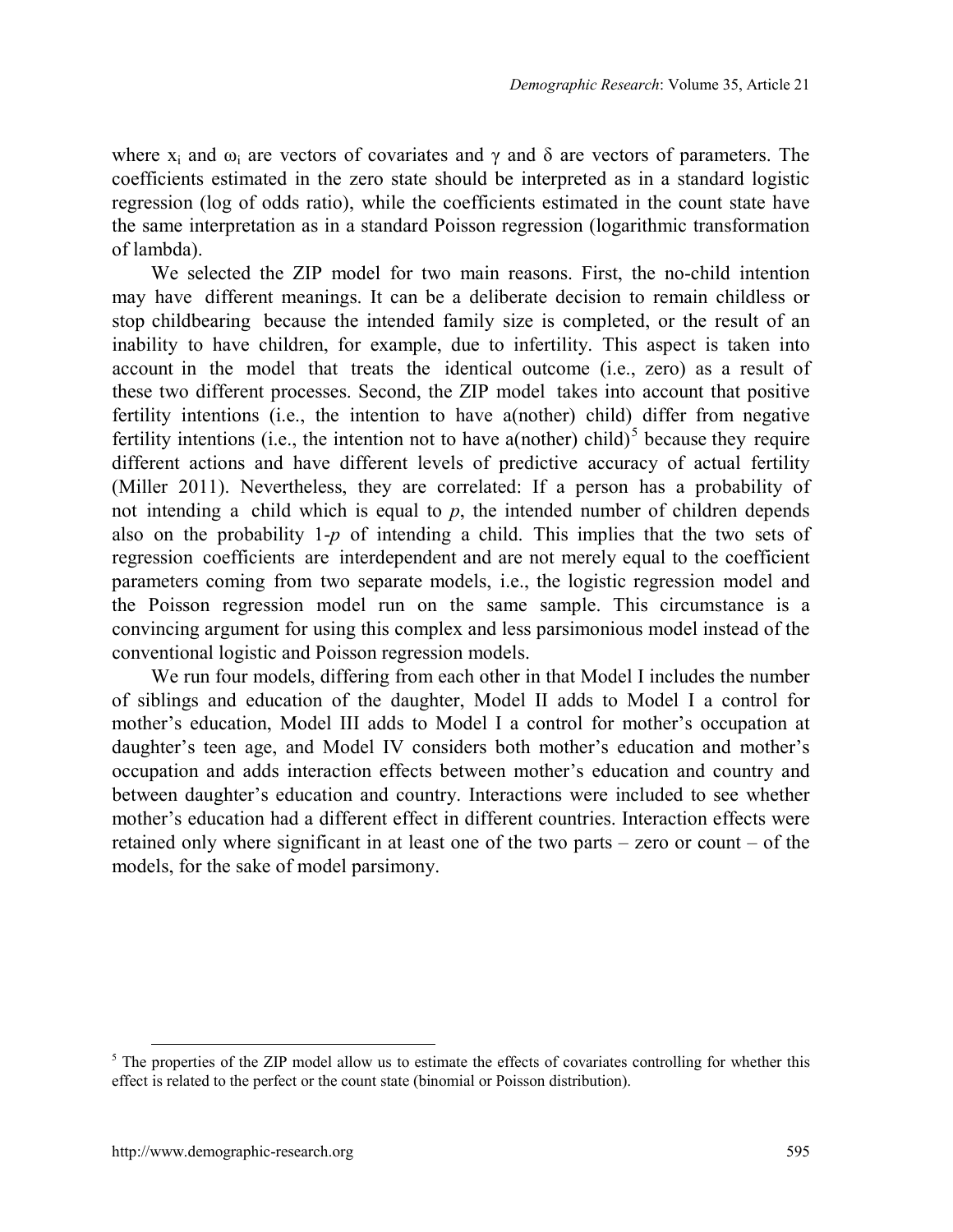## **4. Results**

#### **4.1 Descriptive analysis**

Table 3 reports, separately by parity (zero; one or above), the percentage of daughters intending a(nother) child (upper part), and daughters' mean intended family size (bottom part), by daughter's and mother's level of education and by country. The great majority of childless daughters intend to have at least a first child (81% of parity-zero daughters in the pooled sample report the intention of having a child) but only 18% of those who already have one or more children at the time of the survey express the intention to have a(nother) child. The mean intended family size in the pooled dataset is 1.67 among childless daughters and 2.19 among daughters with children (the first ranging between 1.64 in Bulgaria and 1.68 in Norway and the second between 2 in Bulgaria and Italy and 2.45 in Norway). The difference (around 0.5 children) between the two sub-groups is likely to be artificial, i.e., due to the higher number of ever-born children in the parent sub-sample than in the childless sub-sample, because here the intended family size is calculated as the sum of children already born plus those intended in the future (i.e., complete family size). By contrast, in the outcome variable of the regression models (Models I-IV, Table 4) only the planned component of the family size is considered, while the component of family size related to the children already born is controlled for by stratifying the analysis.

The percentage of daughters intending to have any (more) children increases with daughter's and mother's educational attainment. For daughter's education, among childless women the increase takes a reversed U-shape in Austria and Italy, is U-shaped in Norway, and monotonic in Bulgaria. The increase is also monotonic in all countries for women with at least one child. For mother's education the increase is monotonic in all countries and in both parity sub-samples (except for Italy in parity one and above, where it takes a reversed U-shape).

Among childless daughters, the relationship between mean number of intended children and level of education has a reversed-U shape, with daughters with a medium level of education showing the highest values. This pattern does not hold true in the Norwegian sample, where a monotonic negative relation is observed. In the parity-oneor-more sub-sample, the mean number of intended children declines with daughter's level of education: such a decrease is monotonic in the pooled dataset as well as in Austria and Bulgaria, but slightly U-shaped in Norway.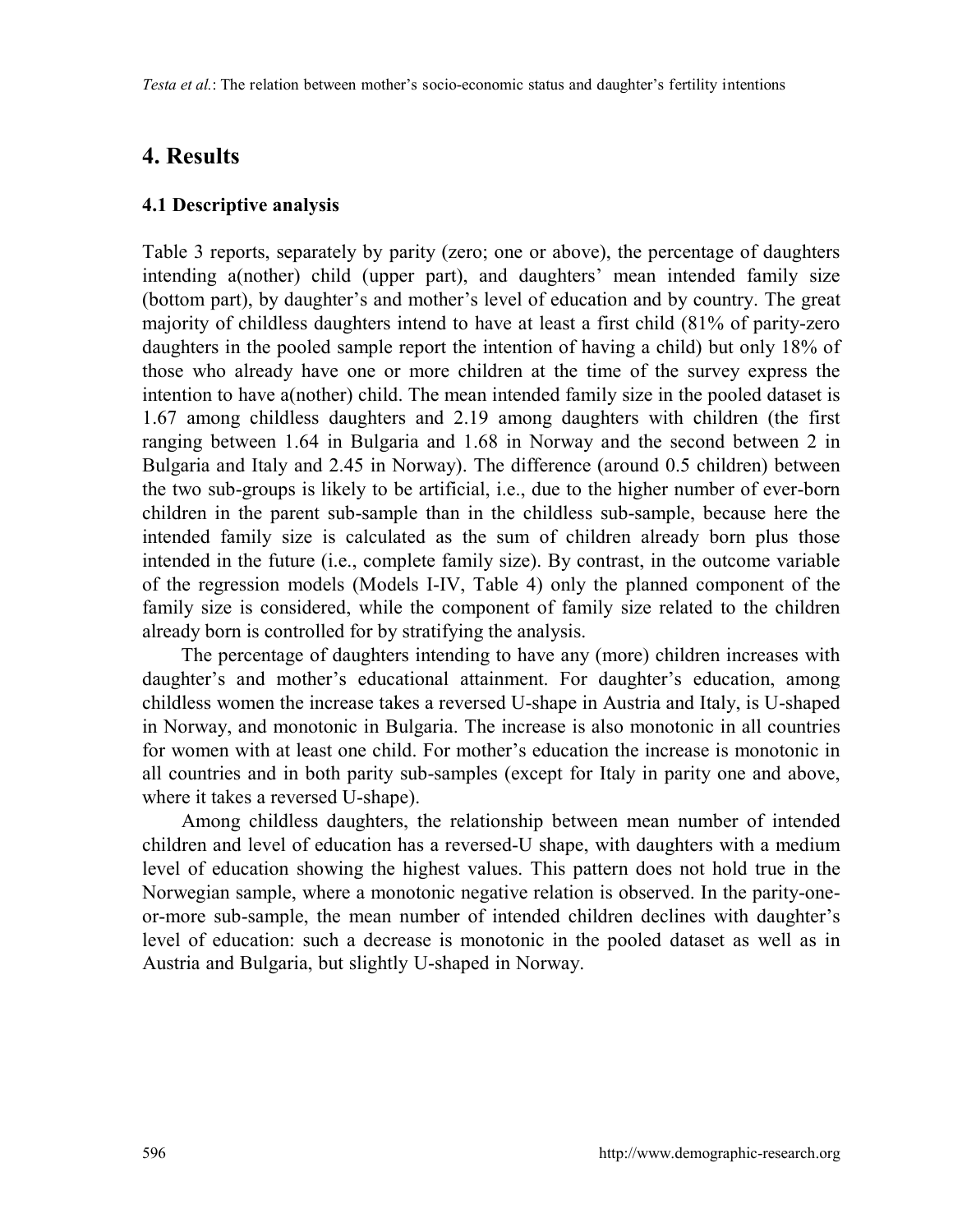|                      |        | Austria        |              | <b>Bulgaria</b> |              | Italy                              |              | Norway         |              | All countries  |              |
|----------------------|--------|----------------|--------------|-----------------|--------------|------------------------------------|--------------|----------------|--------------|----------------|--------------|
|                      |        |                |              |                 |              | Intending any (more) children (%)  |              |                |              |                |              |
|                      | Parity | $\overline{0}$ | $1+$         | $\overline{0}$  | $1+$         | $\overline{0}$                     | $1+$         | $\overline{0}$ | $1+$         | $\overline{0}$ | $1+$         |
| Daughter's education |        |                |              |                 |              |                                    |              |                |              |                |              |
| Low                  |        | 70             | 22           | 86              | 13           | 69                                 | 13           | 81             | 15           | 76             | 15           |
| Medium               |        | 83             | 25           | 90              | 14           | 82                                 | 21           | 74             | 15           | 83             | 18           |
| High                 |        | 80             | 26           | 91              | 23           | 75                                 | 24           | 77             | 18           | 81             | 23           |
| Mother's education   |        |                |              |                 |              |                                    |              |                |              |                |              |
| Low                  |        | 75             | 22           | 79              | 9            | 75                                 | 17           | 65             | 13           | 74             | 14           |
| Medium               |        | 83             | 28           | 92              | 23           | 85                                 | 27           | 76             | 15           | 85             | 23           |
| High                 |        | 84             | 38           | 93              | 31           | 91                                 | 25           | 85             | 27           | 88             | 30           |
| Total                |        | 81             | 25           | 90              | 16           | 78                                 | 18           | 77             | 16           | 81             | 18           |
|                      |        |                |              |                 |              | Number of intended children (Mean) |              |                |              |                |              |
|                      | Parity | $\overline{0}$ | $1+$         | $\overline{0}$  | $1+$         | $\overline{0}$                     | $1+$         | $\overline{0}$ | $1+$         | $\overline{0}$ | $1+$         |
| Daughter's education |        |                |              |                 |              |                                    |              |                |              |                |              |
| Low                  |        | 1.51           | 2.77         | 1.61            | 2.52         | 1.38                               | 2.03         | 2.03           | 2.52         | 1.61           | 2.47         |
| Medium               |        | 1.73           | 2.37         | 1.66            | 1.90         | 1.70                               | 1.97         | 1.79           | 2.43         | 1.71           | 2.14         |
| High                 |        | 1.63           | 2.35         | 1.62            | 1.85         | 1.51                               | 1.97         | 1.74           | 2.44         | 1.61           | 2.12         |
| Mother's education   |        |                |              |                 |              |                                    |              |                |              |                |              |
| Low<br>Medium        |        | 1.60<br>1.67   | 2.47<br>2.40 | 1.43<br>1.69    | 2.12<br>1.88 | 1.51<br>1.75                       | 1.99<br>1.99 | 1.50<br>1.76   | 2.50<br>2.40 | 1.51<br>1.72   | 2.25<br>2.13 |
| High                 |        | 1.97           | 2.27         | 1.67            | 1.89         | 1.93                               | 2.21         | 2.07           | 2.49         | 1.90           | 2.18         |
| Total                |        | 1.68           | 2.43         | 1.64            | 2.00         | 1.59                               | 2.00         | 1.81           | 2.45         | 1.67           | 2.19         |
| N                    |        | 1,032          | 1,666        | 1,066           | 2,920        | 1,199                              | 1,759        | 918            | 2,046        | 4,215          | 8,391        |

#### **Table 3: Fertility intentions by daughter's and mother's level of education. Parity zero (0 child) and parity one and above (1+ children)**

*Source*: Authors' elaboration based on Generation and Gender Surveys: 2003 Italy, 2004 Bulgaria, 2008/2009 Austria, and 2007/2008 Norway

As in the case of daughter's education, the relationship between mother's education and daughter's intended number of children takes divergent patterns in the childless and parity-one-or-above sub-groups. The mean number of intended children increases with mother's education level among childless daughters, and decreases with mother's education level among daughters who already have children. The increase in parity zero is monotonic (with the exception of Bulgaria where the relationship takes a slightly reversed U-shape). The decrease in the higher parity samples is monotonic in Austria, whereas in Bulgaria and Norway daughters with a medium-educated mother report the lowest number of intended children. Unlike other countries, in Italy the mean intended family size increases with mother's educational level in both parity subgroups, zero and higher.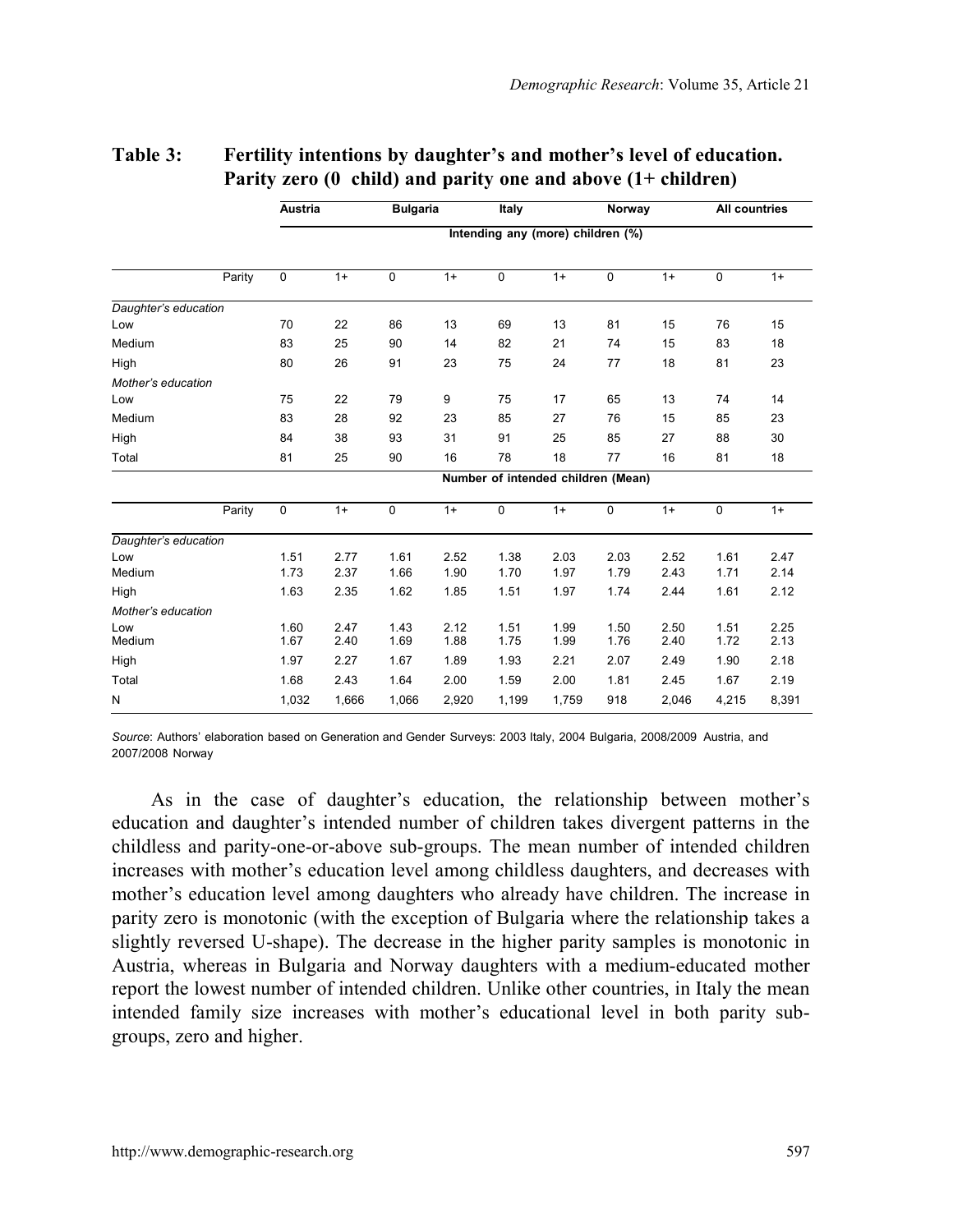#### **4.2 Regression analysis**

Table 4 reports the estimates of ZIP models run separately on childless daughters and daughters with children. Data for all four countries were pooled together and country dummies were included in the models. Panel a) of Table 4 shows the estimates of the zero part of the model, i.e., the effects of the explanatory variables on the intention not to have a(nother) child. Estimates are given in odds ratios; thus values greater than 1 indicate a positive effect of the covariate on the no-child intention, holding all other variables in the model constant, and values smaller than 1 are suggestive of a negative association. Panel b) of Table 4 reports the estimates of the count part of the model, i.e., the effects of the explanatory variables on the number of intended children expressed in risk ratios. Thus, values greater than 1 indicate a probability to prefer a larger family size, holding all other variables in the model constant, and values smaller than 1 are suggestive of intentions of a smaller family size. In the following, results are presented in parallel for the zero and the count parts of the model whose estimates are reported in panel a) and panel b) of Table 4 respectively. We comment on the results following the order of our hypotheses.

The *number of siblings* does not significantly influence the zero-child preference but is positively and statistically significantly associated with daughter's intended number of children. There is no difference between daughters with no siblings and those with one. However, daughters with two and those with three or more siblings are more likely to plan a larger family size than their counterparts with only one brother or sister (the risk ratio is slightly below 1.2 in all the models for both the childless subsample and the higher parity sub-sample). The effect is stronger for the childless than for the higher parity sub-sample. In the latter sub-sample there is statistical significance only in Models II and IV, where we control for mother's education.

*Daughter's education* is statistically significantly associated with both the intention of zero children (negatively) and the intended family size (positively), as suggested by the descriptives. Although the direction of these associations is the same in both parity sub-samples, only in the parity-one-or-above sub-sample are they highly statistically significant (e.g., odds ratio equal to 0.59 for high-educated as compared to middle-educated daughters in Model IV of panel a); risk ratio equal to 1.43 for higheducated as compared to middle-educated daughters in Model IV of panel *b)*).

Although *mother's occupational status* when the daughter was a teenager is not statistically significantly associated with either the no-child intention or with a given intended family size, *mother's education* has a negative effect on the probability of having a zero-child preference (e.g., odds ratio: 0.54 in full model – Model IV – of panel a)) and a positive effect on the number of intended children (risk ratio: 1.39 in Model IV of panel b)). This association is statistically significant only in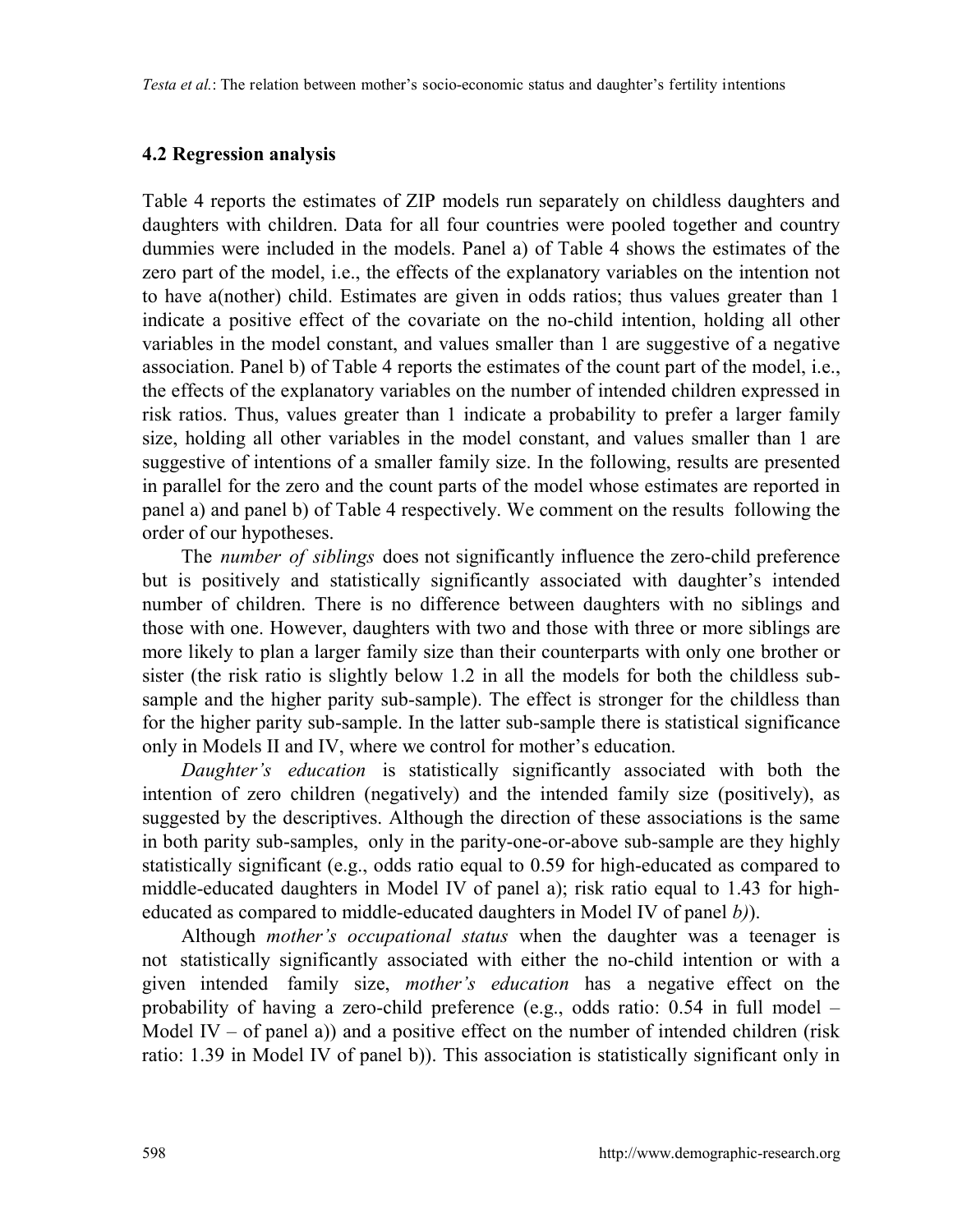the sub-sample of daughters with children, but the direction is similar in the parity-zero sub-sample.

Country effects show that childless daughters are less likely to report a preference for a no-child family in Italy than in Austria (the odds ratios are about 0.4 and 0.5, respectively, in all the models of panel a) for parity zero), and consistently they have a higher probability of intending a larger family size in Italy than in Austria (risk ratio equal to 1.1 in the models of panel *b*) for parity zero). In the higher parity subsample the situation is different: Bulgaria and Norway are the countries showing the highest odds ratio of no-child intention (3.62 and 1.97, respectively, in the full model of panel *a)*) and the lowest risk ratio for a given family size (0.50 and 0.63, respectively, in the full model of panel *b)*).

Among the control variables, age has a statistically significant positive effect on the zero-child intention and a statistically significant negative effect on the total number of intended children. The negative relationship between age and intended family size is in line with the life course approach and the interpretation of fertility plans as a moving target (Lee 1980), and goals that are readjusted over the individual's life course (Liefbroer 2009; Iacovou and Tavares 2011). The positive relationship between a zero-child intention and age is consistent with studies documenting the existence of age norms related to childbearing (Billari et al. 2010). The extremely high odds ratios for no-child obtained in the age groups 40–44 and 45–49 are an indication of the presence of biological limits to reproduction (declining fecundity). For the parity zero sub-sample, being single increases the likelihood of zero-child intentions by a factor of about 2.9 and decreases the expected number of intended children by a factor of 0.85, while being single does not significantly influence the fertility intentions of daughters who already have children. This finding is in line with research showing the importance of being in a partnership for stating positive fertility intentions (Testa and Toulemon 2006). For only parity one and above, being partnered but not married significantly decreases the likelihood of a no-child intention by a factor of 0.5 as compared to being married, while it significantly increases the expected number of intended children by a factor of 1.4. This finding is consistent with prior research documenting a positive effect of cohabitation on fertility intentions, especially when cohabiting is considered as a prelude to marriage (Hiekel and Castro-Martín 2014).

Being inactive in the labour market has a strong positive effect on the preference for a no-child family (the odds ratio is about 4 in all the models of panel a)) and a depressing effect on the number of intended children (the risk ratio is almost 0.8 in the models of panel b)) for parity zero. Living arrangements also show some statistically significant effects: childless daughters who left the parental home less than six years ago have a lower probability of reporting zero-child intentions than daughters who left the parental home six or more years ago (the odds ratio is 0.6 in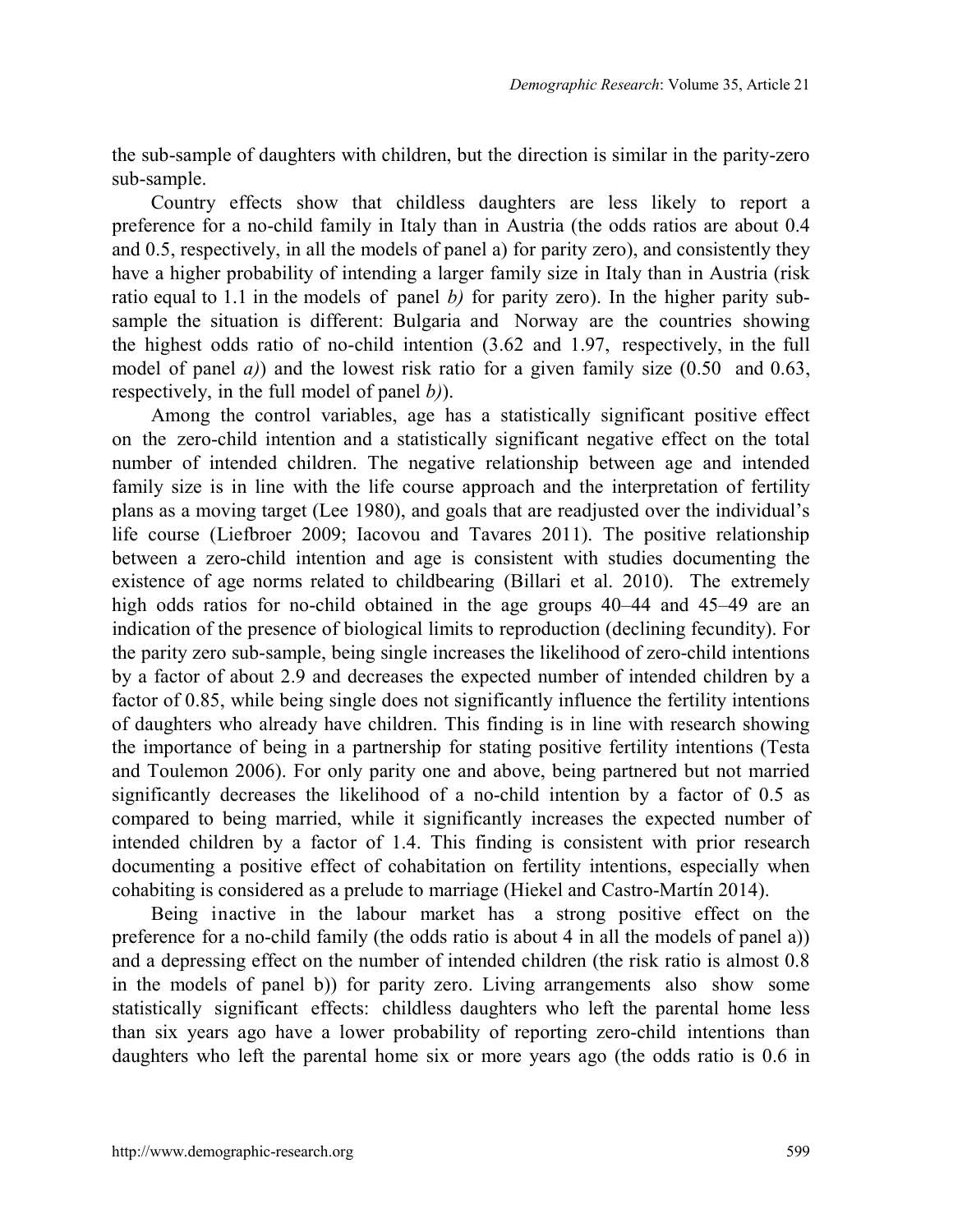panel *a)*). A similar result is obtained for daughters at parity one and above. Moreover, in this latter sub-sample, still living with parents is also statistically significantly associated with a lower preference for not having another child. Finally, daughters with children who still live with their parents or left the parental home less than six years ago are more likely to intend to have a larger family as compared to their counterparts who left the parental home six or more years ago (risk ratios equal 1.53 and 1.33 respectively in panel *b)*).

In line with the regression estimates, no relevant educational differences were found in the probability of intending no-child among childless daughters. This result held irrespective of whether daughter's or mother's education was considered. By contrast, at parity one or above the zero-child preference was less likely among highly educated daughters as well as among daughters of highly educated mothers, especially in Austria and in Italy (Figure 1, panel *a)*). In the case of mother's education, the contrast was mainly between low and medium education on the one hand and high education on the other.

In all four countries, highly educated daughters were found to expect a higher number of intended children. In the sub-sample of daughters with one or more children, differences in the expected number of intended children by daughter's education and, to a lesser extent, by mother's education were observed especially in Austria and Italy (Figure 1, panel *b)*).

The highest probability of zero intended child was found in Austria and Norway, the lowest probability in Bulgaria and Italy at parity zero. At parity one and above the highest probability of zero intended child were found in Bulgaria and Norway while the lowest was observed in Austria and Italy. The smallest intended number is predicted for (the low-educated in) Austria, consistent with previous findings (Goldstein, Lutz, and Testa 2003; Testa 2012), while the largest intended number is foreseen (for the high- educated) in Italy.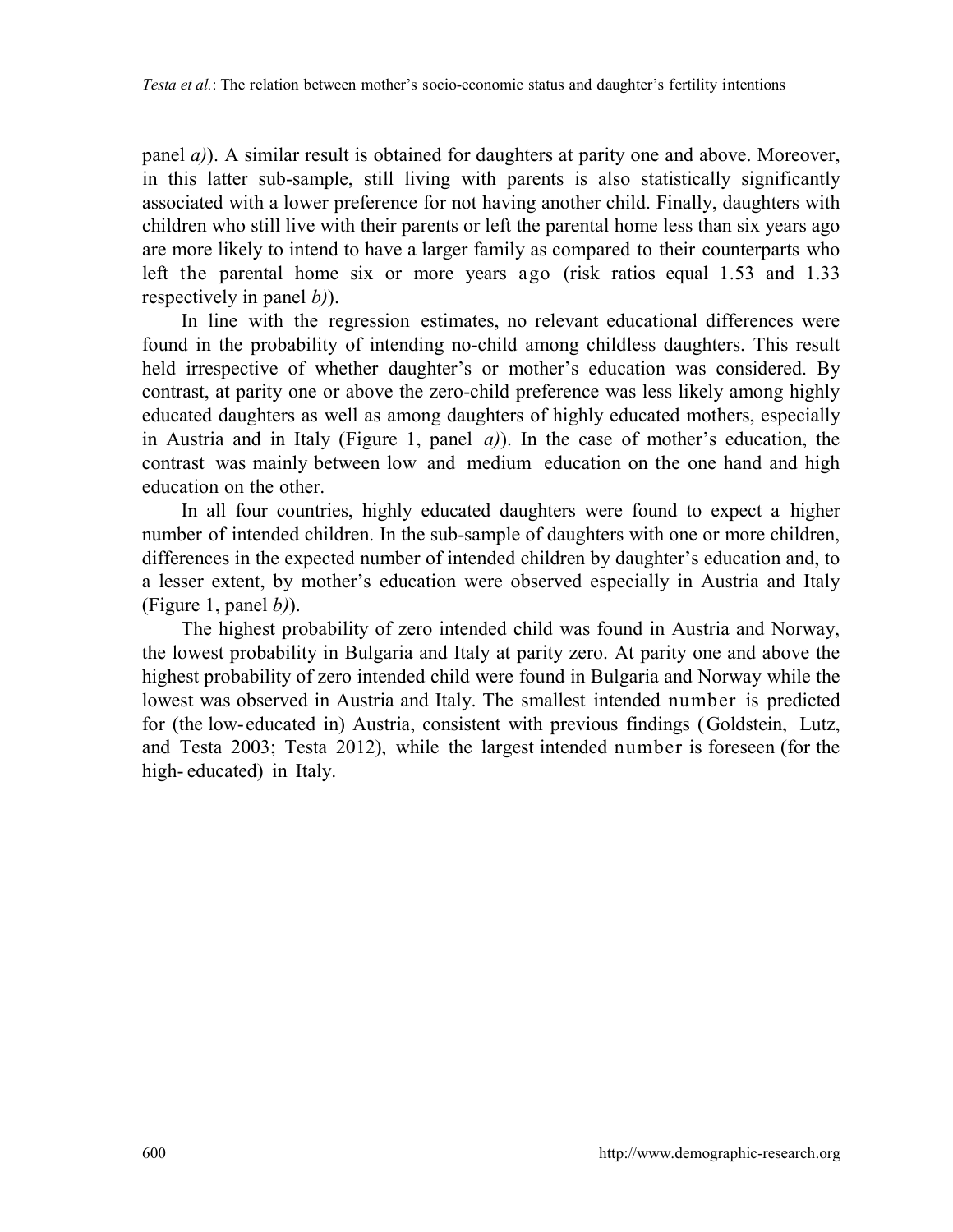## **Table 4: Intended children among daughters aged 18-45. Zero-inflated Poisson models. N= 4,215 parity zero; 8,391 parity one or above**

*Panel a) Zero part of the model – odds ratios of intending no child*

|                                                                        |           |           | MODELS FOR PARITY ZERO |           |           | PARITY ONE AND ABOVE |           |           |
|------------------------------------------------------------------------|-----------|-----------|------------------------|-----------|-----------|----------------------|-----------|-----------|
|                                                                        |           |           |                        |           |           |                      |           |           |
|                                                                        |           | $=$       | $\equiv$               | ≥         |           | =                    | Ξ         | $\geq$    |
| Constant                                                               | $0.10***$ | $0.11***$ | $0.11***$              | $0.10***$ | $1.77**$  | $2.04***$            | ŧ<br>1.71 | $1.87**$  |
| N. siblings (Ref. One)                                                 |           |           |                        |           |           |                      |           |           |
| No sibling                                                             |           |           |                        |           | 1.19      | 1.21                 | 1.19      | 1.21      |
| Two siblings                                                           | 1.03      | 1.02      | 1.02                   | 1.02      | 1.16      | 1.13                 | 1.15      | 1.11      |
| Three or more siblings                                                 | 1.16      | 1.14      | 1.14                   | 1.13      | 0.91      | 0.87                 | 0.89      | 0.85      |
| Education (Ref. medium)                                                |           |           |                        |           |           |                      |           |           |
| Low                                                                    | 1.23      | 1.21      | 1.21                   | $1.45 +$  | $1.67***$ | $1.56 *$             | $1.66**$  | $1.51 *$  |
| High                                                                   | $0.74 +$  | 0.77      | 0.77                   | $0.75 +$  | $0.53***$ | $0.60***$            | $0.53***$ | $0.59***$ |
| Mother's education (Ref. low)                                          |           |           |                        |           |           |                      |           |           |
| Medium                                                                 |           | 0.88      |                        | 0.90      |           | 0.81                 |           | 0.98      |
| も<br>王                                                                 |           | 0.80      |                        | 0.82      |           | $0.55**$             |           | $0.54**$  |
| Mother's occupation at teenage (Ref.<br>Mother not working<br>working) |           |           | 0.88                   | 0.99      |           |                      | 1.11      | 1.07      |
| Interactions                                                           |           |           |                        |           |           |                      |           |           |
| Daughter's low edu * NO                                                |           |           |                        | $0.47$ *  |           |                      |           |           |
| Mother's medium edu * BG                                               |           |           |                        |           |           |                      |           | $0.57$ *  |
| Country (Ref. Austria)                                                 |           |           |                        |           |           |                      |           |           |
| Bulgaria                                                               | $0.39***$ | $0.39***$ | $0.39***$              | $0.38***$ | $2.64***$ | $2.71***$            | $2.71***$ | $3.62***$ |
| ltaly                                                                  | $0.57***$ | $0.54**$  | $0.54**$               | $0.53***$ | 0.82      | 0.76                 | 0.80      | 0.80      |
| Norway                                                                 | 1.25      | 1.27      | 1.27                   | $1.44 +$  | $1.85***$ | 1.96 ***             | $1.88***$ | *** 1.97  |
|                                                                        |           |           |                        |           |           |                      |           |           |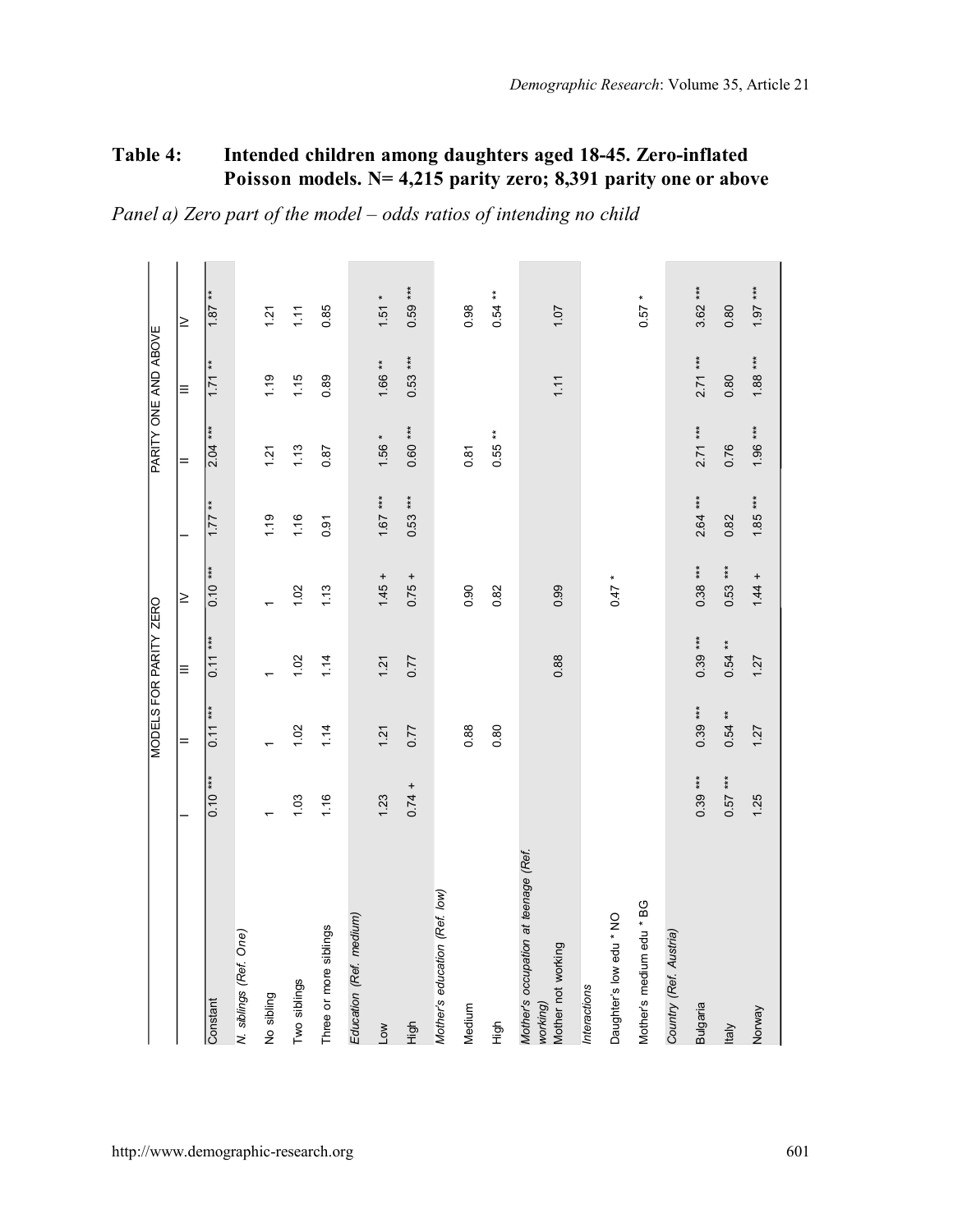# **Table 4: (Continued)**

|                                          |           |            | MODELS FOR PARITY ZERO |            |            |            | PARITY ONE AND ABOVE |            |
|------------------------------------------|-----------|------------|------------------------|------------|------------|------------|----------------------|------------|
|                                          |           | =          | Ξ                      | $\geq$     |            | $=$        | $\equiv$             | ≥          |
| Age group (Ref.30—34)                    |           |            |                        |            |            |            |                      |            |
| $18 - 24$                                | $0.56*$   | $0.57*$    | $0.57*$                | $0.59 *$   | $0.22***$  | $0.22***$  | $0.22***$            | $0.22***$  |
| 25-29                                    | $0.64 *$  | $0.64 *$   | $0.64*$                | $0.65*$    | $0.35***$  | $0.36***$  | $0.35***$            | $0.36***$  |
| 35-39                                    | $3.54***$ | $3.49***$  | $3.49***$              | $3.53***$  | $3.52***$  | $3.47***$  | $3.50***$            | $3.45***$  |
| 40-44                                    | $17.7***$ | $17.37***$ | $17.37***$             | $17.88***$ | $11.57***$ | $11.21***$ | $11.48***$           | $11.14***$ |
| 45-49                                    | 50.48 *** | 49.34 ***  | 49.34 ***              | $51.13***$ | 39.25 *    | $38.13*$   | 38.82 *              | $37.78*$   |
| Marital status (Ref. married)            |           |            |                        |            |            |            |                      |            |
| Single                                   | 2.89 ***  | $2.9***$   | $2.9***$               | $2.88***$  | 0.84       | 0.83       | 0.83                 | 0.81       |
| Partnered, not married                   | 1.38      | 1.38       | 1.38                   | 1.37       | $0.54***$  | $0.54***$  | $0.55***$            | $0.53***$  |
| Divorced                                 | 1.33      | 1.33       | 1.33                   | 1.36       | 1.02       | 1.04       | 1.02                 | 1.04       |
| Employment status (ref. employed)        |           |            |                        |            |            |            |                      |            |
| Unemployed                               | $1.45 +$  | 1.44       | 1.44                   | 1.42       | 1.39       | 1.35       | 1.39                 | 1.30       |
| Not active                               | $4.01***$ | $4.00***$  | $4.00***$              | $3.79***$  | 0.93       | 0.93       | 0.92                 | 0.93       |
| Enrolled in education                    | 1.13      | 1.17       | 1.17                   | 1.14       | 0.57       | 0.59       | 0.57                 | 0.60       |
| Living arrangements (Ref. left 6+ years) |           |            |                        |            |            |            |                      |            |
| Left <6 years                            | $0.61 *$  | $0.61 *$   | $0.61*$                | $0.62 *$   | $0.39***$  | $0.40***$  | $0.39***$            | $0.39***$  |
| Living with parents                      | 0.84      | 0.84       | 0.84                   | 0.86       | $0.61 *$   | $0.62 *$   | $0.61 *$             | $0.63 +$   |
|                                          |           |            |                        |            |            |            |                      |            |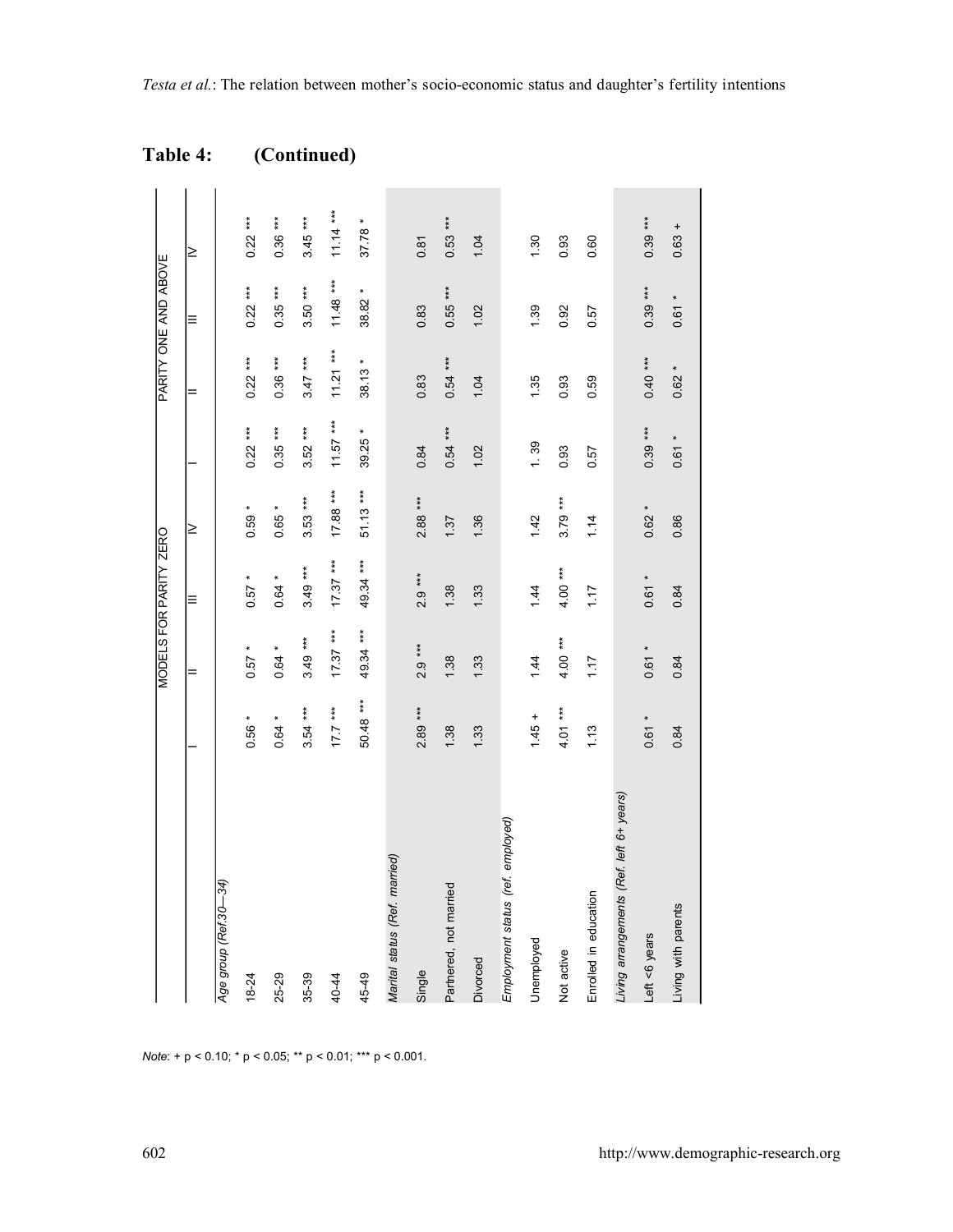$\overline{\phantom{a}}$ 

## **Table 4: (Continued)**

 $\overline{\phantom{a}}$  $\overline{\phantom{a}}$ 

|                                                                        |      |                      | MODELS FOR PARITY ZERO |           |          |           |        |           |      |                   |      |         | PARITY ONE AND ABOVE |               |      |         |
|------------------------------------------------------------------------|------|----------------------|------------------------|-----------|----------|-----------|--------|-----------|------|-------------------|------|---------|----------------------|---------------|------|---------|
|                                                                        |      |                      | $=$                    |           | $\equiv$ |           | $\geq$ |           |      |                   | =    |         | $\equiv$             |               | ≥    |         |
| Constant                                                               | 1.68 | $*$                  | 1.67                   | ***       | 1.68     | $* *$     | 1.69   | ***       | 0.44 | $*$               | 0.41 | $*$     | 0.45                 | $*$           | 0.42 | $***$   |
| N. siblings (Ref. One)                                                 |      |                      |                        |           |          |           |        |           |      |                   |      |         |                      |               |      |         |
| No sibling                                                             | 0.98 |                      | 0.98                   |           | 0.98     |           | 0.98   |           | 0.92 |                   | 0.91 |         | 0.92                 |               | 0.91 |         |
| Two siblings                                                           | 1.08 | $\ddot{\phantom{1}}$ | 1.08                   | $\star$   | 1.08     | $\star$   | 1.08   | $\star$   | 0.95 |                   | 0.96 |         | 0.95                 |               | 0.97 |         |
| Three or more siblings                                                 | 1.15 | $***$                | 1.16                   | $***$     | 1.16     | $***$     | 1.16   | $* * *$   | 1.16 | $\ddot{}$         | 1.18 | $\ast$  | 1.16                 |               | 1.19 | $\ast$  |
| Education (Ref. medium)                                                |      |                      |                        |           |          |           |        |           |      |                   |      |         |                      |               |      |         |
| Low                                                                    | 0.96 |                      | 0.96                   |           | 0.96     |           | 0.92   | $\ddot{}$ | 0.76 | $\stackrel{*}{*}$ | 0.79 | $\star$ | 0.76                 | $\frac{*}{*}$ | 0.81 | $\star$ |
| figh                                                                   | 1.07 |                      | 1.06                   |           | 1.07     | $\ddot{}$ | 1.07   | $\ddot{}$ | 1.53 | $***$             | 1.43 | $***$   | 1.53                 | $***$         | 1.43 | $***$   |
| Mother's education (Ref. low)                                          |      |                      |                        |           |          |           |        |           |      |                   |      |         |                      |               |      |         |
| Medium                                                                 |      |                      | 1.00                   |           |          |           | 1.00   |           |      |                   | 1.13 |         |                      |               | 1.02 |         |
| tigh                                                                   |      |                      | 1.05                   |           |          |           | 1.04   |           |      |                   | 1.35 | ŧ       |                      |               | 1.39 | ŧ       |
| Mother's occupation at teenage<br>Mother not working<br>(Ref. working) |      |                      |                        |           | 0.99     |           | 0.99   |           |      |                   |      |         | 0.98                 |               | 1.01 |         |
| Interactions                                                           |      |                      |                        |           |          |           |        |           |      |                   |      |         |                      |               |      |         |
| Daughter's low edu * NO                                                |      |                      |                        |           |          |           | 1.19   |           |      |                   |      |         |                      |               |      |         |
| Mother's medium edu * BG                                               |      |                      |                        |           |          |           |        |           |      |                   |      |         |                      |               | 1.39 |         |
| Country (Ref. Austria)                                                 |      |                      |                        |           |          |           |        |           |      |                   |      |         |                      |               |      |         |
| Bulgaria                                                               | 0.98 |                      | 0.98                   |           | 0.98     |           | 0.98   |           | 0.59 | $**$              | 0.59 | ***     | 0.59                 | ***           | 0.50 | $* *$   |
| <b>taly</b>                                                            | 1.08 | $\star$              | 1.08                   | $\star$   | 1.08     | $\star$   | 1.09   | ×         | 1.01 |                   | 1.05 |         | 1.02                 |               | 1.02 |         |
| Norway                                                                 | 1.09 | $\star$              | 1.08                   | $\ddot{}$ | 1.08     | $\ddot{}$ | 1.04   |           | 0.65 | ***               | 0.64 | ***     | 0.65                 | ***           | 0.63 | $***$   |
|                                                                        |      |                      |                        |           |          |           |        |           |      |                   |      |         |                      |               |      |         |

*Panel b) Count part of the model – risk ratios of intending a given number of children*

 $\sim$ 

 $\sim$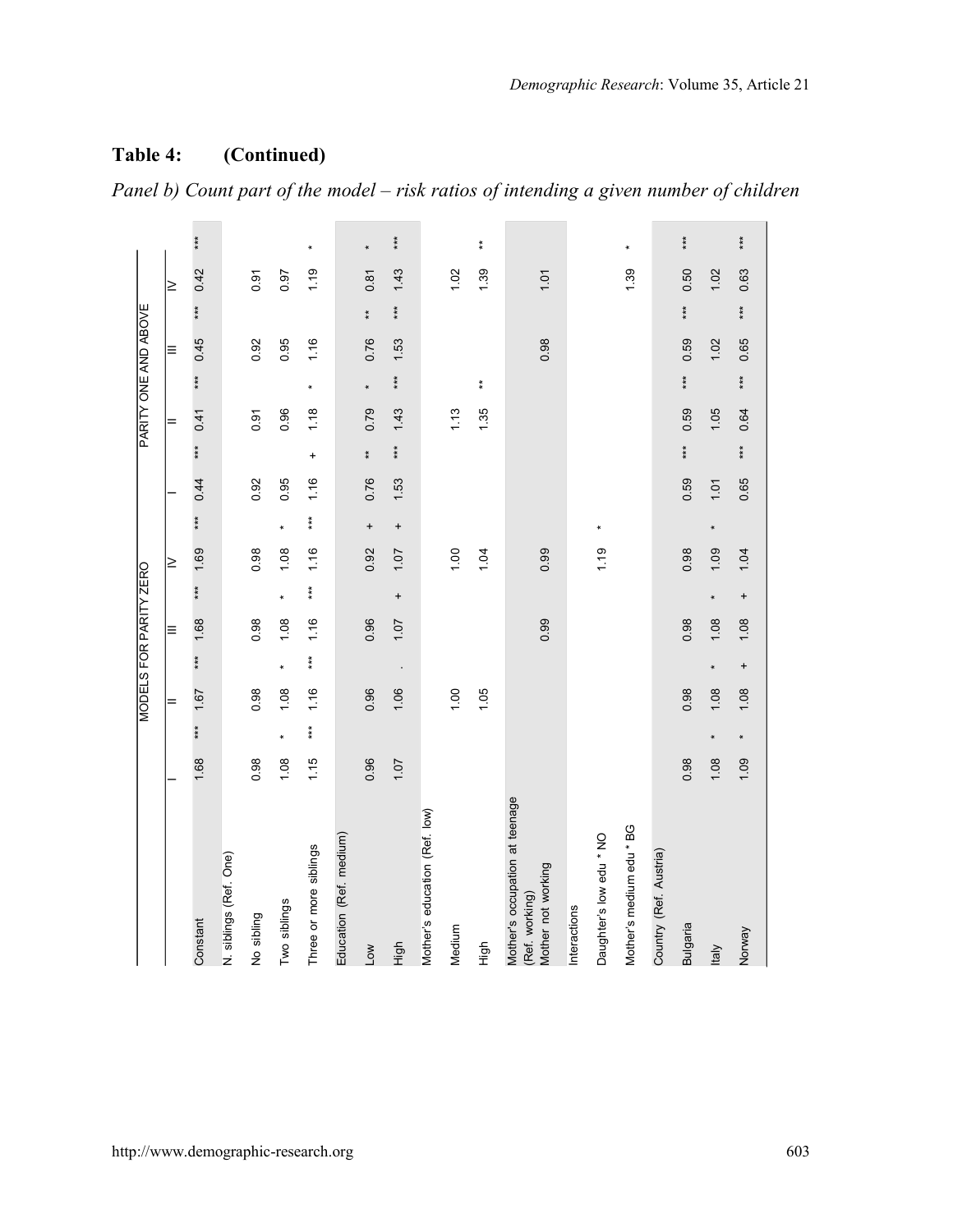|                                          |      |               | MODELS FOR PARITY ZERO |               |      |           |        |               |      |       | PARITY ONE AND ABOVE |               |      |               |        |       |
|------------------------------------------|------|---------------|------------------------|---------------|------|-----------|--------|---------------|------|-------|----------------------|---------------|------|---------------|--------|-------|
|                                          |      |               | =                      |               | Ξ    |           | $\geq$ |               |      |       | $=$                  |               | Ξ    |               | $\geq$ |       |
| Age (Ref. 30-34)                         |      |               |                        |               |      |           |        |               |      |       |                      |               |      |               |        |       |
| $18 - 24$                                | 1,18 | $\ddot{\ast}$ | 1.18                   | $\ddagger$    | 1.18 | $* *$     | 1.18   | $\ddot{*}$    | 2.35 | $**$  | 2.34                 | $\ast\ast$    | 2.35 | $\ddot{\ast}$ | 2.33   | $***$ |
| 25-29                                    | 1.10 | ×             | 1.10                   | ×             | 1.10 | ×         | 1.10   | ×             | 1.92 | $***$ | 1.90                 | $***$         | 1.92 | $***$         | 1.89   | ***   |
| 35-39                                    | 0.71 | $\ddot{\ast}$ | 0.71                   | $\ddot{\ast}$ | 0.71 | ***       | 0.71   | $\ddot{\ast}$ | 0.38 | ***   | 0.39                 | $\ddot{\ast}$ | 0.38 | $\ddot{*}$    | 0.39   | $* *$ |
| 40-44                                    | 0.27 | $***$         | 0.27                   | $***$         | 0.27 | $* * *$   | 0.27   | $***$         | 0.13 | $***$ | 0.14                 | $***$         | 0.14 | $***$         | 0.14   | ***   |
| 45-49                                    | 0.13 | $**$          | 0.13                   | ŧ             | 0.13 | $* * *$   | 0.13   | $**$          | 0.04 | ×     | 0.04                 | ×             | 0.04 | ŧŧ            | 0.04   |       |
| Marital status (Ref. married)            |      |               |                        |               |      |           |        |               |      |       |                      |               |      |               |        |       |
| Single                                   | 0.85 | $\bf{*}$      | 0.85                   | $\bf{*}$      | 0.85 | $*$       | 0.85   | $\bf{*}$      | 1.24 |       | 1.23                 |               | 1.24 |               | 1.25   |       |
| Partnered, not married                   | 0.92 | $\ddot{}$     | 0.92                   | $\ddot{}$     | 0.92 | $\ddot{}$ | 0.92   | $\ddot{}$     | 1.39 | ***   | 1.39                 | ***           | 1.39 | $***$         | 1.41   | ***   |
| Divorced                                 | 0.94 |               | 0.94                   |               | 0.94 |           | 0.94   |               | 0.96 |       | 0.94                 |               | 0.96 |               | 0.94   |       |
| Employment status (ref. employed)        |      |               |                        |               |      |           |        |               |      |       |                      |               |      |               |        |       |
| Unemployed                               | 0.96 |               | 0.96                   |               | 0.96 |           | 0.97   |               | 0.84 |       | 0.86                 |               | 0.84 |               | 0.88   |       |
| Not active                               | 0.76 | ×             | 0.76                   | ×             | 0.76 | ×         | 0.77   | ×             | 1.03 |       | 1.03                 |               | 1.03 |               | 1.03   |       |
| Enrolled in education                    | 1.02 |               | 1.02                   |               | 1.02 |           | 1.02   |               | 1.35 |       | 1.28                 |               | 1.35 |               | 1.26   |       |
| Living arrangements (Ref. left 6+ years) |      |               |                        |               |      |           |        |               |      |       |                      |               |      |               |        |       |
| Left <6 years                            | 1.08 | $\ddot{}$     | 1.08                   | $\ddot{}$     | 1.08 | $\ddot{}$ | 1.07   |               | 1.53 | ***   | 1.51                 | $**$          | 1.53 | ***           | 1.52   | ***   |
| Living with parents                      | 1.06 |               | 1.06                   |               | 1.06 |           | 1.05   |               | 1.33 | ×     | 1.33                 | ×             | 1.33 | ×             | 1.30   |       |

| <b>Table 4:</b> | (Continued) |
|-----------------|-------------|
|-----------------|-------------|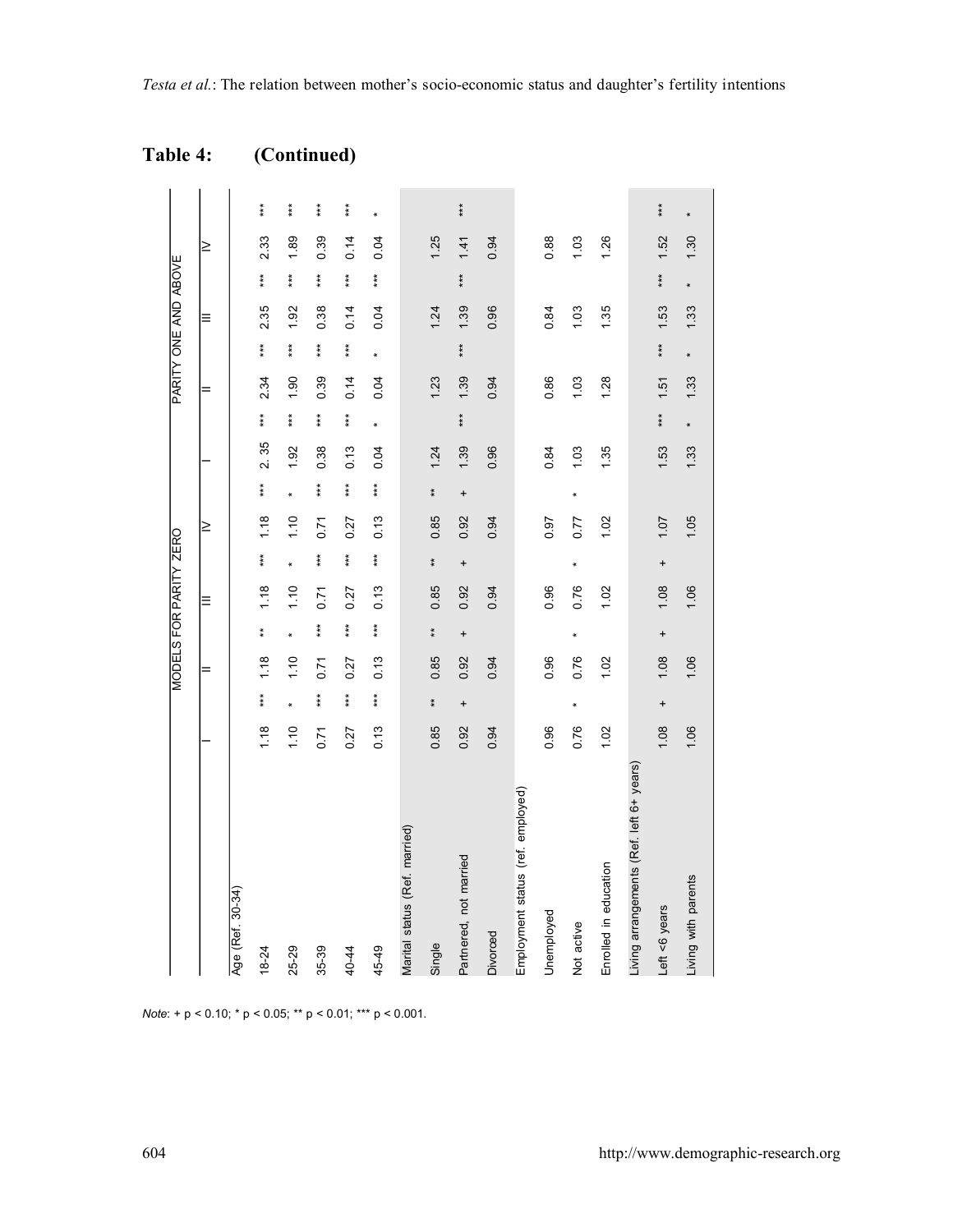## **Figure 1: Predicted probability and expected number of intended children by level of education and parity**



AT

BG

 $\overline{1}$ 

N<sub>O</sub>

#### *Panel a) Predicted probability of zero-child intention*

AT

 $\overline{1}$ 

N<sub>O</sub>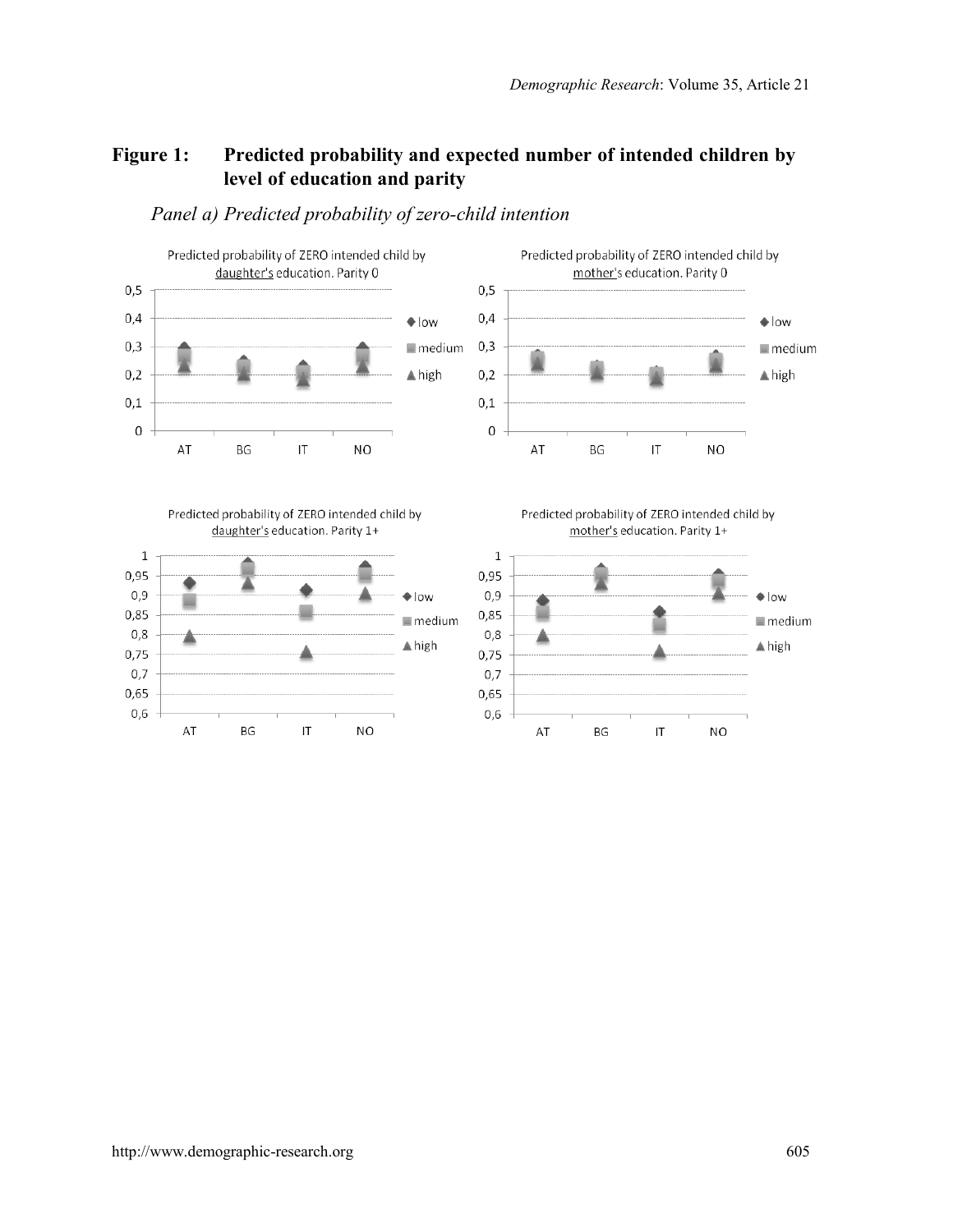#### **Figure 1: (continued)**



#### *Panel b) Expected number of intended children*

*Note*: Predicted probabilities and expected number of intended children reported in the graphs are computed on the basis of Models IV estimated in Table 4.

## **5. Discussion**

This study investigated the impact of mothers' socioeconomic status on daughters' childbearing intentions by extending the extant literature on intergenerational transmission of fertility and fertility intentions. The results, based on the first round of the Generations and Gender Surveys conducted in Austria, Bulgaria, Italy, and Norway, confirm that mother's number of children (i.e., daughter's number of siblings) is positively associated with daughter's number of intended children in all four countries (in support of hypothesis 1) and that this effect is stronger for childless daughters than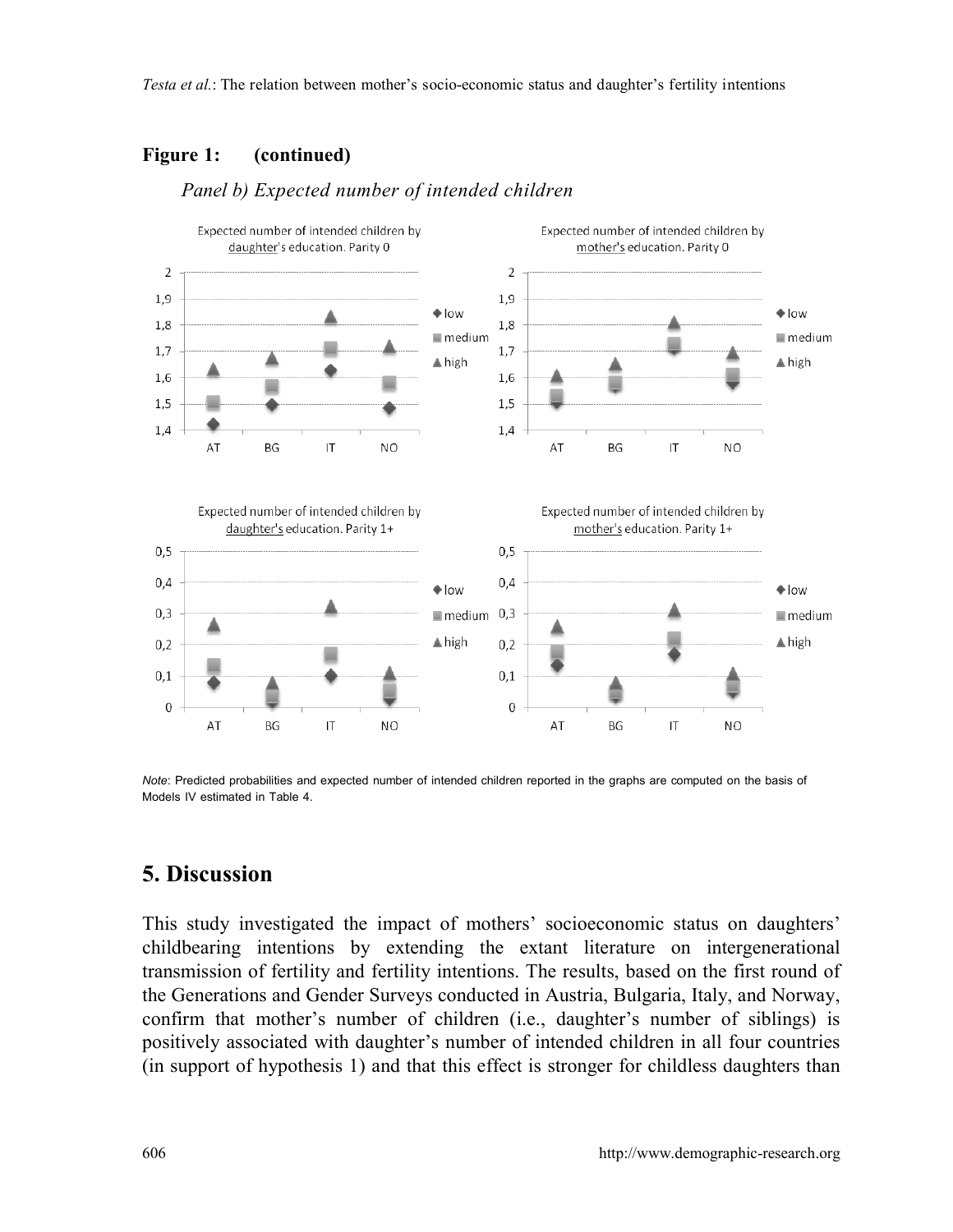for daughters who had initiated childbearing at the time of the survey. For this latter sub-group, the decision of whether to have another child is presumably more influenced by their own experience of parenthood than by their childhood/teenage experience in the family of origin. This empirical evidence lends support to previous literature that explains the mother–daughter link with socialisation theories and the availability of social support (as discussed in the Background section).

A second important finding of the analysis reveals that college-educated daughters are more likely to opt for a family with children and to plan a larger family size than their less- educated counterparts, in support of our second research hypothesis. This result is in line with some recent research documenting a positive effect  $-$  whether artificial or not  $-$  of education on reproductive intentions in low fertility settings (Testa 2014). Yet this is in contrast to earlier studies that found a negative effect of education on fertility behaviour, with better education being related to higher contraceptive use, greater opportunity costs of childbearing, and fewer unplanned births (Bongaarts 2003; Gustavsson 2006; Jejeebhoy 1995) across different cultures and world regions from the early 20th century (see for a review Jones 1982; Skirbekk 2008).

A third important finding is related to the role of the mother's socio-economic status in the daughter's fertility intentions. Consistent with the third research hypothesis, we found that mother's level of education has a positive statistically significant effect on daughter's number of intended children, even after controlling for daughter's own education level, though only in the sub-sample of daughters with children. This finding suggests that having a highly educated mother positively influences the number of the daughter's intended children, regardless of the mechanism behind such a link.

Contrary to research hypothesis 4, mother's occupational/employment status when her daughter was a teenager did not significantly influence the daughter's fertility intentions; nor did their relationship differ in different countries (research hypothesis 5). In interpreting this finding we have to acknowledge that we lack information on whether the daughters perceived their mothers' combination of family and career as a success (to be possibly imitated) or as a failure (to be avoided). Moreover, we used the mother's activity status as a proxy for intergenerational transmission of egalitarian gender role attitudes and therefore expected a positive association with a woman's childbearing intentions. However, homemaker mothers may be more likely to have traditional attitudes than employed mothers (Bolzendahl and Myers 2004; Fan and Marini 2000; Zuo and Tang 2000), and therefore they may influence their daughters' fertility intentions in the direction of having a larger family. This would average out the expected positive effect of having had a working mother, thus hindering a statistically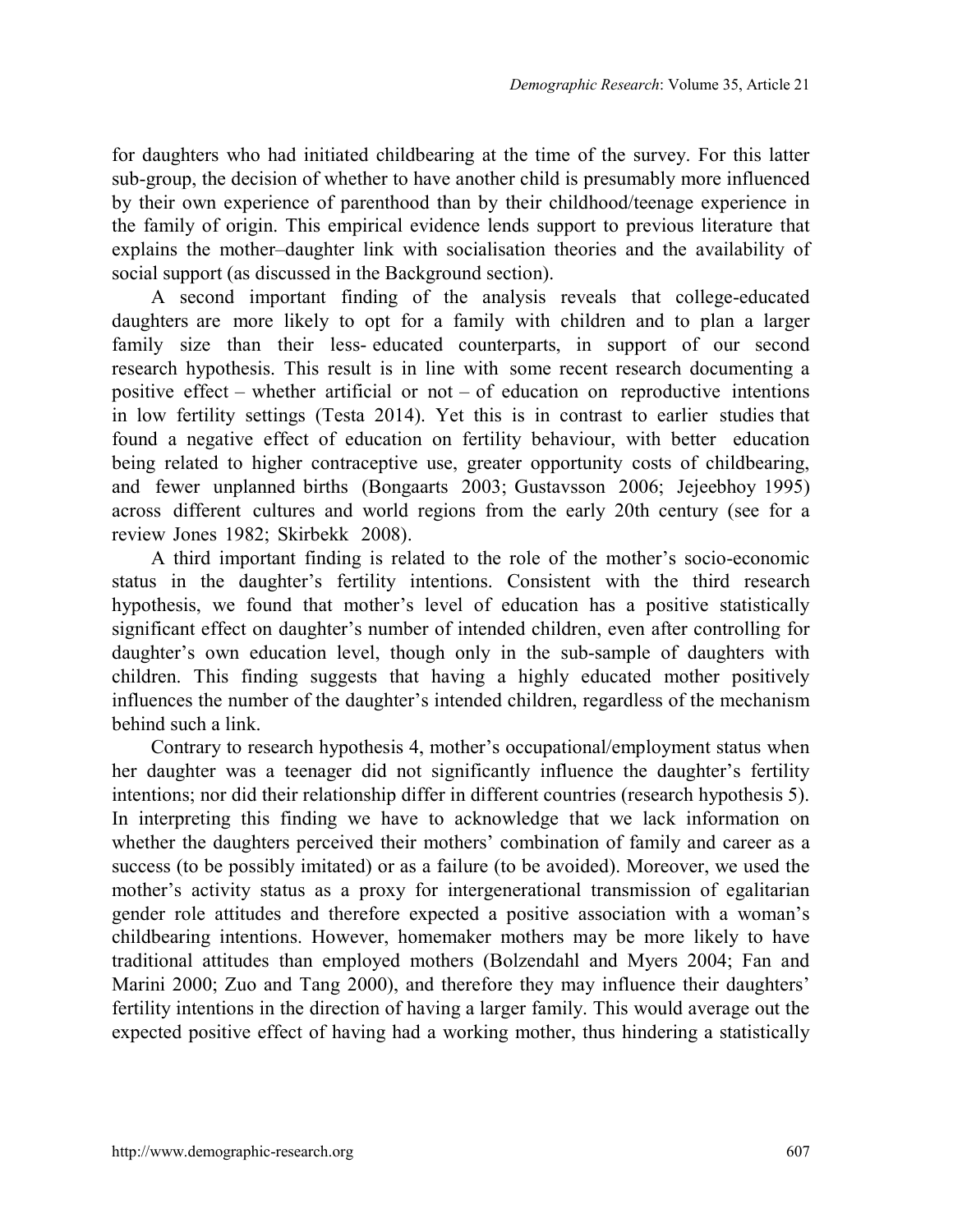significant association between working mother during her daughter's teenage years and daughter's fertility intentions at reproductive age.

Finally, although country differences were observable in the predicted probabilities of intending to have no child at all and the intended number of children, we could not detect any statistically significant country differences in the relationship between the mother's socio-economic status and the daughter's fertility intentions, contrary to our research hypothesis 5.

This paper offers a unique contribution by extending existing research on fertility intentions in several ways. First, focusing on mother's working status and educational level when the daughter was 15 years old places emphasis upon a period in life when the socialization theory assumes children to be affected by their family environment. Moreover, the relation between mother's socio-economic status and daughter's fertility intention accounts for the intergenerational transmission of fertility behaviour, i.e., the number of siblings. Second, we also make a methodological contribution to this strand of literature: the zero-inflated Poisson regression model allows us to treat separately the alternative 'children or no children' on the one hand, and the preference for a given family size on the other. This is clearly an advantage because these choices are qualitatively different. Third, the availability of a large-scale cross-national survey allowed us to make inferences about the role of mother's socio-economic status on daughter's childbearing intentions by comparing Norway, Austria, Italy, and Bulgaria. The data revealed that the mother's socio-economic status positively influences the daughter's fertility intentions after the transition to a first child and that this association is common to all four of the countries considered. This result is in contrast to the negative education–fertility relation. To the extent that education is transmitted from mothers to daughters, the positive role of mother's socio-economic status on daughter's fertility decision-making offers a valuable interpretation of the positive link between education and fertility intentions that goes beyond the alternatives of self-selection, partner effect, or time squeeze.

# **6. Acknowledgements**

The work of Maria Rita Testa and Beata Osiewalska was supported by the Austrian Science Fund (FWF) under the Grant G22-V318, Elise Richter project "Reproductive decision-making and human capital" (ReCap) available at: [http://recap.wu.ac.at/.](http://recap.wu.ac.at/) An earlier version of this paper was presented at the European Population Conference 2014. We would like to thank the participants for their comments.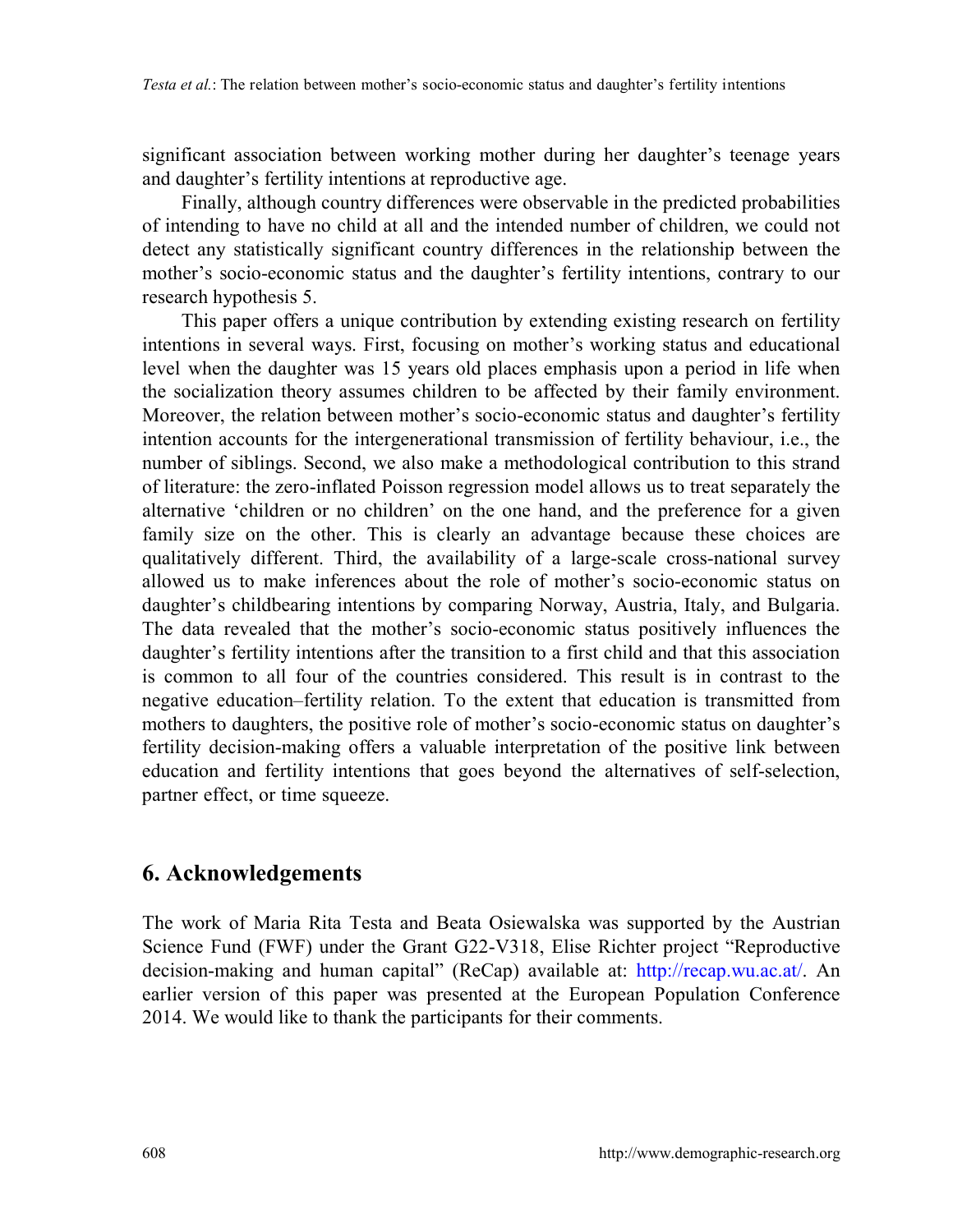### **References**

- Acock, A.C. and Bengtson, V.L. (1980). Socialization and attribution process actual versus perceived similarity among parents and youth. *Journal of Marriage and the Family* 42(3): 501‒515. [doi:10.2307/351895.](http://dx.doi.org/10.2307/351895)
- Ajzen, I. (1991). The theory of planned behavior. *Organizational Behavior and Human Decision Processes* 50: 179‒211. [doi:10.1016/0749-5978\(91\)90020-T.](http://dx.doi.org/10.1016/0749-5978(91)90020-T)
- Ajzen, I. (2005). Laws of human behavior: Symmetry, compatibility, and attitudebehavior correspondence. In: Beauducel, A., Biehl, B., Bosniak, M., Conrad, W., Schönberger, G., and Wagener, D. (eds.). *Multivariate research strategies*. Maastricht: Shaker Publishers: 3–19.
- Ajzen, I. and Fishbein, M. (1980). *Understanding attitudes and predicting social behavior*. Englewood Cliffs: Prentice Hall.
- Barber, J.S. (2001). Ideational influences on the transition to parenthood: Attitudes toward childbearing and competing alternatives. *Social Psychology Quarterly*  64(2): 101‒127. [doi:10.2307/3090128.](http://dx.doi.org/10.2307/3090128)
- Becker, G.S. (1981). *A treatise on the family*. Cambridge: Harvard University Press.
- Billari, F.C., Goisis, A., Liefbroer, A.C., Settersen, R.A., Aassve, A., Hagestad, G., and Speder, Z. (2010). Social age deadlines for the childbearing of women and men. *Human Reproduction* 26(3): 616‒622. [doi:10.1093/humrep/deq360.](http://dx.doi.org/10.1093/humrep/deq360)
- Billari, F.C., Philipov, D., and Testa, M.R. (2009). Attitudes, norms and perceived behavioural control: Explaining fertility intentions in Bulgaria. *European Journal of Population* 25: 439‒466. [doi:10.1007/s10680-009-9187-9.](http://dx.doi.org/10.1007/s10680-009-9187-9)
- Bolzendahl, C.I. and Myers, D.J. (2004). Feminist attitudes and support for gender equality: Opinion change in women and men, 1974–1998. *Social Forces* 83(2): 759–790. [doi:10.1353/sof.2005.0005.](http://dx.doi.org/10.1353/sof.2005.0005)
- Bongaarts, J. (1992). Do reproductive intentions matter? *International Family Planning Perspectives* 18(3): 102‒108. [doi:10.2307/2133409.](http://dx.doi.org/10.2307/2133409)
- Bongaarts, J. (2003). Completing the fertility transition in the developing world: The role of educational differences and fertility preferences. Population Council (Policy Research Working Paper; 177). [doi:10.1080/0032472032000137835.](http://dx.doi.org/10.1080/0032472032000137835)
- Bongaarts, J. and Watkins, S.C. (1996). Social interactions and contemporary fertility transitions. *Population and Development Review* 22(4): 639–682. [doi:10.2307/](http://dx.doi.org/10.2307/2137804) [2137804.](http://dx.doi.org/10.2307/2137804)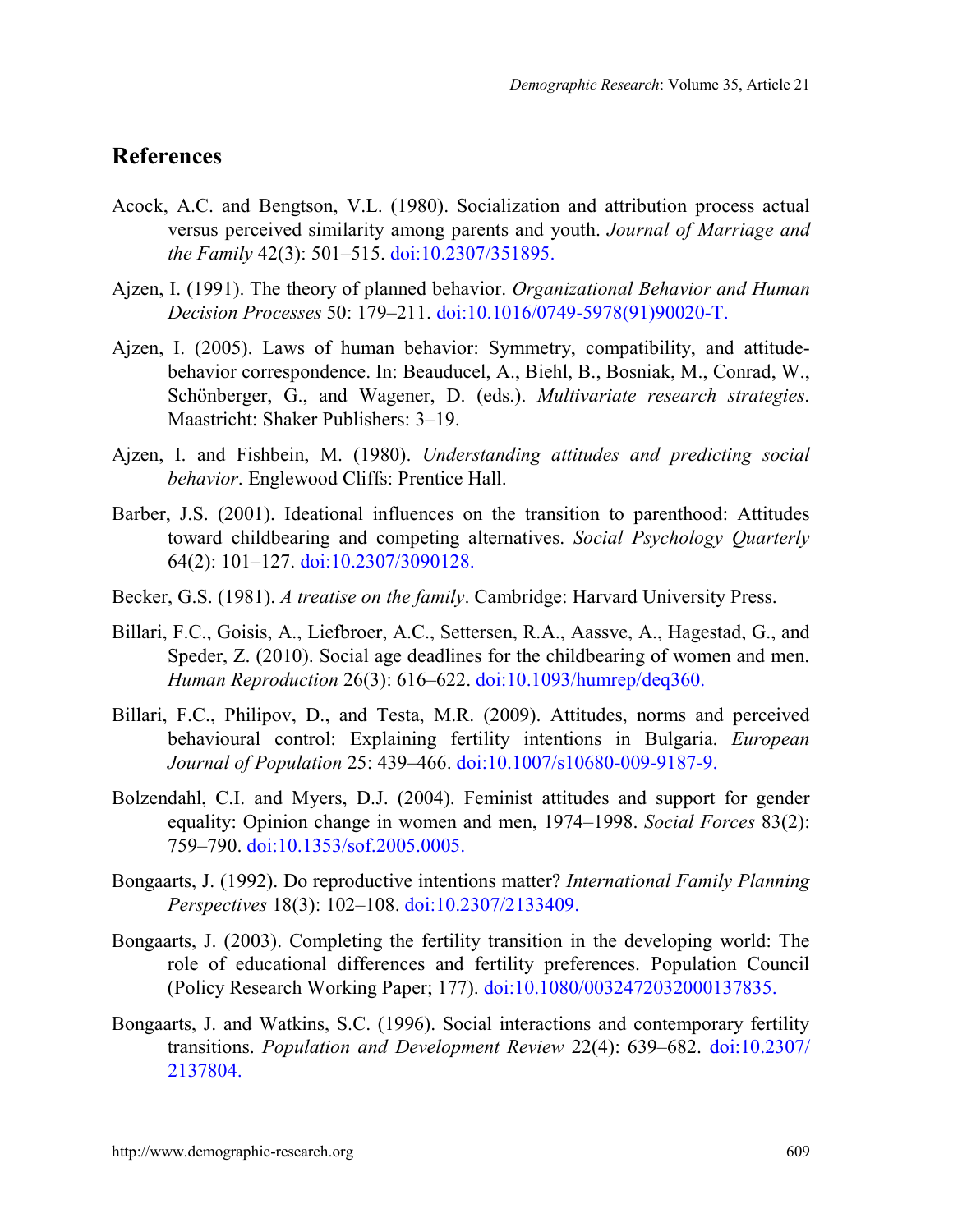- Chan, C.G. and Elder, G.H., Jr. (2000). Matrilineal advantage in grandchildgrandparent relations. *Gerontologist* 40(2): 179‒190. [doi:10.1093/geront/40.2.1](http://dx.doi.org/10.1093/geront/40.2.179) [79.](http://dx.doi.org/10.1093/geront/40.2.179)
- Coall, D.A. and Hertwig, R. (2010). Grandparental investments: Past, present, and future. *Behavioural and Brain Sciences* 33(1): 1‒59. [doi:10.1017/S0140525X0](http://dx.doi.org/10.1017/S0140525X09991105) [9991105.](http://dx.doi.org/10.1017/S0140525X09991105)
- D'Addio, A.C. and Mira d'Ercole, M. (2005). Trends and determinants of fertility rates in OECD countries: The role of policies. Paris: OECD Publishing (Social, employment and migration working papers, 27). [doi:10.1787/880242325663.](http://dx.doi.org/10.1787/880242325663)
- Del Boca, D. (2002). Low fertility and labour force participation of Italian women: evidence and interpretation. Paris: OECD Publishing (Labour market and social policy occasional papers, 61). [doi:10.1787/263482758546.](http://dx.doi.org/10.1787/263482758546)
- Del Boca, D. and Rosina, A. (2009). *Famiglie sole: Sopravvivere con un welfare insufficiente*. Bologna: Il Mulino.
- Del Boca, D. and Vuri, D. (2007). The mismatch between employment and child care in Italy: The impact of rationing. *Journal of Population Economics* 20(4): 805– 832. [doi:10.1007/s00148-006-0126-3.](http://dx.doi.org/10.1007/s00148-006-0126-3)
- Dommermuth, L., Klobas, J., and Lappegård, T. (2011). Now or later? The theory of planned behaviour and timing of fertility intentions. *Advances in Life Course Research* 16: 42‒53. [doi:10.1016/j.alcr.2011.01.002.](http://dx.doi.org/10.1016/j.alcr.2011.01.002)
- Dubas, J.S. (2001). How gender moderates the grandparent-grandchild relationship: A comparison of kin-keeper and kin-selector theories. *Journal of Family Issues*  22(4): 478‒492. [doi:10.1177/019251301022004005.](http://dx.doi.org/10.1177/019251301022004005)
- Easterlin, R.A. (1980). *Birth and fortune*. New York: Basic Books.
- Elder, G.H. , Jr. (1977). Family history and the life course. *Journal of Family History* 2(4): 279‒304. [doi:10.1177/036319907700200402.](http://dx.doi.org/10.1177/036319907700200402)
- Elder, G.H., Jr. (1994). Time, human agency, and social change: Perspectives on the life course. *Social Psychology Quarterly* 57(1): 4‒15. [doi:10.2307/2786971.](http://dx.doi.org/10.2307/2786971)
- Ellingsæter, A.L. and Leira, A. (2006). Introduction: Politicising parenthood in Scandinavia. In: Ellingsæter, A.L. and Leira, A. (eds.). *Gender relations in welfare states*. Bristol: Policy Press: 1‒25. [doi:10.1332/policypress/9781861346](http://dx.doi.org/10.1332/policypress/9781861346452.003.0001) [452.003.0001.](http://dx.doi.org/10.1332/policypress/9781861346452.003.0001)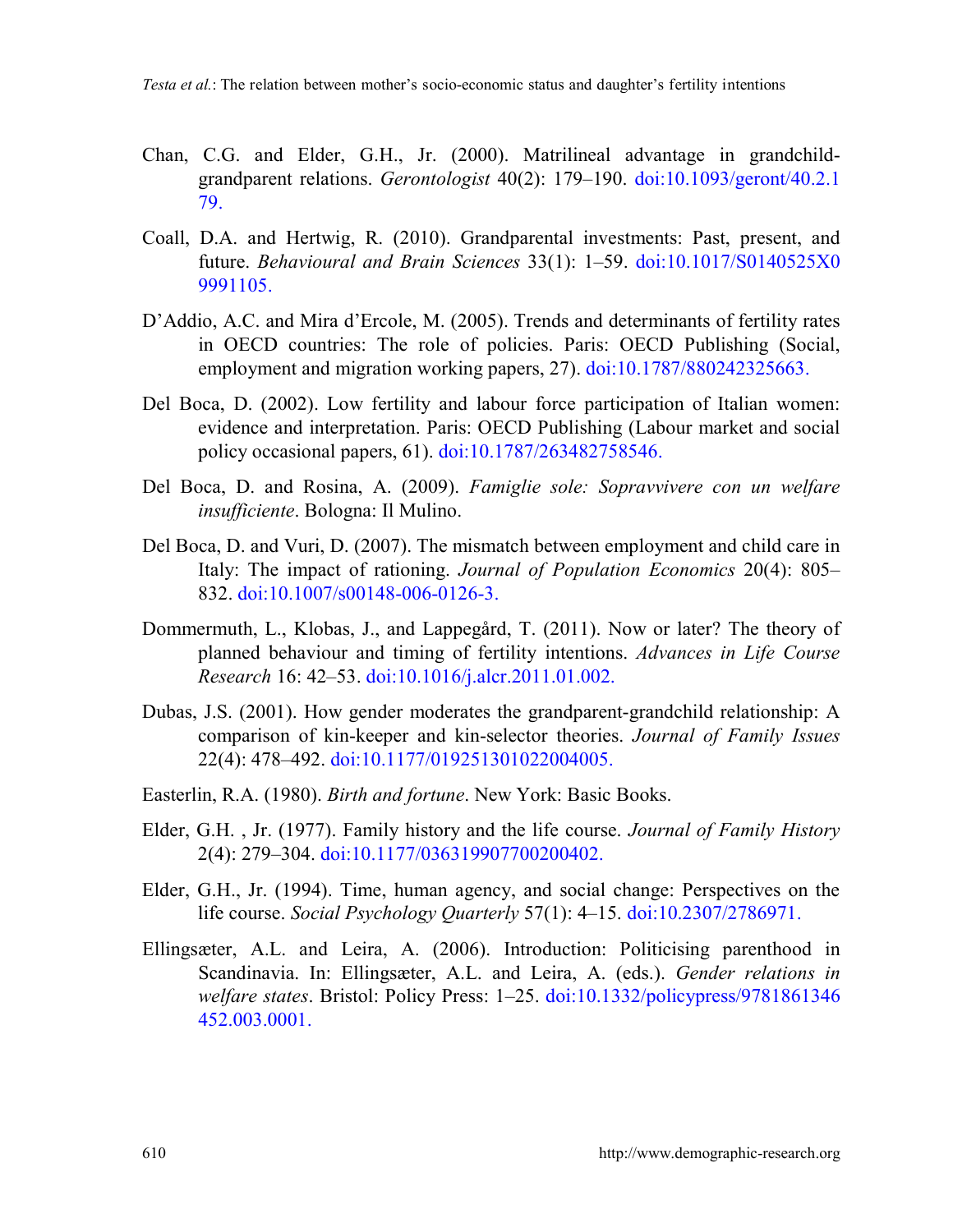- Esping-Andersen, G. (1999). *Social foundations of postindustrial economies*. Oxford: Oxford University Press. [doi:10.1093/0198742002.001.0001.](http://dx.doi.org/10.1093/0198742002.001.0001)
- Esping-Andersen, G. (2009). *The incomplete revolution: Adapting to women's new roles*. Cambridge: Polity Press.
- Fan, P.L. and Marini, M.M. (2000). Influences on gender-role attitudes during the transition to adulthood. *Social Science Research* 29(2): 258–283. [doi:10.1006/](http://dx.doi.org/10.1006/ssre.1999.0669) [ssre.1999.0669.](http://dx.doi.org/10.1006/ssre.1999.0669)
- Fernandez, R. and Fogli, A. (2006). Fertility: The role of culture and family experience. *Journal of the European Economic Association*  $4(2-3)$ : 552–561. [doi:10.1162/](http://dx.doi.org/10.1162/jeea.2006.4.2-3.552) [jeea.2006.4.2-3.552.](http://dx.doi.org/10.1162/jeea.2006.4.2-3.552)
- Fishbein, M. and Ajzen, I. (2010). *Predicting and changing behavior: The reasoned action approach*. New York: Psychology Press.
- Folbre, N. (1983). Of patriarchy born: The political economy of fertility decisions. *Feminist Studies* 9(2): 261‒284. [doi:10.2307/3177490.](http://dx.doi.org/10.2307/3177490)
- Gauthier, A.H. (2007). The impact of family policies on fertility in industrialized countries: A review of the literature. *Population Research and Policy Review*  26(3): 323‒346. [doi:10.1007/s11113-007-9033-x.](http://dx.doi.org/10.1007/s11113-007-9033-x)
- Genov, N. and Krasteva, A. (2001). *Recent social trends in Bulgaria, 1960–1995*. Montreal/Kingston: McGill-Queen's University Press.
- Glass, J., Bengtson, V.L., and Dunham, C.C. (1986). Attitude similarity in threegeneration families: Socialization, status inheritance, or reciprocal influence? *American Sociological Review* 51(5): 685‒698. [doi:10.2307/2095493.](http://dx.doi.org/10.2307/2095493)
- Goldstein J., Lutz, W., and Testa, M.R. (2003). The emergence of sub-replacement fertility ideals in Europe. *Population Research and Policy Review* 22(5–6): 479– 496. [doi:10.1023/B:POPU.0000020962.80895.4a.](http://dx.doi.org/10.1023/B:POPU.0000020962.80895.4a)
- Gustavsson, S. (2006). (ed.). *Education and postponement of maternity*. Amsterdam: Kluwer.
- Hiekel, N. and Castro-Martín, T. (2014). Grasping the diversity of cohabitation: Fertility intentions among cohabiters across Europe. *Journal of Marriage and Family* 76(3): 489‒505. [doi:10.1111/jomf.12112.](http://dx.doi.org/10.1111/jomf.12112)
- Hin, S., Gauthier, A.H., Goldstein, J., and Bühler, C. (2011). Fertility preferences: What measuring second choices teaches us. *Vienna Yearbook of Population Research*  9: 131–156. [doi:10.1553/populationyearbook2011s131.](http://dx.doi.org/10.1553/populationyearbook2011s131)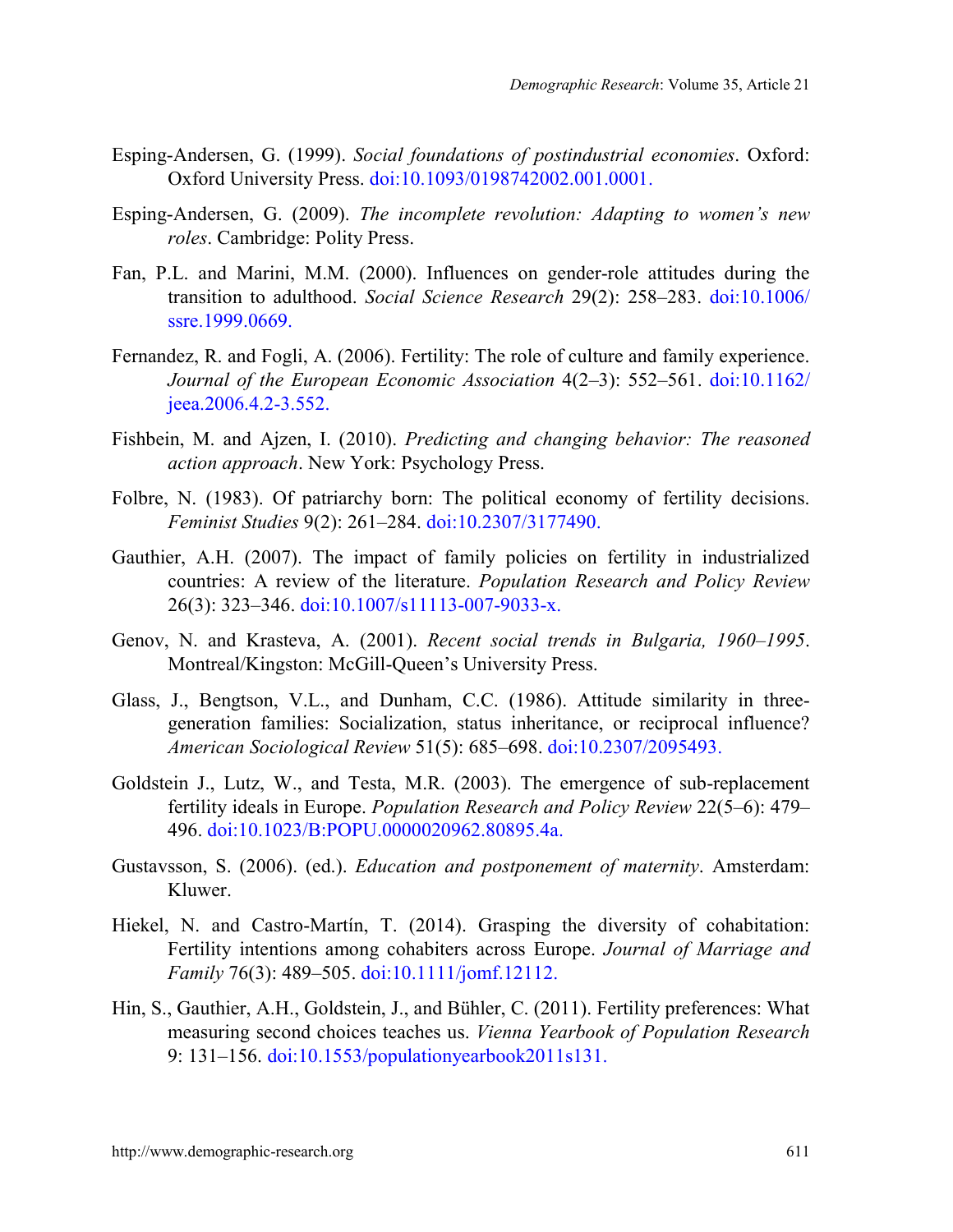- Hirsch, M.B., Seltzer, J.R., and Zelnik, M. (1981). Desired family size of young American women, 1971 and 1976. In: Hendershot, G.E. and Placek, P.J. (eds.). *Predicting fertility.* Lexington: Lexington Books: 207–233.
- Iacovou, M. and Tavares, L.P. (2011). Yearning, learning, and conceding: Reasons men and women change their childbearing intentions. *Population and Development Review* 37(1): 89‒123. [doi:10.1111/j.1728-4457.2011.00391.x.](http://dx.doi.org/10.1111/j.1728-4457.2011.00391.x)
- Jejeebhoy, S.J. (1995). *Women's education, autonomy and reproductive behaviour: Experience from developing countries*. Oxford: Clarendon Press.
- Jones, E.F. (1982). *Socio-economic differentials in achieved fertility: World Fertility Survey comparative studies 21*. Voorburg: International Statistical Institute.
- Kahn, J.R. and Anderson, K.E. (1992). Intergenerational pattern of teenage fertility. *Demography* 29(1): 39‒57. [doi:10.2307/2061362.](http://dx.doi.org/10.2307/2061362)
- Kaser, K. (2008). *Patriarchy after patriarchy: Gender relations in Turkey and in the Balkans, 1500*‒*2000*. Münster: Lit Verlag.
- Keim, S., Klärner, A., and Bernardi, L. (2009). Who is relevant? Exploring fertility relevant social networks. Rostock: Max Planck Institute for Demographic Research (MPIDR Working Paper; WP 2009-001).
- Kohler, H.P., Behrman, J.R., and Watkins, S.C. (2001). The density of social networks and fertility decisions: evidence from South Nyanza district, Kenya. *Demography* 38(1): 43‒58. [doi:10.1353/dem.2001.0005.](http://dx.doi.org/10.1353/dem.2001.0005)
- Kohler, H.P., Rodgers, J.L., and Christensen, K. (1999). Is fertility behavior in our genes? Findings from a Danish twin study. *Population and Development Review*  25(2): 253–288. [doi:10.1111/j.1728-4457.1999.00253.x.](http://dx.doi.org/10.1111/j.1728-4457.1999.00253.x)
- Kotte, M. and Ludwig, V. (2011). Intergenerational transmission of fertility intentions and behaviour in Germany: The role of contagion. *Vienna Yearbook of Population Research* 9: 207–226. [doi:10.1553/populationyearbook2011s207.](http://dx.doi.org/10.1553/populationyearbook2011s207)
- Kravdal, Ø. and Rindfuss, R.R. (2008). Changing relationships between education and fertility: A study of women and men born 1940 to 1964. *American Sociological Review* 73(5): 854–873. [doi:10.1177/000312240807300508.](http://dx.doi.org/10.1177/000312240807300508)
- Kye, B. (2011). Intergenerational transmission of women's educational attainment in South Korea: An application of a multi-group population projection model. *Demographic Research* 24(3): 79‒112. [doi:10.4054/DemRes.2011.24.3.](http://dx.doi.org/10.4054/DemRes.2011.24.3)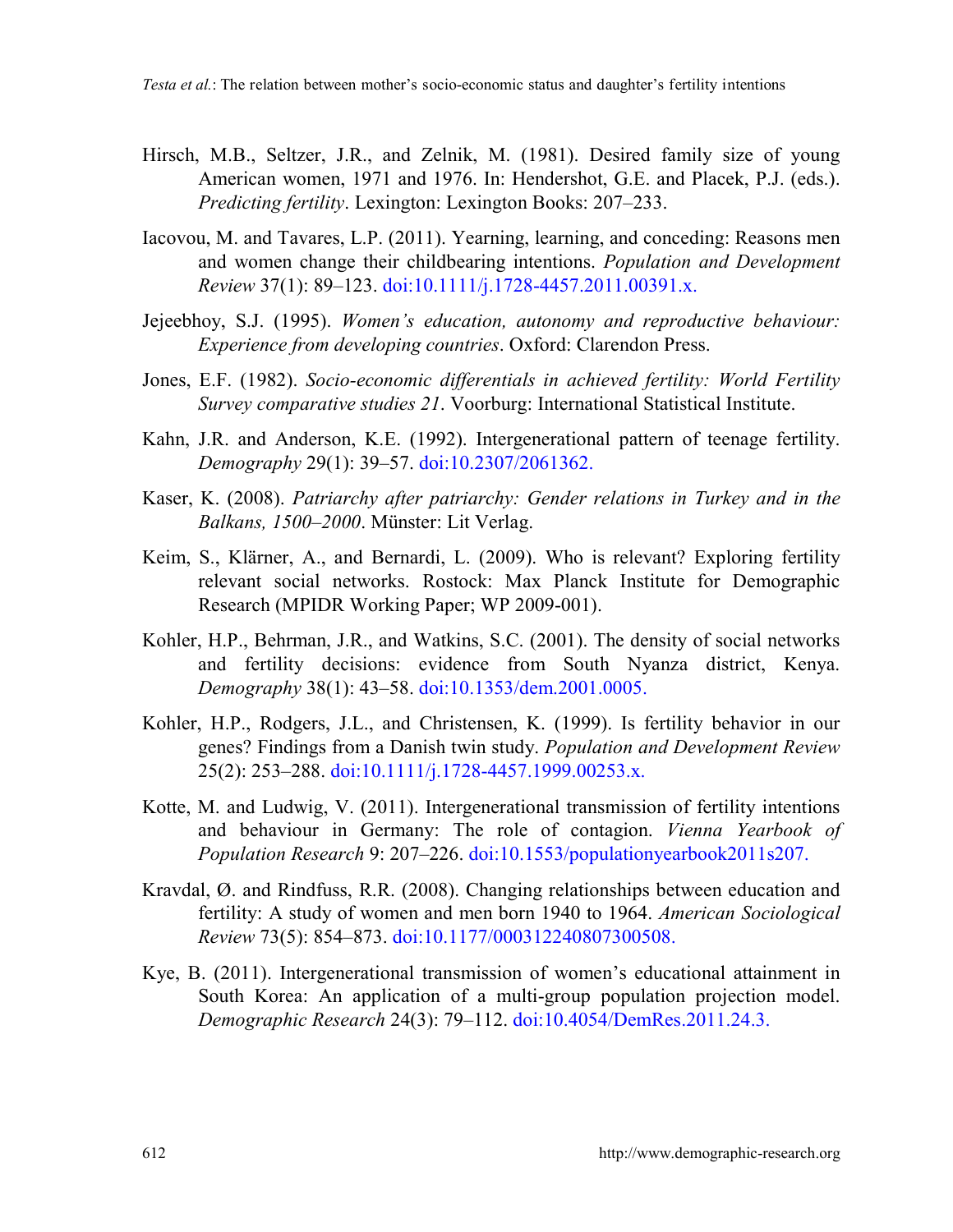- Lambert, D. (1992). Zero-inflated Poisson regression, with an application to defects in manufacturing. *Technometrics* 34(1): 1‒14. [doi:10.2307/1269547.](http://dx.doi.org/10.2307/1269547)
- Lappegård, T. (2010). Family policies and fertility in Norway. *European Journal of Population* 26(1): 99‒116. [doi:10.1007/s10680-009-9190-1.](http://dx.doi.org/10.1007/s10680-009-9190-1)
- Lee, R. (1980). Aiming at moving target: period fertility and changing reproductive goals. *Population Studies* 34(2): 205‒226. [doi:10.1080/00324728.1980.104](http://dx.doi.org/10.1080/00324728.1980.10410385) [10385.](http://dx.doi.org/10.1080/00324728.1980.10410385)
- Liefbroer, A.C. (2009). Changes in family size intentions across young adulthood: A life-course perspective. *European Journal of Population* 25(4): 363‒386. [doi:10.1007/s10680-008-9173-7.](http://dx.doi.org/10.1007/s10680-008-9173-7)
- Liefbroer, A.C. and Billari, F.C. (2010). Bringing norms back in: A theoretical and empirical discussion of their importance for understanding demographic behaviour. *Population, Space and Place* 16(4): 287‒305. [doi:10.1002/psp.552.](http://dx.doi.org/10.1002/psp.552)
- Liefbroer, A.C. and Elzinga, C.H. (2012). Intergenerational transmission of behavioural patterns: How similar are parents' and children's demographic trajectories? *Advances in Life Course Research* 17(1): 1‒10. [doi:10.1016/j.alcr.2012.01.002.](http://dx.doi.org/10.1016/j.alcr.2012.01.002)
- Lupri, E. (1983). *The changing position of women in family and society: A crossnational comparison*. Leiden: E. J. Brill.
- Mace, R. and Sear, R. (2005). Are humans cooperative breeders? In: Voland, E., Chasiotis, A., and Schiefenhövel, W. (eds.). *Grandmotherhood: The evolutionary significance of the second half of female life*. New Brunswick: Rutgers University Press: 143–159.
- Mare, R.D. and Maralani, V. (2006). The intergenerational effects of changes in women's educational attainments. *American Sociological Review* 71(4): 542‒ 564. [doi:10.1177/000312240607100402.](http://dx.doi.org/10.1177/000312240607100402)
- Matras, J. (1961). Differential fertility, intergenerational occupational mobility, and change in the occupational distribution: Some elementary interrelationships. *Population Studies* 15(2): 187‒197. [doi:10.1080/00324728.1961.10406068.](http://dx.doi.org/10.1080/00324728.1961.10406068)
- McDonald, P. (2000). Gender equity in theories of fertility transition. *Population and Development Review* 26(3): 427–439. [doi:10.1111/j.1728-4457.2000.00427.x.](http://dx.doi.org/10.1111/j.1728-4457.2000.00427.x)
- McDonald, P. (2006). Low fertility and the state: The efficacy of policy. *Population and Development Review* 32(3): 485–510. [doi:10.1111/j.1728-4457.2006.0013](http://dx.doi.org/10.1111/j.1728-4457.2006.00134.x) [4.x.](http://dx.doi.org/10.1111/j.1728-4457.2006.00134.x)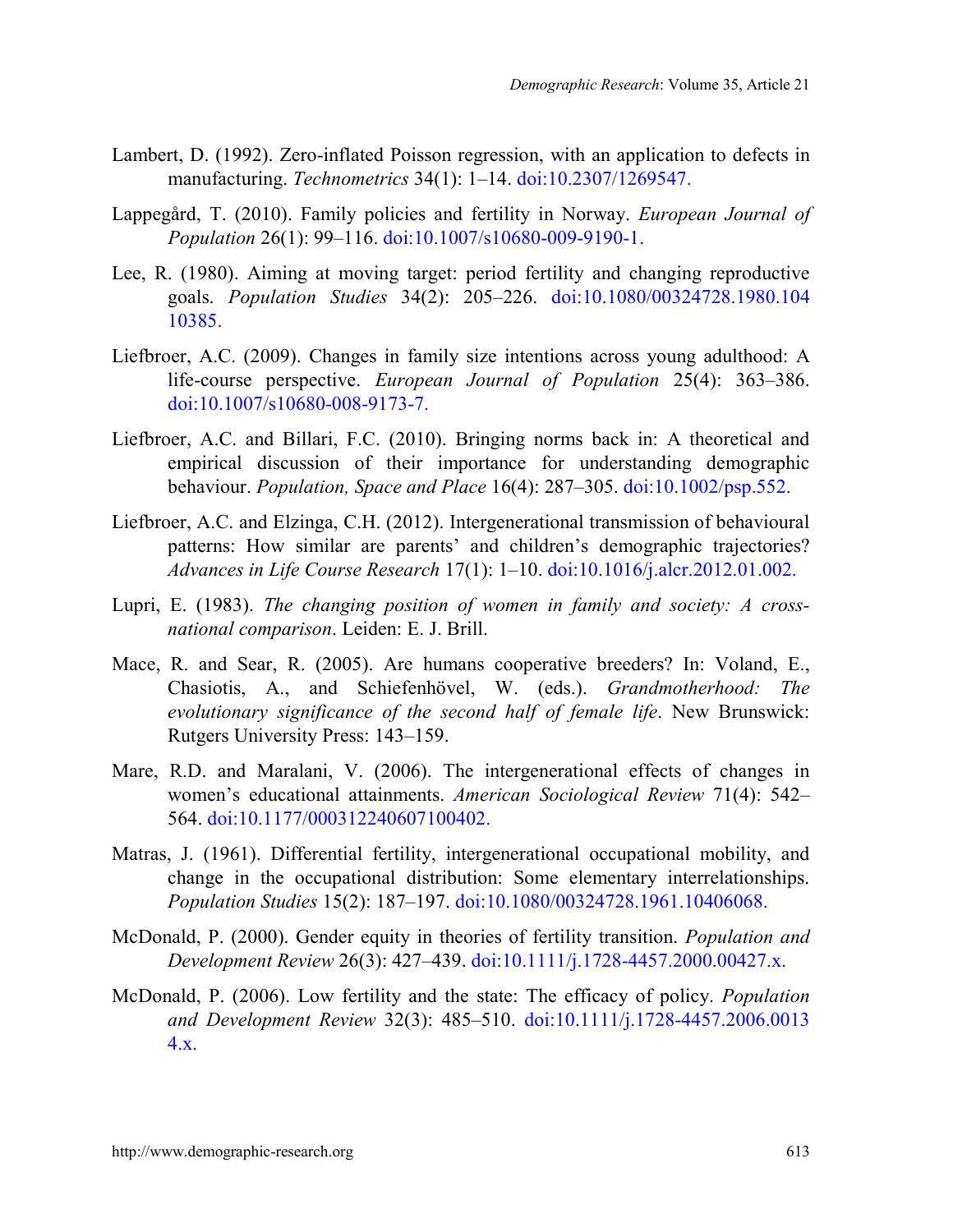- Mencarini, L. and Tanturri, M.L. (2004). Time use, family role-set and childbearing among Italian working women. *Genus* 60(1): 111–137.
- Miller, W.B. (2011). Differences between fertility desires and intentions: Implications for theory, research and policy. *Vienna Yearbook of Population Research* 9: 75– 98. [doi:10.1553/populationyearbook2011s75.](http://dx.doi.org/10.1553/populationyearbook2011s75)
- Miller, W.B. and Pasta, D.J. (1995). Behavioural intentions: Which ones predict fertility behaviour in married couples? *Journal of Applied Social Psychology*  25(6): 530‒555. [doi:10.1111/j.1559-1816.1995.tb01766.x.](http://dx.doi.org/10.1111/j.1559-1816.1995.tb01766.x)
- Mills, M., Mencarini, L., Tanturri, M.L., and Begall, K. (2008). Gender equity and fertility intentions in Italy and the Netherlands. *Demographic Research* 18(1): 1– 26. [doi:10.4054/DemRes.2008.18.1.](http://dx.doi.org/10.4054/DemRes.2008.18.1)
- Montgomery, M.R. and Casterline, J.B. (1996). Social learning, social influence, and new models of fertility. *Population and Development Review* 22(Supplement: Fertility in the United States: New patterns, new theories): 151–175. [doi:10.2307/2808010.](http://dx.doi.org/10.2307/2808010)
- Morgan, K.J. (2006). *Working mothers and the welfare state:Rreligion and the politics of work-family policies in western Europe and the United States*. Stanford: Stanford University Press.
- Moursund, A. and Kravdal, Ø. (2003). Individual and community effects of women's education and autonomy on contraceptive use in India. *Population Studies* 57(3): 285‒301. [doi:10.1080/0032472032000137817.](http://dx.doi.org/10.1080/0032472032000137817)
- Murphy, M. and Knudsen, L.B. (2002). The intergenerational transmission of fertility in contemporary Denmark: The effects of number of siblings (full and half), birth order, and whether male or female. *Population Studies* 56(3): 235‒248. [doi:10.1080/00324720215937.](http://dx.doi.org/10.1080/00324720215937)
- Murphy, M. and Wang, D. (2001). Family-level continuities in childbearing in lowfertility societies. *European Journal of Population* 17(1): 75–96. [doi:10.1023/](http://dx.doi.org/10.1023/A:1010744314362) [A:1010744314362.](http://dx.doi.org/10.1023/A:1010744314362)
- Naldini, M. (2003). *The family in the Mediterranean welfare states*. London/Portland: Taylor and Francis.
- Osiewalska, B. (2013). Transmission of fertility pattern in mother–daughter relation: Bayesian view (a case study of Austria). *Studia Demograficzne* 1(163): 3‒35.
- Pissarides, C.A., Garibaldi, P., Olivetti, C., Petrongolo, B., and Wasmer, E. (2005). Women in the labor force: How well is Europe doing? In: Boeri, T., Del Boca,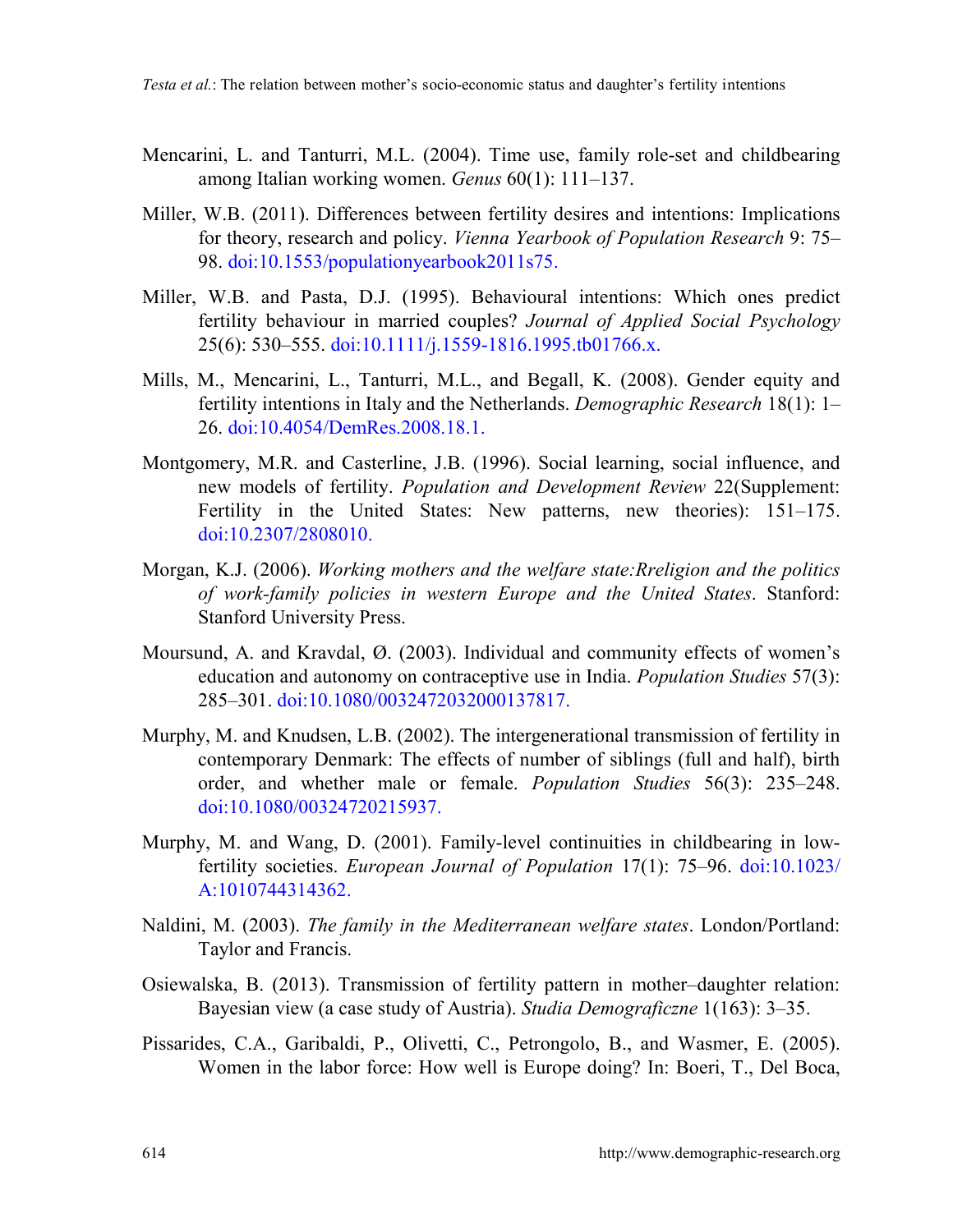D., and Pissarides, C. (eds.). *Women at work: An economic perspective*. Oxford: Oxford University Press: 9-120.

- Pollet, T.V., Nelissen, M., and Nettle, D. (2009). Lineage based differences in grandparental investment: Evidence from a large British cohort study. *Journal of Biosocial Science* 41(3): 355‒379. [doi:10.1017/S0021932009003307.](http://dx.doi.org/10.1017/S0021932009003307)
- Rodgers, J.L. and Doughty, D. (2000). Genetic and environmental influences on fertility expectations and outcomes using NLSY kinship data. In: Rodgers, J.L., Rowe, D.C., and Miller, W.B. (ed.). *Genetic influences on human fertility and sexuality*. New York: Springer: 85–105. doi:10.1007/978-1-4615-4467-8 6.
- Saraceno, C. (1997). Family change, family policies and the restructuring of welfare. OECD (ed.). *Family, market and community*. Paris: Organisation for Economic Co-operation and Development: 81–100 (Social Policy Studies No. 21).
- Scherbov, S., Mamolo, M., Potančoková, M., Sobotka, T., and Zeman, K. (2014). European demographic data sheet 2014. Vienna: Wittgenstein Centre for Demography and Global Human Capital (IIASA, VID/ÖAW, WU).
- Skirbekk, V. (2008). Fertility trends by social status. *Demographic Research* 18(5): 145‒180. [doi:10.4054/DemRes.2008.18.5.](http://dx.doi.org/10.4054/DemRes.2008.18.5)
- Starrels, M.E. and Holm, K.E. (2000). Adolescents' plans for family formation: Is parental socialization important? *Journal of Marriage and the Family* 62(2): 416–429. [doi:10.1111/j.1741-3737.2000.00416.x.](http://dx.doi.org/10.1111/j.1741-3737.2000.00416.x)
- Tanskanen, A.O. and Rotkirch, A. (2014). The impact of grandparental investment on mother's fertility intentions in four European countries. *Demographic Research* 31(1): 1‒26. [doi:10.4054/DemRes.2014.31.1.](http://dx.doi.org/10.4054/DemRes.2014.31.1)
- Testa, M.R. and Grilli, L. (2006). The influence of childbearing regional contexts on ideal family size in Europe. *Population-E* 61(1–2): 109–138. [doi:10.3917/popu.](http://dx.doi.org/10.3917/popu.601.0107) [601.0107.](http://dx.doi.org/10.3917/popu.601.0107)
- Testa, M.R. and Toulemon, L. (2006). Family formation in France: Individual preferences and subsequent outcome. *Vienna Yearbook of Population Research*   $4:41-75.$
- Testa, M.R. (2012). Family sizes in Europe: Evidence from the 2011 Eurobarometer Survey. Vienna: Vienna Institute of Demography, Austrian Academy of Sciences, European Demographic Research Paper, 2.